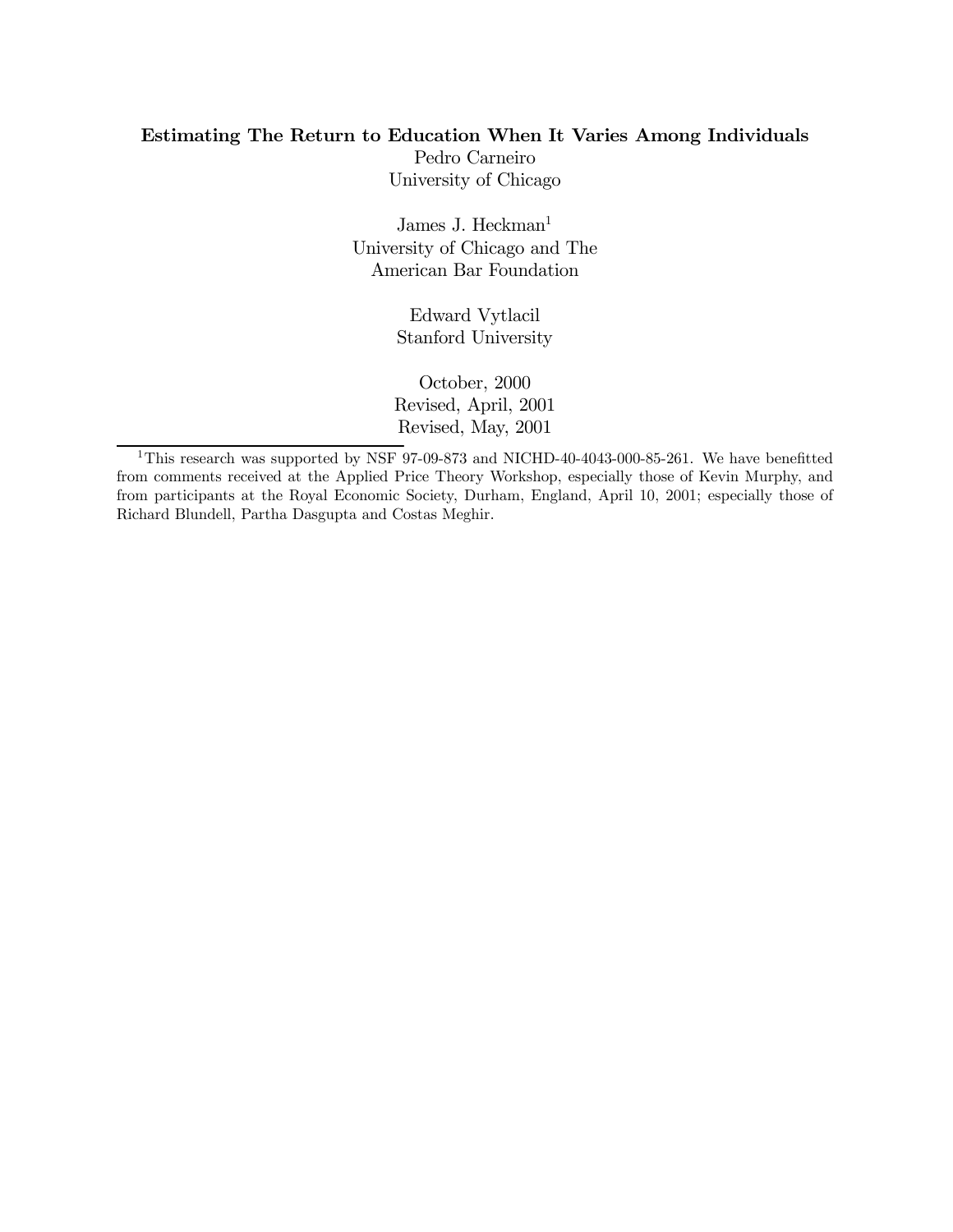In response to increases in the measured economic return to higher education, there has been substantial interest in estimating the "true" rate of return. In approaching this empirical measurement problem, two fundamentally different views of the labor market have been taken. These two views lead to different econometric estimation strategies.

The first view, associated with Griliches (1977), adopts an efficiency units view of the labor market. Human capital is homogeneous but people possess different amounts of it. This literature focuses on ability bias and measurement error as the central problems in estimating "the" return to schooling. Unmeasured or erroneously measured human capital components summarized by "ability" play a central role and the econometric problem is one of omitted variable bias in an earnings equation. The favored estimator in this literature is the method of instrumental variables.

The second view, associated with Roy (1951), Willis and Rosen (1979) and Willis (1986), focuses more explicitly on the choice of schooling and emphasizes comparative advantage in a labor market with heterogeneous human capital as a guiding principle.2 This viewpoint is at odds with an efficiency units point of view. Formally, the econometric model is one of a correlated random coefficient model. Econometric models of self selection of the type originally used to model the choice of labor supply and wages are typically applied to estimate this model.

The recent literature on estimating the return to schooling favors instrumental variables estimators over selection models on the grounds that instrumental variables estimators are more robust (Moffitt, 1999; Krueger, 2000).<sup>3</sup> While robust methods are always preferred to

<sup>2</sup>See Sattinger, 1993 for a survey of the evidence on comparative advantage in the labor market.

<sup>&</sup>lt;sup>3</sup>Thus Krueger writes: "The econometric methods and strategies commonly employed in labor economics research have changed.... Based on his survey of econometric techniques used in articles on labor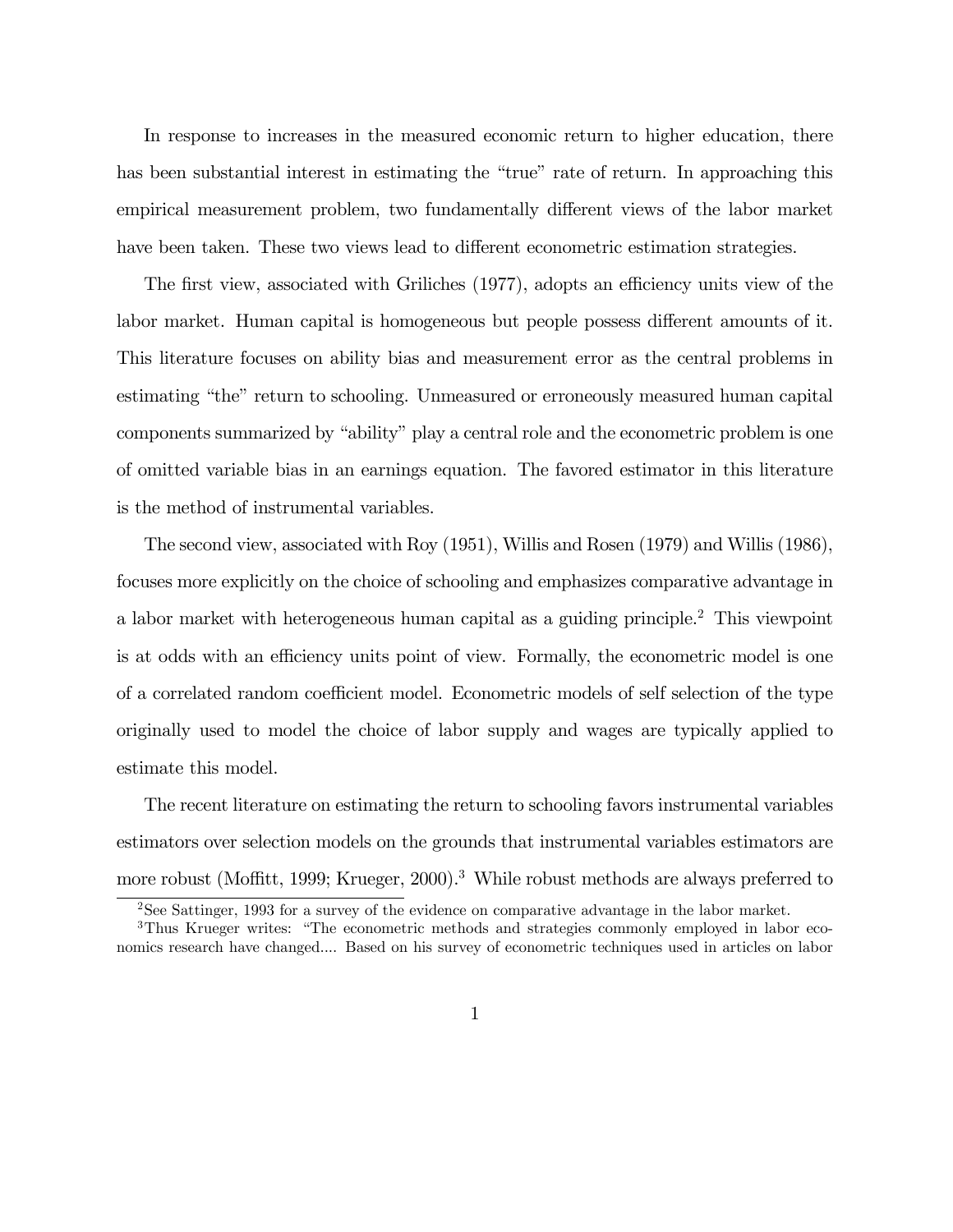non-robust methods, the recent literature emphasizes properties of estimators rather than the economic content of what is being estimated. It neglects a crucial feature of models of comparative advantage when some components of gains are observed by the agents being studied but not by the econometrician studying them. In such models there is a distribution of rates of return that cannot, in general, be summarized by a single parameter. There is no single average rate of return that qualifies as "the" rate of return, and different estimators and instruments define different parameters.

This paper seeks to redress the balance in the literature. In it, we define and estimate parameters that answer well posed economic questions. We compare the economically motivated parameters with the estimands produced by instrumental variable estimators and find that conventional IV does not, in general, answer well posed economic questions, although by accident it may sometimes do so.

Specifically, this paper makes six main points.

- In the presence of heterogeneous responses to schooling on which individuals act (select into schooling) a variety of "effects" of schooling can be defined and conventional intuitions about instrumental variables estimators break down.
- The empirical evidence from several data sets in the U.S. suggests that heterogeneity

in the response to schooling on which individuals act is a central feature of the data.

economics published in eight leading economics journals in 1985-87 and 1995-97, Robert Moffitt (1999) writes, "Selection bias methods of all types have shown a marked decline over the period. This includes the two-step methods as well as full-information maximum likelihood methods....Moving in the opposite direction are methods using IV [instrumental variables] or two-stage least squares (2SLS), which have grown enormously." He interprets these trends as evidence that econometric practice in labor economics is shifting toward techniques that are, or at least can be argued to be, less restrictive and more robust than some of those used in the past." Krueger (2000)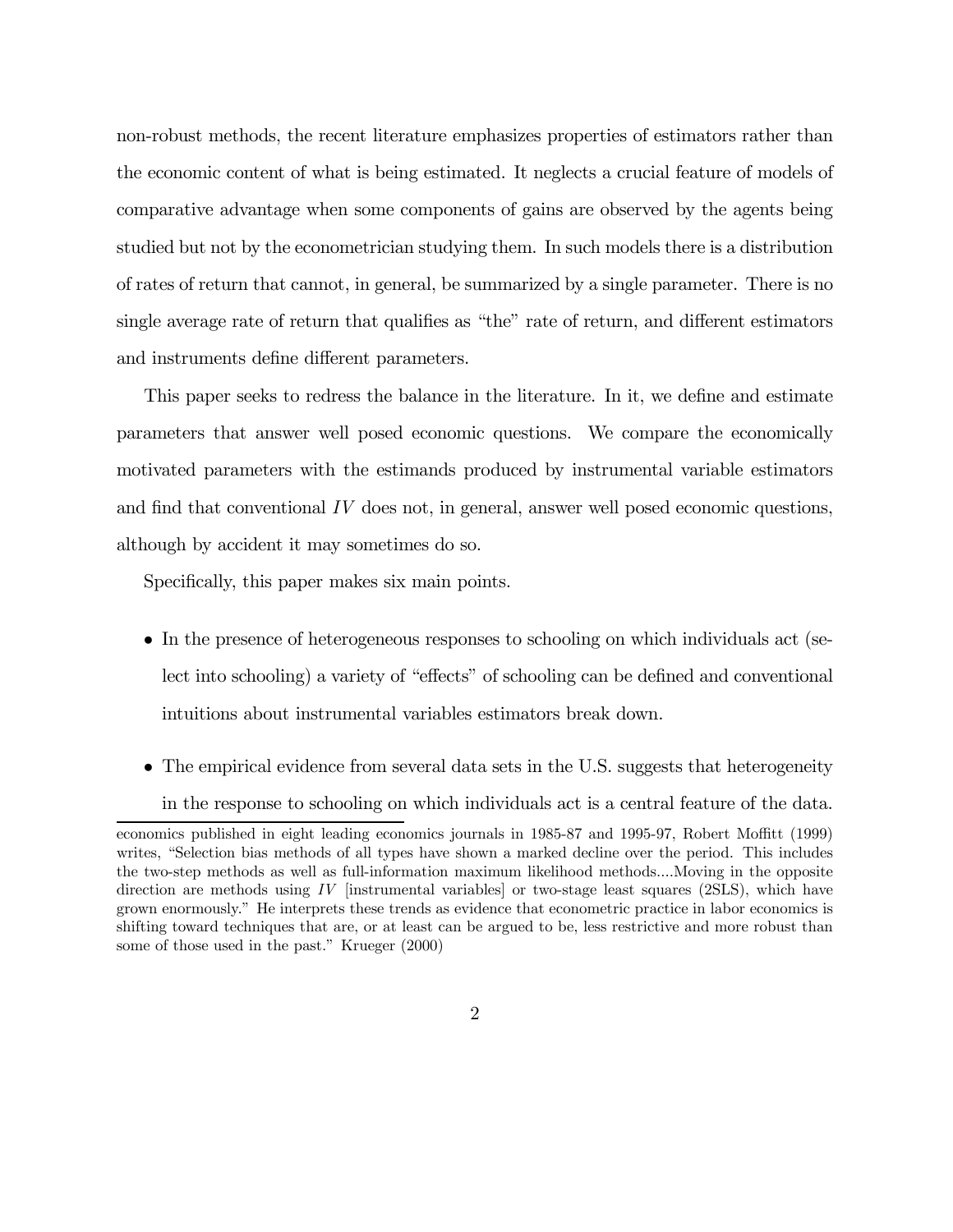This evidence challenges the validity of conventional instrumental variable methods for providing the estimates required to answer well posed policy evaluation problems.

- The contrast often made in the empirical literature between  $IV$  and selection models is a false one. Recently developed IV methods are special cases of nonparametric selection models.
- The Marginal Treatment Effect (*MTE*) introduced in Björklund and Moffitt (1987) and developed by Heckman and Vytlacil (1999, 2000) provides a link between the two literatures.
- Evidence that instrumenting schooling raises the coefficient on schooling above the value produced by OLS says nothing about credit constraints governing schooling decisions. Rather, it just reveals that IV weights the MTE differently than OLS.
- The evidence from several data sets using robust semiparametric methods suggests that there is comparative advantage in the labor market and that selection bias is empirically important in estimating the economic returns to schooling.

The plan of the rest of the paper is as follows. Section 1 presents the two basic models of schooling that are used in the current literature: a common coefficient model and a random coefficient model. Section 2 presents the policy parameters of interest studied in this paper. Section 3 characterizes two approaches to estimating the random coefficient schooling model the classical parametric approach and a nonparametric approach developed by Heckman and Vytlacil (1999, 2000, 2001a, 2002). Section 4 presents the policy relevant treatment effect introduced in Heckman and Vytlacil (2001b) that is the central object of attention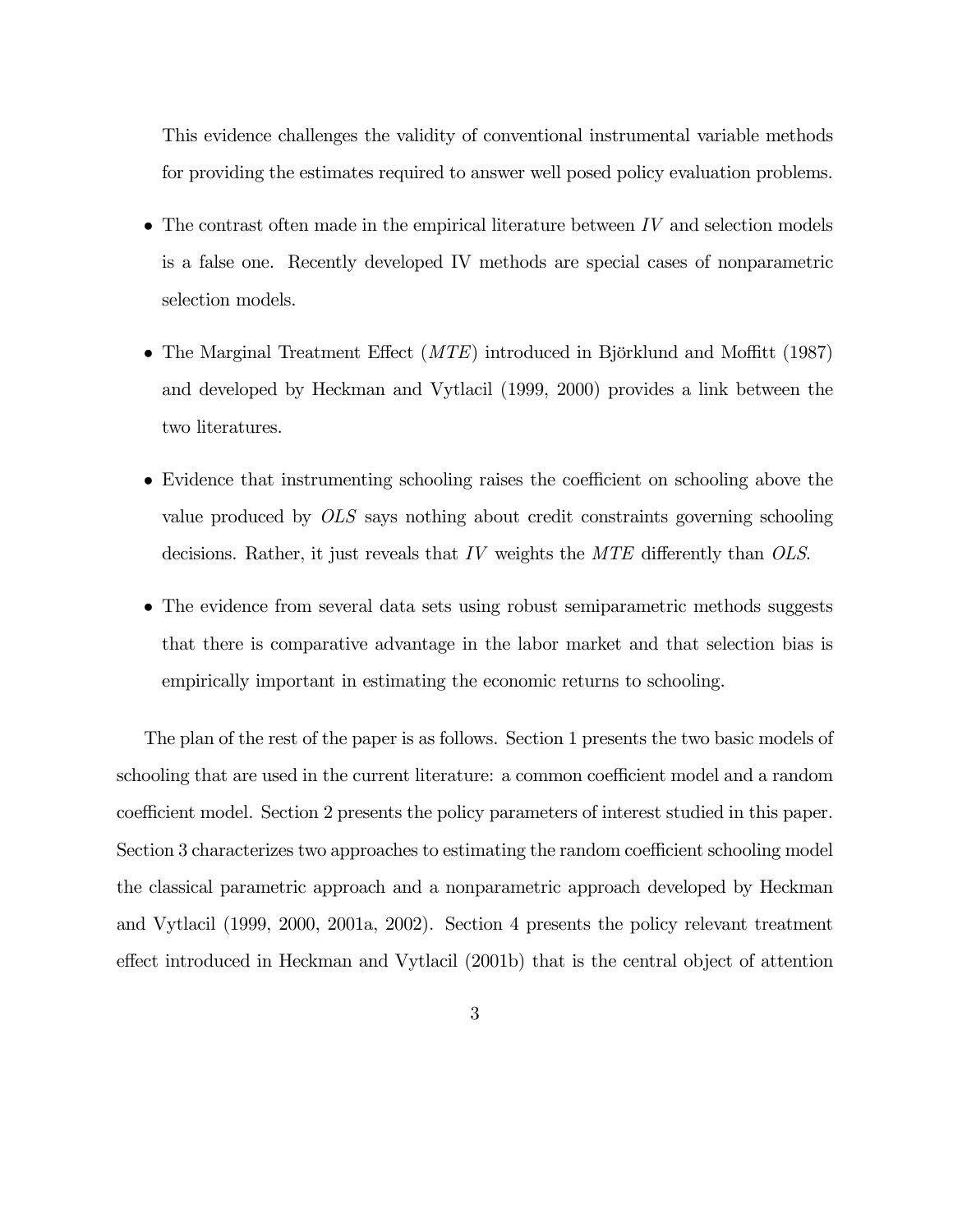in this paper. Section 5 asks and answers the question "What Does The Instrumental Variable Estimator Estimate?". Section 6 shows how to estimate the marginal treatment effect (MTE) which is the building block for all of our analyses. Section 7 presents our estimates. Section 8 compares our analysis and estimates with those reported in the recent literature. Section 9 concludes.

### 1 Models with Heterogeneous Returns to Schooling

Consider the familiar semilog specification of the earnings equation popularized by Mincer (1958; 1974):

(1) 
$$
\ell n Y = \alpha + \beta S + U \qquad E(U) = 0.
$$

For much of this paper, S will be binary corresponding to two schooling levels  $(S = 0$  or  $S = 1$ ) to simplify the exposition and connect to the empirical work reported in Section 7. For simplicity we suppress explicit notation for dependence on the covariates X unless it is helpful to make this dependence explicit. Under special conditions explicitly discussed in Willis (1986) and Heckman, Lochner and Todd  $(2001)$ ,  $\beta$  estimates the rate of return to schooling.4

When  $\beta$  is a constant for all persons (conditional on X), we obtain the efficiency units model of Griliches  $(1977)$ . In his paper, measured S may be correlated with unmeasured U because of omitted ability factors and because of measurement error in S. He advocates instrumental variable estimators for  $\beta$  to alleviate these problems. In his framework, because  $\beta$  is a constant, there is a unique effect of schooling ("the" effect of schooling).

<sup>4</sup>Heckman, Lochner and Todd (2001) demonstrate that these conditions applied in U.S. data for the period 1940-1970 but no longer apply.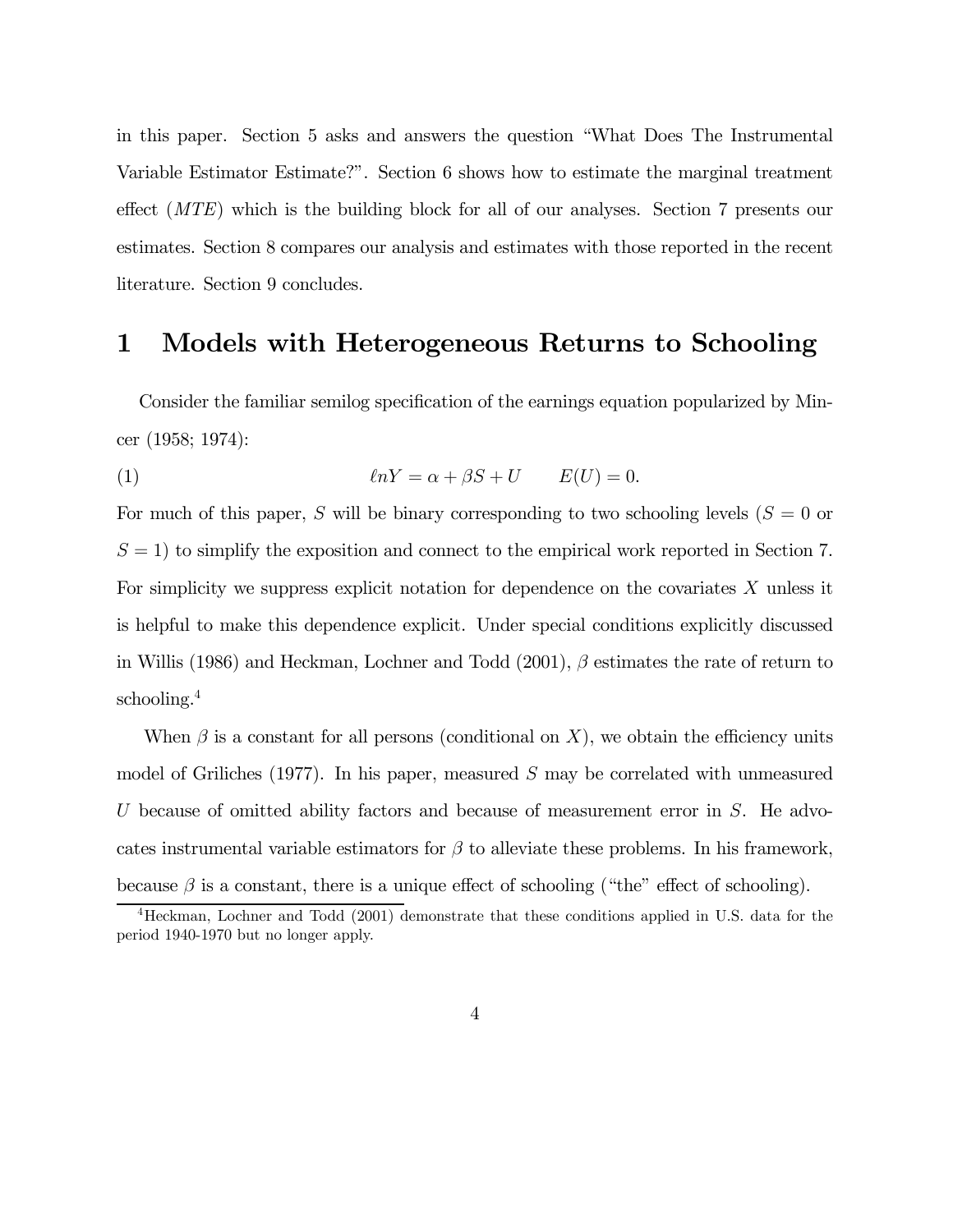In terms of a model of counterfactual states or potential outcomes, we have two potential outcomes  $(\ell nY_0, \ell nY_1)$ :

$$
\ell n Y_0 = \alpha + U, \quad \ell n Y_1 = \alpha + \beta + U
$$

and  $lnY_1 - lnY_0 = \beta$  a constant common effect, conditional on X.

>From its inception, the modern literature on the returns to schooling has recognized that returns may vary across schooling levels and across persons of the same schooling level. Variation in returns to schooling are used to partially account for variation over time in aggregate inequality.<sup>5</sup>

The early literature was not clear about the sources of variation in  $\beta$ . The Roy model, as applied by Willis and Rosen (1979), gives a more precise notion of why  $\beta$  varies and how it is dependent on S. In that framework, the potential outcomes are generated by two random variables  $(U_0, U_1)$  instead of one as in the common coefficient model:

$$
ln Y_0 = \alpha + U_0
$$

(2b) 
$$
\ln Y_1 = \alpha + \overline{\beta} + U_1
$$

where  $E(U_0)=0$  and  $E(U_1)=0$  so  $\alpha$  and  $\alpha + \bar{\beta}$  are the mean potential outcomes for  $\ell nY_0$ and  $lnY_1$  respectively. The causal effect of education is

$$
\beta = \ell n Y_1 - \ell n Y_0 = \overline{\beta} + U_1 - U_0
$$

and we may write observed income as

 $5$ See Becker and Chiswick (1966), Chiswick (1974) and Mincer (1970, 1974, 1995).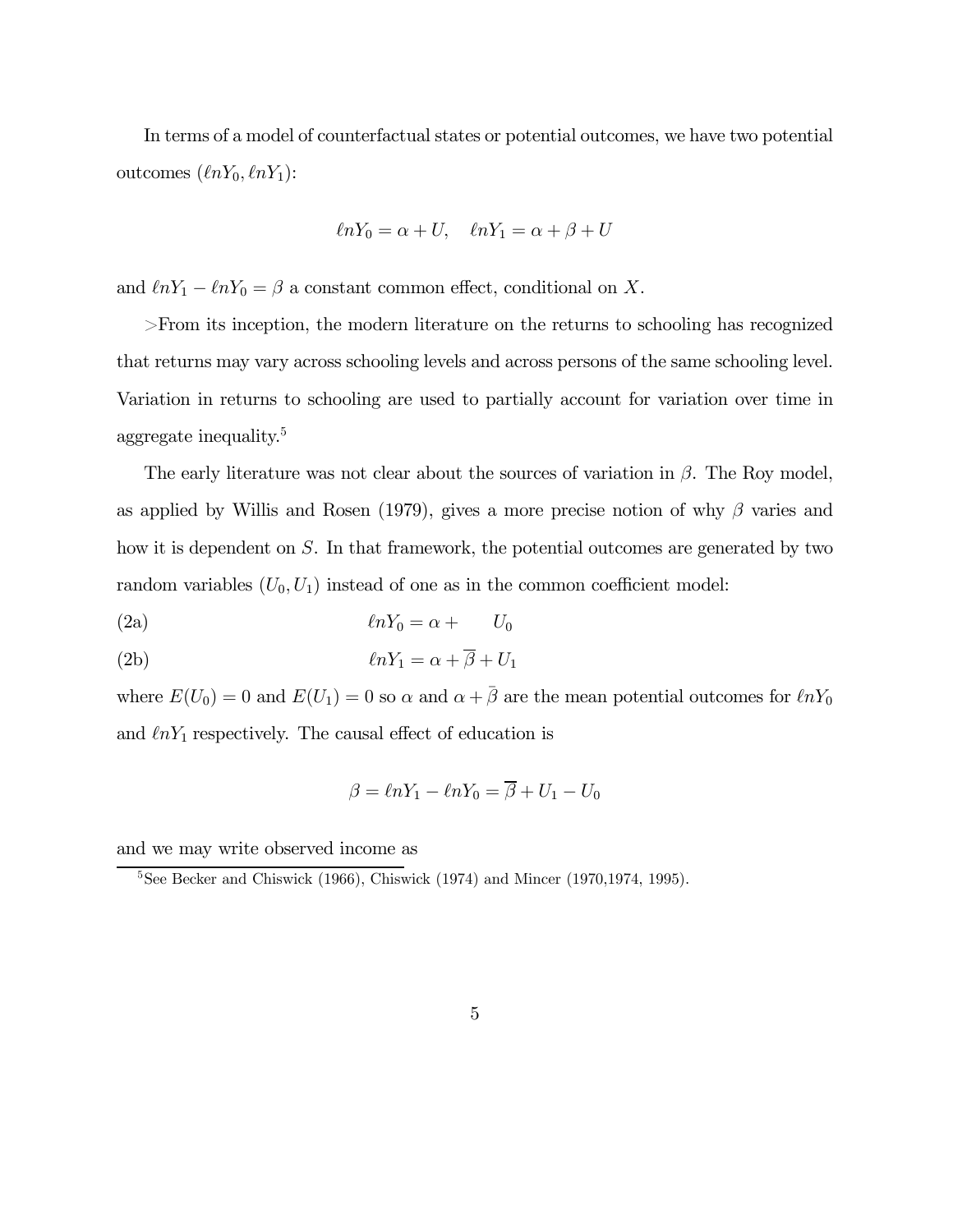(3) 
$$
\ell nY = S\ell nY_1 + (1 - S)\ell nY_0 = \alpha + \beta S + U_0
$$

$$
= \alpha + \bar{\beta}S + \{U_0 + S(U_1 - U_0)\}
$$

In the Roy framework, the choice of schooling is explicitly modeled. In its simplest form (4)  $S = 1$  if  $\ln Y_1 \geq \ln Y_0 \Longleftrightarrow \beta \geq 0$ 

 $= 0$  otherwise.

If agents know or can partially predict  $\beta$  at the time they make schooling decisions, there is dependence between  $\beta$  and S in equation (3).

In this setup there are three sources of potential econometric problems: (a)  $S$  is correlated with  $U_0$ ; (b)  $\beta$  is correlated with  $S$ ; (c)  $\beta$  is correlated with  $U_0$ . Source (a) arises in ability bias or measurement error models. Source (b) arises if agents partially anticipate  $\beta$ when making schooling decisions. Thus  $Pr(S = 1 | X, \beta) \neq Pr(S = 1 | X)$ .

In this framework,  $\beta$  is an ex post causal effect. Ex ante agents may not know  $\beta$ . In the case where schooling decisions are made in the absence of information about  $\beta$ ,  $\beta$  is independent of S. ( $\beta \perp S$  where " $\perp$ " denotes independence). Source (c) arises from the possibility that the gains to schooling  $(\beta)$  may be dependent on the level of earnings in the unschooled state as in the Roy model. The best unschooled (those with high  $U_0$ ) may have the lowest return to schooling.

When  $U_1 - U_0 \neq 0$ , so  $\beta$  varies in the population, the return to schooling is a random variable and there is a distribution of causal effects. There are various ways to summarize this distribution and, in general, no single statistic will capture all aspects of the distribution.

Economists influenced by the biostatistical literature focus on the population average return: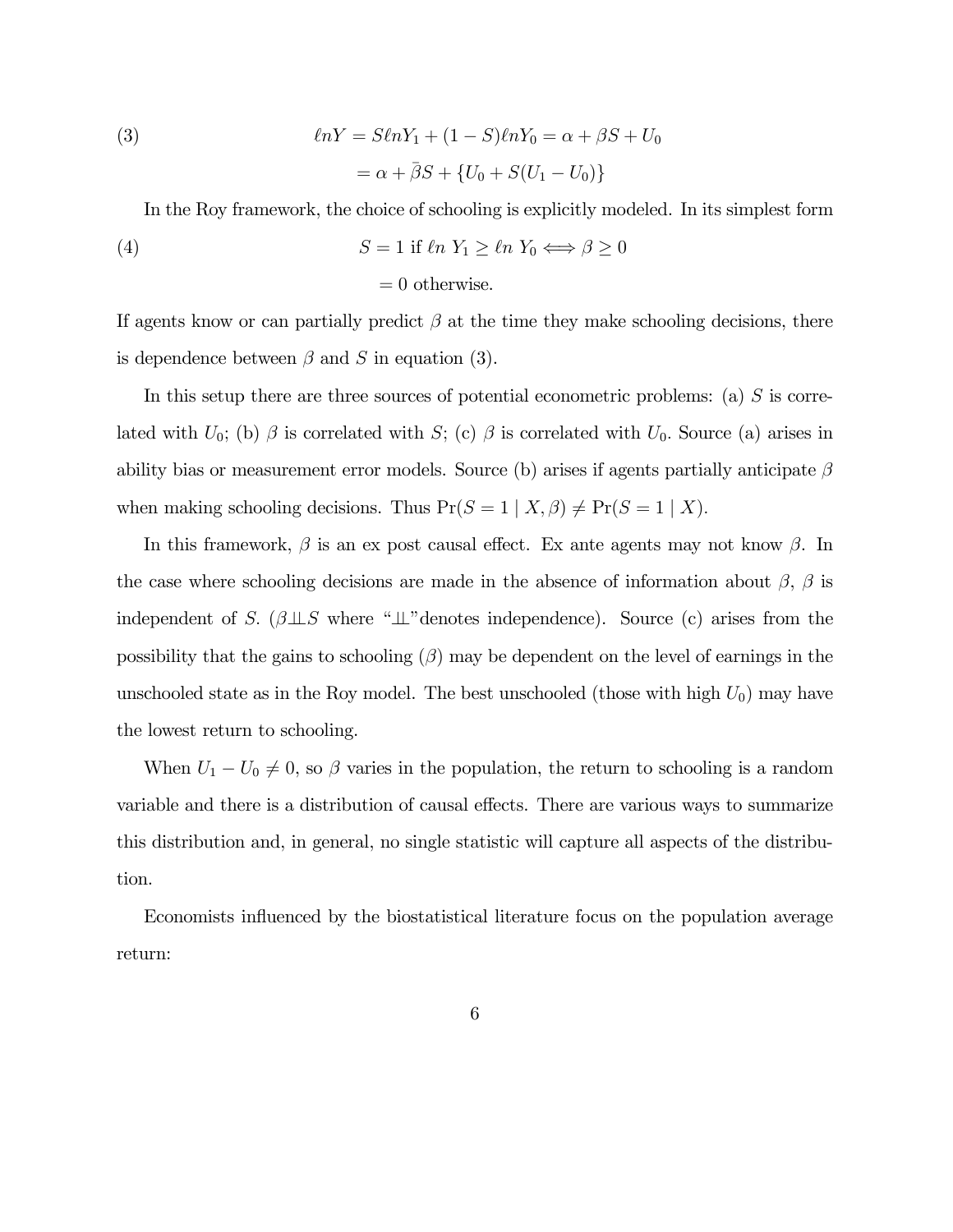$$
E(\beta \mid X = x) = E(\ln Y_1 - \ln Y_0 \mid X = x) = \overline{\beta}(x)
$$

which is the return to a random selection of the population for given characteristics  $X = x$ . This is sometimes called "the" causal effect.<sup>6</sup> Others look at the return for those who attend school:

$$
E(\beta \mid S=1, X=x) = E(\ln Y_1 - \ln Y_0 \mid S=1, X=x) = \overline{\beta}(x) + E(U_1 - U_0 \mid S=1, X=x).^\mathsf{T}
$$

Other parameters can be formulated such as

$$
E(\beta \mid S=0, X=x) = E(\ln Y_1 - \ln Y_0 \mid S=0, X=x) = \overline{\beta}(x) + E(U_1 - U_0 \mid S=0, X=x).
$$

This is the gain that those who do not go to school would experience if they went to school.

Observe that

$$
E(\beta - \overline{\beta} \mid S = 1, X = x) = E(U_1 - U_0 \mid S = 1, X = x) - E(U_1 - U_0 \mid X = x)
$$
 ("Sorting  
Gain")

is the sorting gain that arises from purposive selection into schooling. In a model based on decision rule (4), this sorting gain is positive. In more general models, it may be of either sign.

Depending on the conditioning sets and the summary statistics desired, one can define a variety of causal "effects". Different causal effects answer different economic questions. Notice that if

 ${}^{6}$ It is the Average Treatment Effect (*ATE*) parameter of biostatistics. Card (1999, 2001) defines it as the "true causal effect" of education. See also Angrist and Krueger (2001).

<sup>&</sup>lt;sup>7</sup>It is the Treatment on the Treated parameter as discussed by Heckman and Robb (1985, 1986).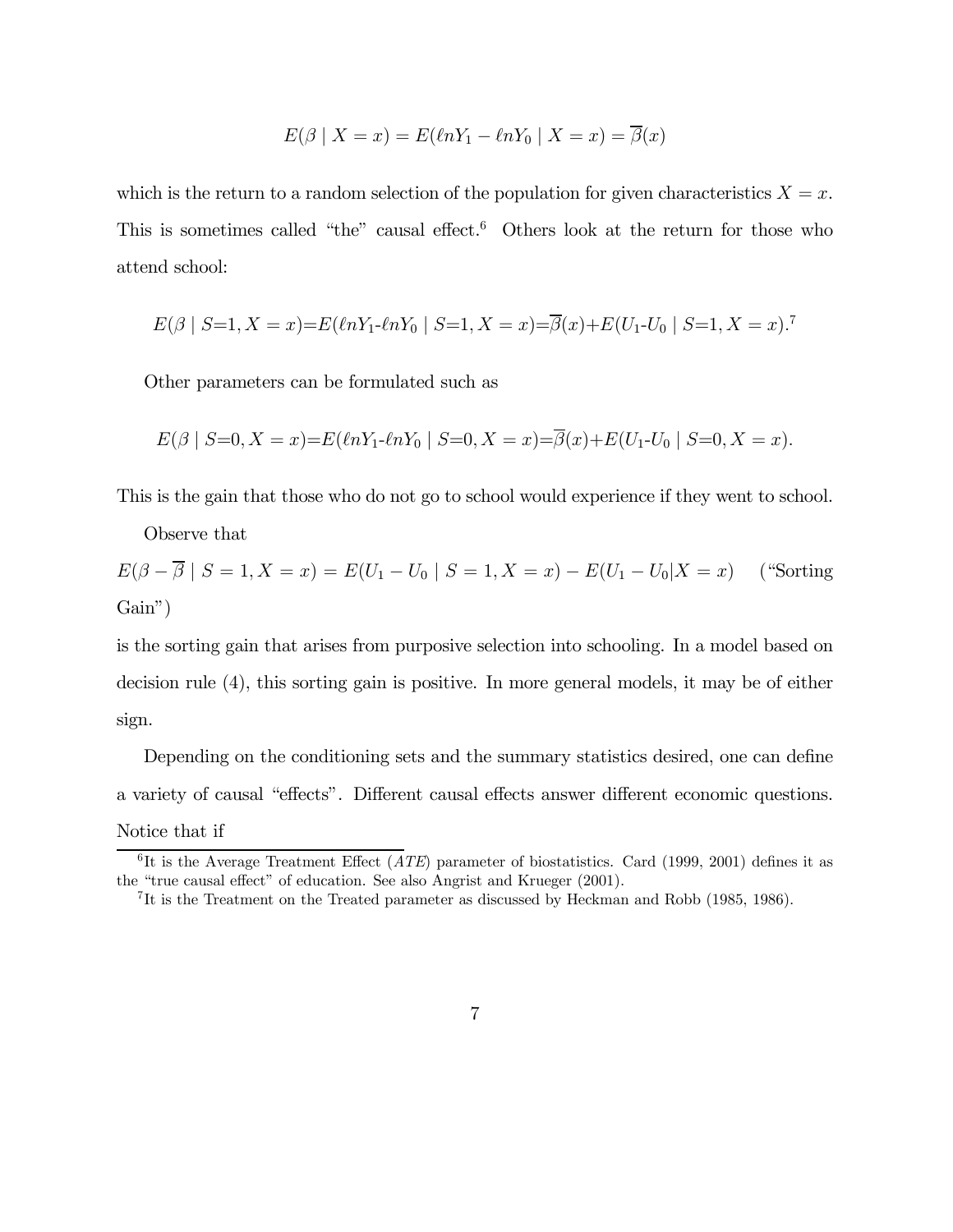I.  $U_1 \equiv U_0$  (common effect model)

or

II.  $Pr(S = 1 | X = x, \beta) = Pr(S = 1 | X)$  (conditional on X,  $\beta$  does not affect choices)

all of the mean treatment effects collapse to the same parameter and there is a single "causal effect" of schooling. Otherwise there are many candidates for the title of causal effect and this has produced considerable confusion in the empirical literature as different analysts use different definitions in reporting empirical results so the different estimates are not strictly comparable.<sup>8</sup>

# 2 Policy Parameters of Interest

Which, if any, of these effects should be designated as "the" causal effect? This question is best answered by stating an economic question and finding the answer to it. Suppose that we adopt a standard welfare framework. Aggregate per capita income under one policy is to be compared with aggregate per capita income under another. One of the policies may be no policy at all. For utility criterion  $V(Y)$ , a standard welfare analysis compares

$$
E(V(Y) |
$$
 Alternative Policy) -  $E(V(Y) |$  Baseline Policy).

Adopting the common coefficient view, and a log utility specification  $(V(Y) = \ell nY)$  and ignoring general equilibrium effects, the mean change in welfare is

(5)  $E(\ln Y |$  Alternative Policy) -  $E(\ln Y |$  Baseline Policy) =  $\bar{\beta}(\Delta P)$ 

<sup>8</sup>Heckman and Robb (1985) noted that Lewis' survey of the union effects on wages (1986) confused different "effects". This is especially important in his comparison of cross section and longitudinal estimates.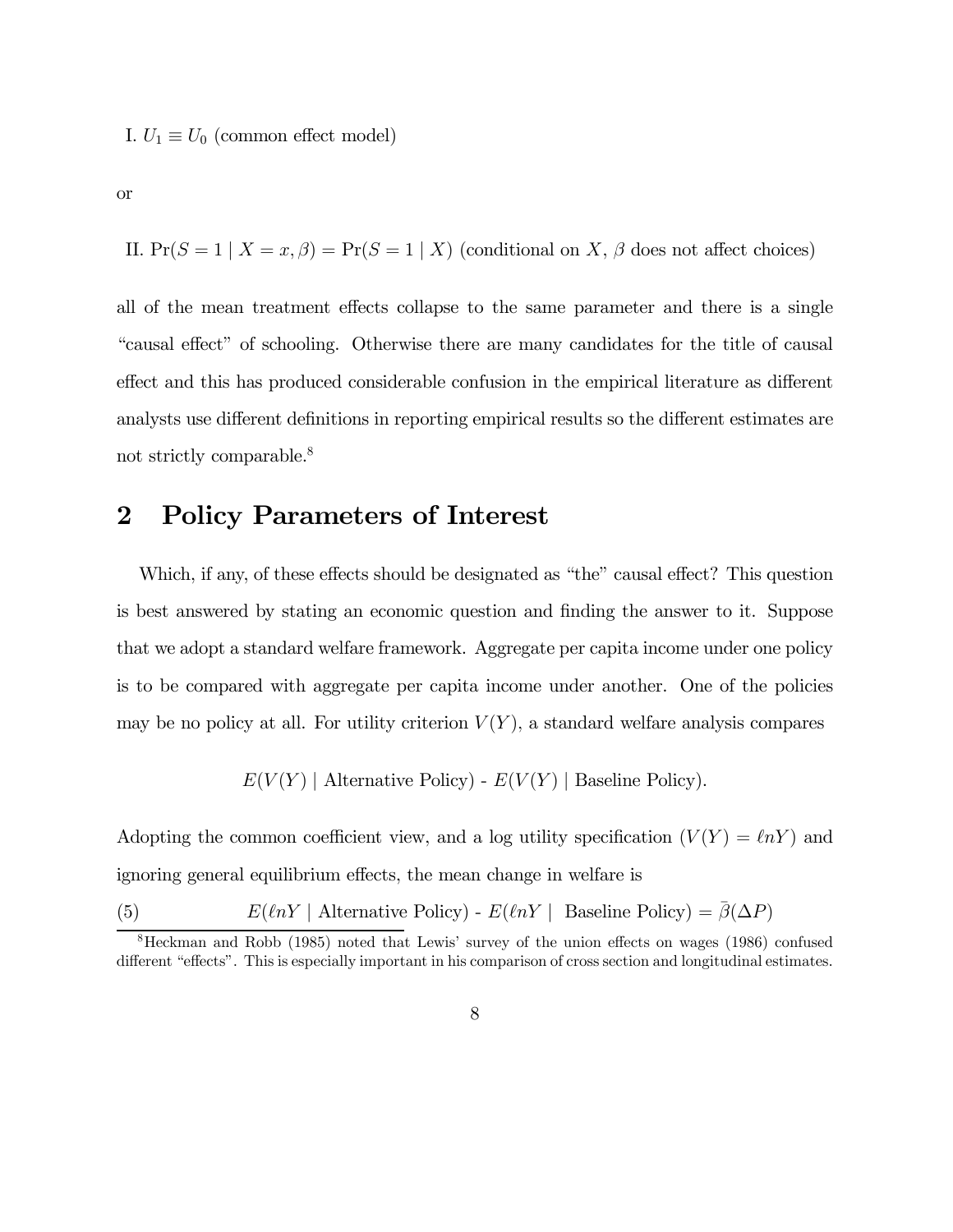where  $\overline{\beta}$  is "the" causal effect of schooling and  $(\Delta P)$  is the change in the proportion of people induced to attend school by the policy. This can be defined conditional on  $X = x$  or overall for the population. This is also the mean change in log income if case II applies. In that case,  $\beta$  is distributed independently of S and we obtain a standard random coefficient model of the sort analyzed by Becker and Chiswick (1996) and Mincer (1974).

In the general case, when agents partially anticipate  $\beta$ , and comparative advantage dictates schooling choices, none of the traditional treatment parameters plays the role of  $\beta$  in (5). We present the appropriate parameter and compare it with what IV estimates and the conventional treatment parameters after reviewing some basic results from our previous research that are required to make this comparison. We consider two approaches to estimating the distribution of the returns to schooling, or some features of it.

# 3 Two Approaches to Estimating the Schooling Model

Consider a standard model of schooling. Let  $Y_1(t)$  be the earnings of the schooled at experience level t while  $Y_0(t)$  is the earnings of the unschooled at experience level t. Assuming that schooling takes 1 period, a person takes schooling if

$$
\frac{1}{(1+r)}\sum_{t=0}^{\infty} \frac{Y_1(t)}{(1+r)^t} - \sum_{t=0}^{\infty} \frac{Y_0(t)}{(1+r)^t} - C^* \ge 0
$$

where  $C^*$  is direct costs which may include psychic costs,  $r$  is the discount rate, and lifetimes are assumed to be infinite to simplify the expressions. Follow Mincer (1974) and assume that earnings profiles in logs are parallel in experience. Thus  $Y_1(t) = Y_1e(t)$  and  $Y_0(t) = Y_0 e(t)$ .

The agent attends school if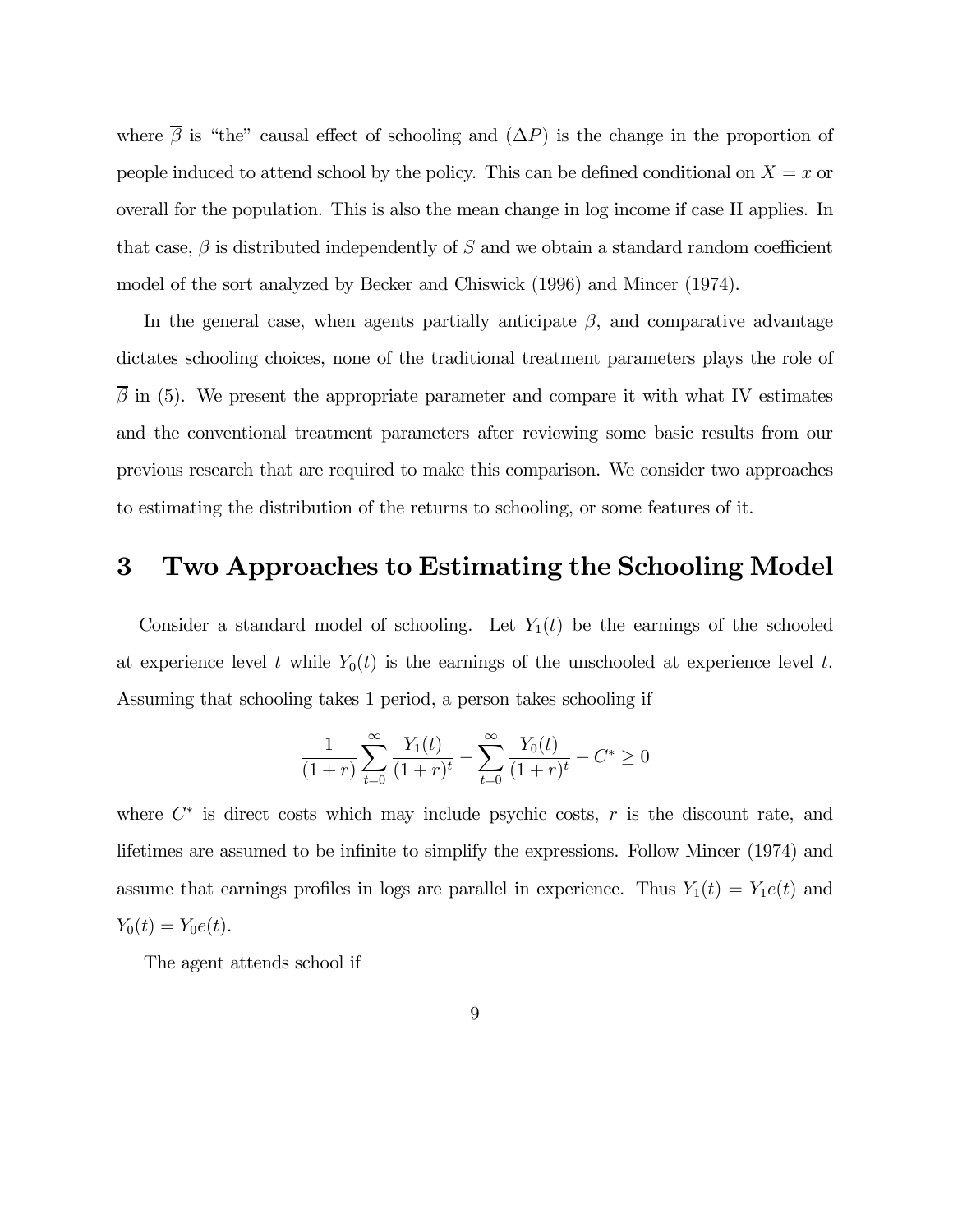$$
\left(\frac{1}{(1+r)}Y_1 - Y_0\right) \sum_{t=0}^{\infty} \frac{e(t)}{(1+r)^t} \ge C^*,
$$

where  $e(t)$  is a post-school experience growth factor. Let  $K = \sum_{n=1}^{\infty}$  $t=0$  $e(t)$  $\frac{C(v)}{(1+r)^t}$  and absorb K into  $C^*$  so  $C = \frac{C^*}{K}$ , and define discount factor  $\gamma = \frac{1}{(1+r)}$ . Using growth rate  $g$  to relate potential income in the two schooling choices we may write  $Y_1 = (1 + g)Y_0$  where from equation (2),  $\beta = \ln(1 + g)$ . Thus the decision to attend school (S = 1) is made if

$$
Y_0[\gamma(1+g)-1] \ge C.
$$

This is equivalent to

$$
\beta \geq \ln(1+\frac{C}{Y_0}) + \ln(1+r).
$$

For  $r \approx 0$  and  $\frac{C}{Y_0} \approx 0$ , we may write the decision rule for  $S = 1$  as (6)  $\beta \ge r +$  $\mathcal{C}_{0}^{(n)}$  $Y_0$ .

Equation (6) generalizes decision rule (4) by adding borrowing and tuition costs as determinants of schooling. Below we introduce variables Z that shift costs and discount factors  $(C = C(Z), r = r(Z))$ . Notice that

$$
E(\beta \mid S = 1, r, C_0, Y_0) = E\left(\beta \middle| \beta \ge r + \frac{C}{Y_0}, r, C_0, Y_0\right)
$$

so the average return to schooling conditional on taking schooling is increasing in  $r$  and  $C$ and decreasing in  $Y_0$  if  $\beta$  is independent of these variables.

The conventional approach to estimating selection models postulates normality of  $(U_0, U_1)$ in equations 2(a) and 2(b), writes  $\overline{\beta}(X)$  and  $\alpha(X)$  as linear functions of X and postulates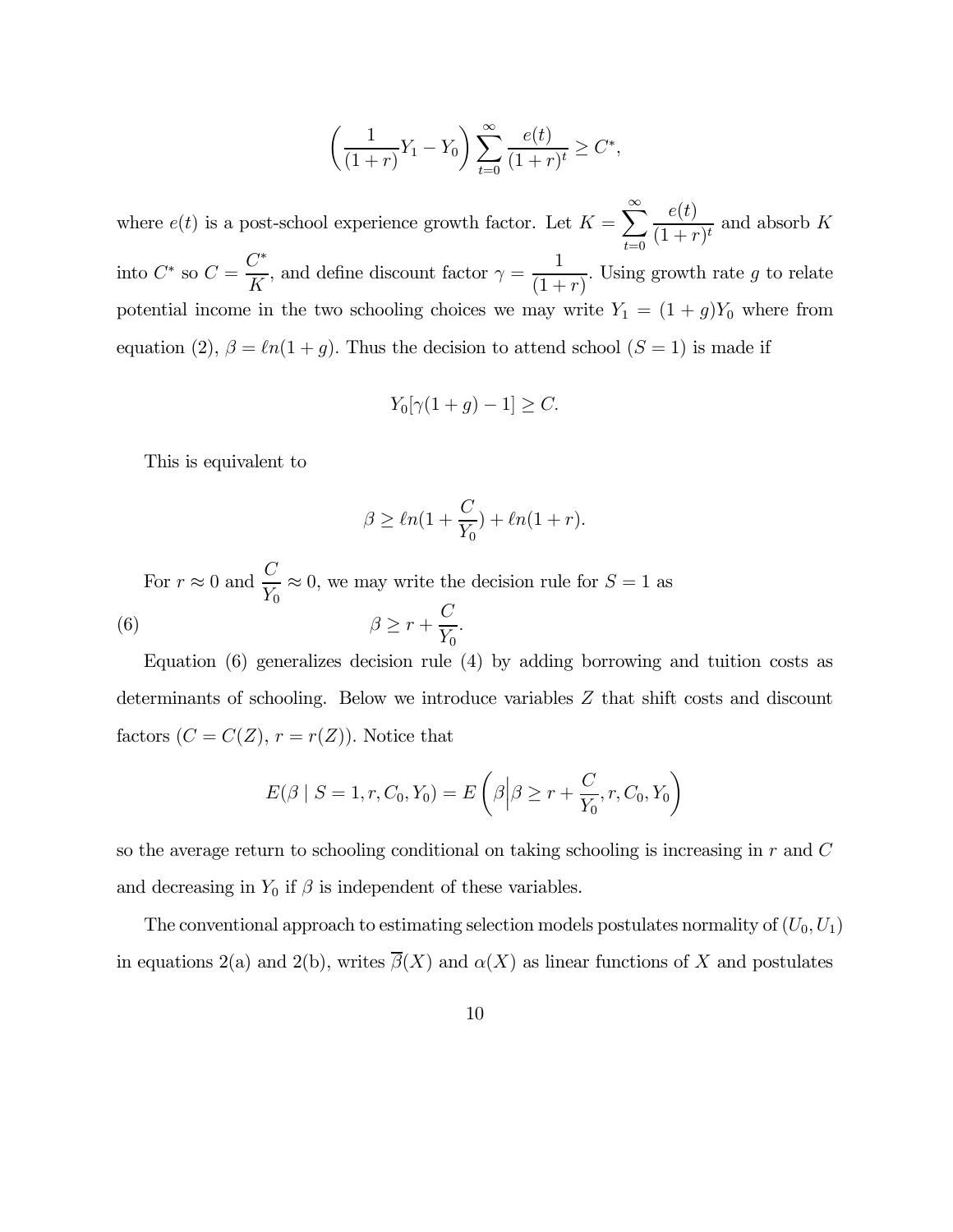independence between X and  $(U_0, U_1)$ . From estimates of the structural model, it is possible to answer a variety of economic questions and to construct the various treatment parameters and distributions of treatment parameters.9

A major advance in the recent literature in econometrics is the development of a framework that relaxes conventional linearity, normality and separability assumptions to estimate various treatment parameters. In this paper, we draw on the framework developed by Heckman and Vytlacil (1999, 2000).

Using their setup we write

(7) 
$$
\ell n Y_1 = \mu_1(X, U_1)
$$
 and  $\ell n Y_0 = \mu_0(X, U_0)$ .

The treatment effect is  $lnY_1 - lnY_0 = \beta = \mu_1(X, U_1) - \mu_0(X, U_0)$ , which is a general nonseparable function of  $(U_1, U_0)$ . It is not assumed that  $X \perp\!\!\!\perp (U_0, U_1)$  so X may be correlated with the unobservables in potential outcomes.

A latent variable model determines enrollment in schooling (this is the nonparametric analogue to decision rule (6)):

(8) 
$$
S^* = \mu_S(Z) - U_S
$$

$$
S = 1 \text{ if } S^* \ge 0.
$$

A person goes to school  $(S = 1)$  if  $S^* \geq 0$ . Otherwise  $S = 0$ . In this notation,  $(Z, X)$  are observed and  $(U_1, U_0, U_S)$  are unobserved. The Z vector may include some or all of the components of X.

Heckman and Vytlacil (2000, 2001) establish that under the following assumptions, it is possible to develop a model that unifies different treatment parameters, that shows how

<sup>9</sup>Aakvik, Heckman and Vytlacil (2000) and Heckman, Tobias and Vytlacil (2000) derive all of the treatment parameters and distributions of treatment parameters for several parametric models.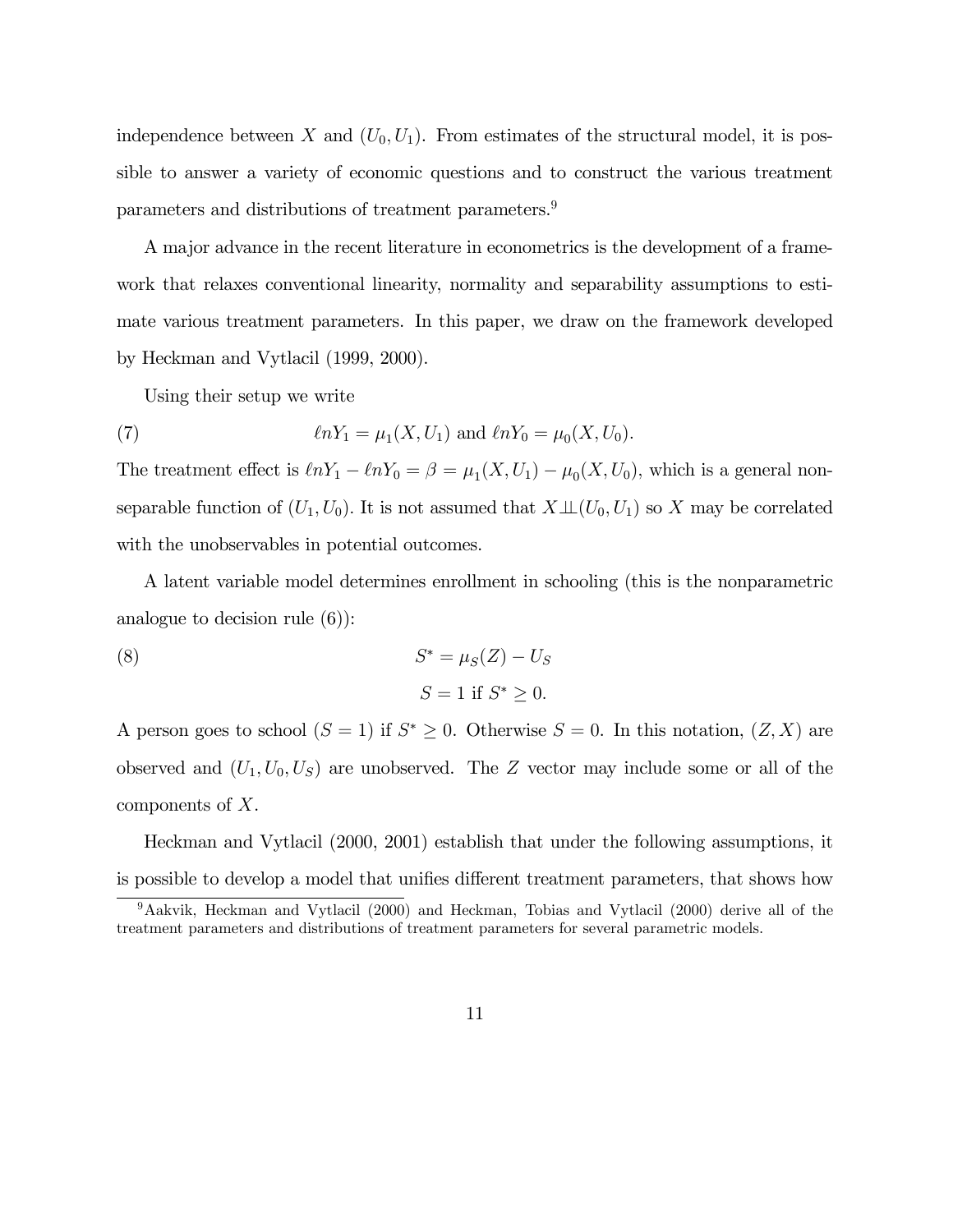the conventional IV estimand relates to these parameters and what policy questions IV estimates. Those conditions are

- $(A-1)$   $\mu_S(Z)$  is a nondegenerate random variable conditional on X;
- $(A-2)$  U<sub>S</sub> is absolutely continuous with respect to Lebesgue measure;
- (A-3)  $(U_0, U_1, U_S)$  is independent of Z conditional on X;
- $(A-4)$   $lnY_1$  and  $lnY_0$  have finite first moments

and

 $(A-5)$  1 >  $Pr(S = 1 | X)$  > 0.

Assumption (A-1) assumes the existence of an "instrument" - more precisely a variable or set of variables that are in  $Z$  but not in  $X$ , and thus shift  $S^*$  but not potential outcomes  $Y_0, Y_1$ . (These are determinants of C and r in equation (6)). Assumption (A-2) is made for technical convenience and can be relaxed. Assumption  $(A-3)$  allows X to be arbitrarily dependent on the errors. X need not be "exogenous" in any conventional definition of that term. However, a no feedback condition is required for interpretability. Defining  $X_s$  as the value of X if S set to s, a sufficient condition for interpretability is that  $X_1 = X_0$  almost everywhere This ensures that conditioning on  $X$  does not mask the effect of realized  $S$  on outcomes. Assumption (A-4) is necessary for the definition of the mean parameters and assumption  $(A-5)$  ensures that in very large samples for each X there will be people with  $S = 1$  and other people with  $S = 0$  (existence of treatments and controls).

Denoting  $P(z)$  as the probability of receiving treatment conditional on  $Z = z$ ,  $P(z) \equiv$ Pr(S = 1 | Z = z) =  $F_{U_S}(\mu_S(z))$ . Without loss of generality we may write  $U_S \sim$  Unif[0,1]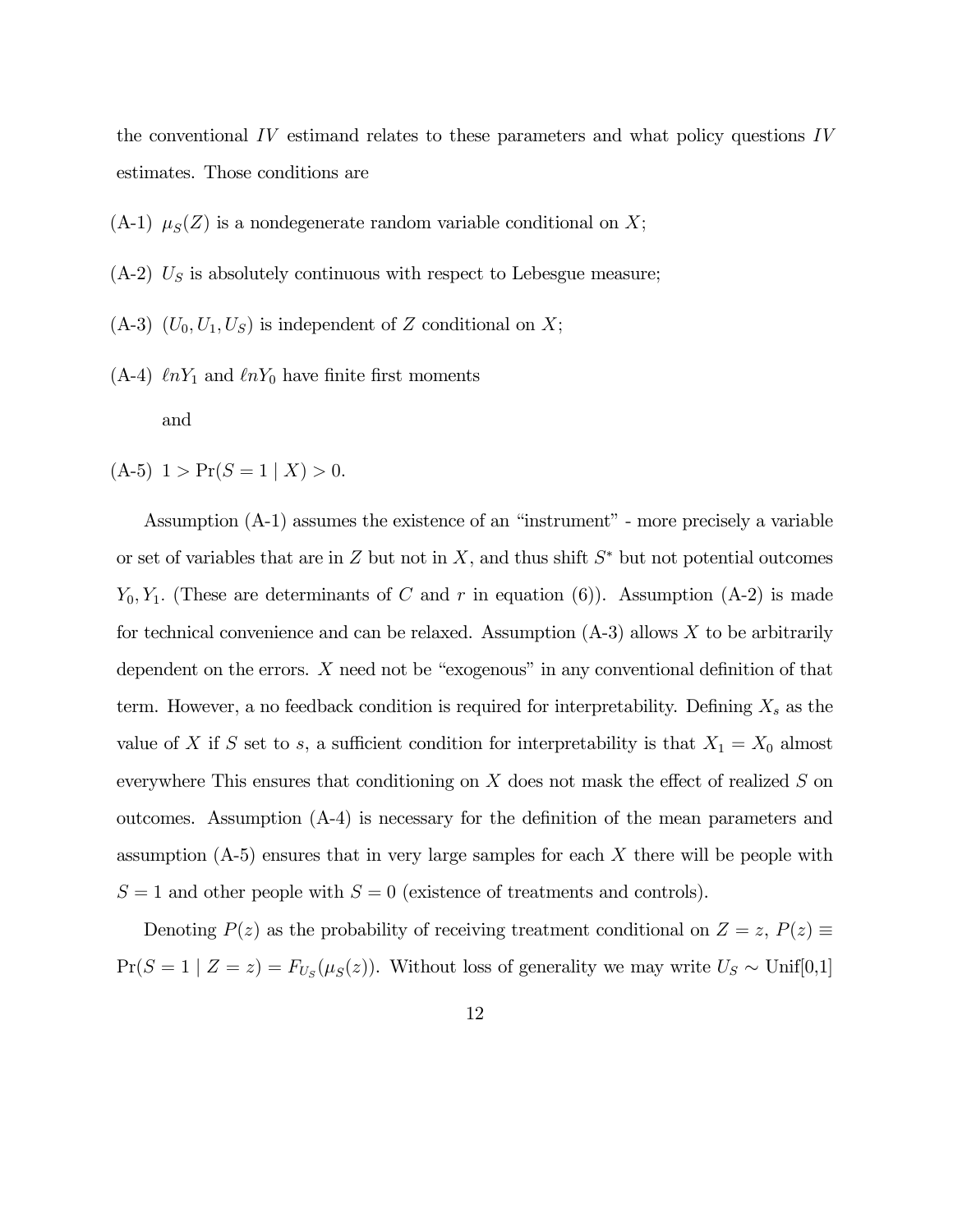so  $\mu_S(z) = P(z)$ . Thus with no loss of generality if  $S^* = \nu(Z) - V_S$ , we can always reparameterize the model so  $\mu_S(Z) = F_V(\nu(Z))$  and  $U_S = F_V(V)$ . Vytlacil (2002) establishes that the model of equations  $(7)$ ,  $(8)$  and  $(A-1)$  -  $(A-5)$  is equivalent to the LATE model of Imbens and Angrist (1994) including for the case of continuous instruments.

This does impose testable restrictions on  $(Y, S, Z, X)$ . Those are:

(i) Index Sufficiency

$$
Pr(\ln Y_j \in A \mid Z = z, S = j) = Pr(\ln Y_j \in A \mid P(Z) = P(z), S = j).
$$

for  $j = 0, 1$ . This says that Z enters the conditional distribution of  $\ln Y_1$ ,  $\ln Y_0$ , only through the index  $P(Z)$ .

A second testable implication is a monotonicity condition:

(ii.a) If  $g(\cdot)$  is a function such that  $Pr[g(\ln Y_0) > 0] = 1$ , then  $E[g(\ln Y_0)(1-S) | X, P(Z) = p]$  is decreasing in p.

(ii.b) If  $g(\cdot)$  is a function such that  $Pr[g(\ln Y_1) > 0] = 1$ , then

 $E[g(\ln Y_1)S \mid X, P(Z) = p]$  is increasing in p.

The index structure produced by assumptions  $(A-1) - (A-5)$  joined with the model of equations (7) and (8) allows us to define a new treatment effect, the marginal treatment effect (MTE)

$$
\Delta^{MTE}(x, u_S) \equiv E(\beta \mid X = x, U_S = u_S).
$$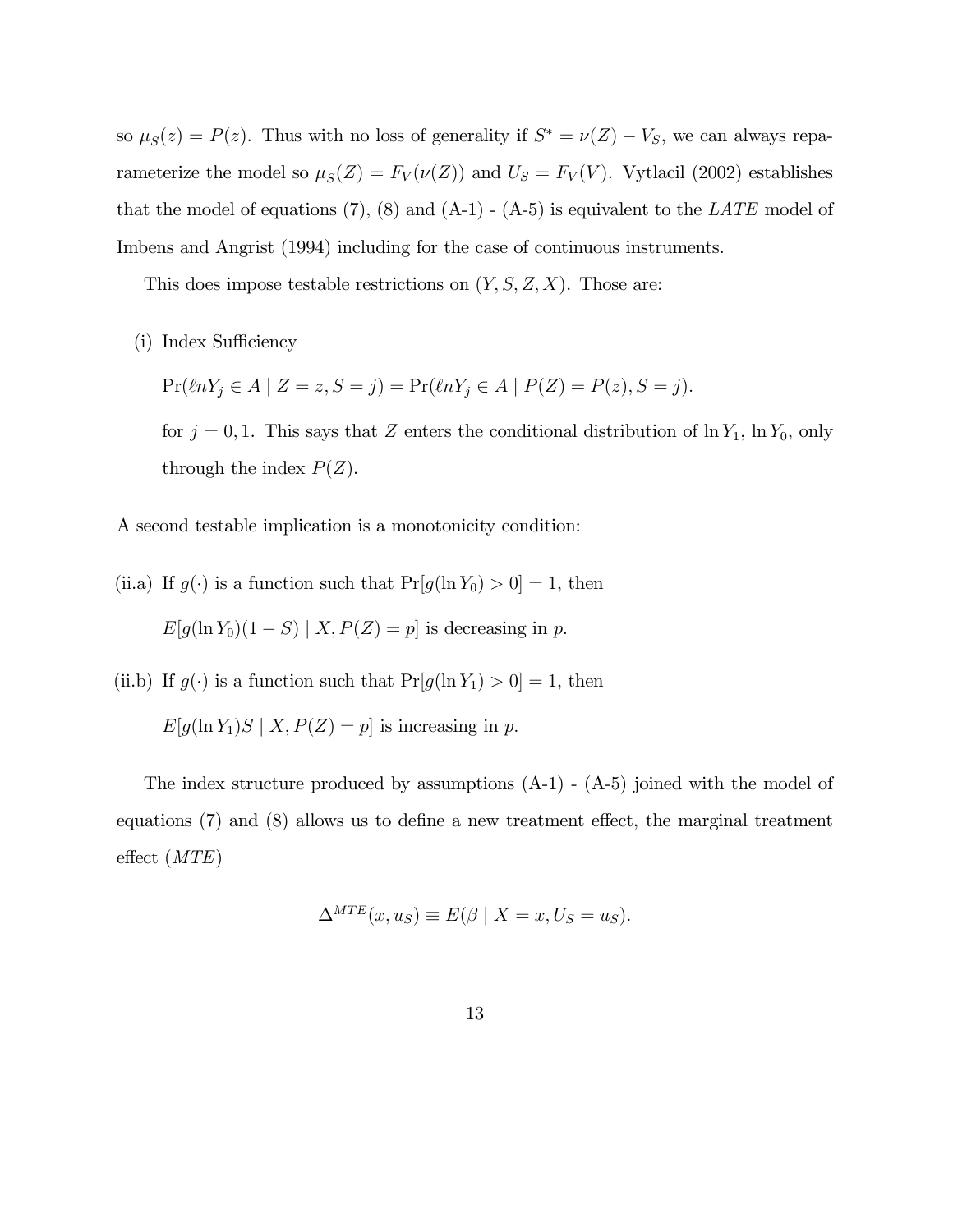This is the marginal gain to schooling of a person with characteristics  $X = x$  just indifferent between taking schooling or not at level of unobservable  $U_s = u_s$ . It is a willingness to pay measure by people at the margin of indifference for schooling given X and  $U_S$ <sup>10</sup> The LATE parameter of Imbens and Angrist (1994) may be written in this framework.

$$
\Delta^{LATE}(x, u'_S, u_S) = E(\ln Y \mid X = x, u_S \le U_S \le u'_S)
$$

where  $u_s \neq u'_s$ . MTE is the limit of LATE, if the limit exists.

Heckman and Vytlacil (1999, 2000) establish that under assumptions (A-1) - (A-5) all of the conventional treatment parameters are different weighted averages of the MTE where the weights integrate to one:

$$
\Delta^{ATE}(x) = \int_{0}^{1} E(\beta | X = x, U_{S} = u) du.
$$
  
\n
$$
\Delta^{TT}(x, P(z), S = 1) = \frac{1}{P(z)} \int_{0}^{P(z)} E(\beta | X = x, U_{S} = u) du
$$
  
\n
$$
\Delta^{LATE}(x, u_{S} = P(z), u'_{S} = P(z')) = \left[ \int_{P(z)}^{P(z')} E(\beta | X = x, U_{S} = u) du \right] \frac{1}{P(z') - P(z)}
$$
  
\n
$$
\Delta^{TT}(x, S = 1) = \int_{0}^{1} E(\beta | X = x, U_{S} = u) g_{x}(u) du
$$
  
\n
$$
g_{x}(u) = \frac{1 - F_{P(Z)|X}(u | x)}{\int_{0}^{1} (1 - F_{P(Z)|X}(t | x)) dt} = \frac{S_{P(Z)}(u | x)}{E(P | x)}
$$

where  $S_{P(Z)}(u \mid x)$  is the survivor function for  $P(Z)$  given X evaluated at u.

<sup>&</sup>lt;sup>10</sup>Björklund and Moffitt (1987) introduced this parameter in the context of the Roy model.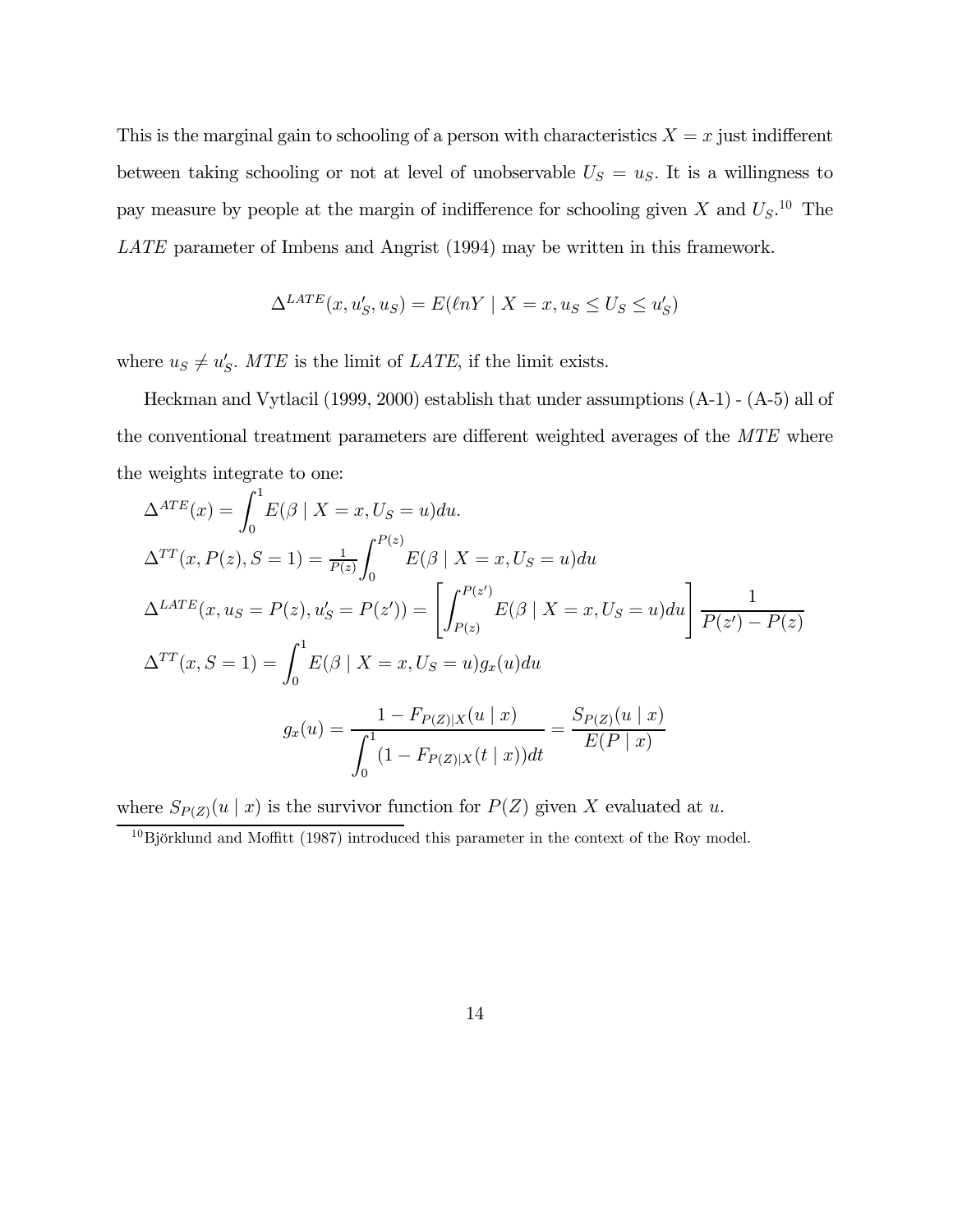Notice that if

```
1. \beta is a constant
```
or

- 2.  $E(\beta | X = x, U_s = u_s) = E(\beta | X)$ 
	- $(\beta \text{ mean independent of } U_s)$

then  $MTE = ATE = TT = LATE$ . This corresponds to the two cases (I and II) in Section 2 where there is no heterogeneity ( $\beta$  constant, case I) or agents don't act on it (Case II).<sup>11</sup>

Throughout this paper, we assume that  $P(Z)$  has support equal to the full unit interval, [0,1]. This is found in the data used in this paper. Bounds for the parameters and estimands when the support is less than full are presented in Heckman and Vytlacil (2000, 2001).

### 4 Policy Relevant Treatment Effects

With the framework of Section 3 in hand, we can answer the policy question framed in Section 2 when  $\beta$  is heterogeneous and people act on  $\beta$  in making schooling decisions - the case of a nonconstant MTE. We consider a class of policy interventions that affect P but not  $(\ell nY_1, \ell nY_0)$ .

Let P be the baseline probability of  $S = 1$  with density  $f_P$ . (We keep the conditioning on X implicit). Define  $P^*$  as the probability produced under an alternative policy regime

<sup>&</sup>lt;sup>11</sup>All of these parameters can be defined even if

<sup>(</sup>a)  $U_S \not\perp \!\!\! \perp Z$  or

<sup>(</sup>b) For  $S = 1(\Omega(Z, U_S) \ge 0)$  there is no additively separable version of  $\Omega$  in terms of  $U_S$ , Z or

<sup>(</sup>c)  $Z = X$  (no instrument).

However, the conditions presented in the text are required to identify the MTE. See Heckman and Vytlacil (2000).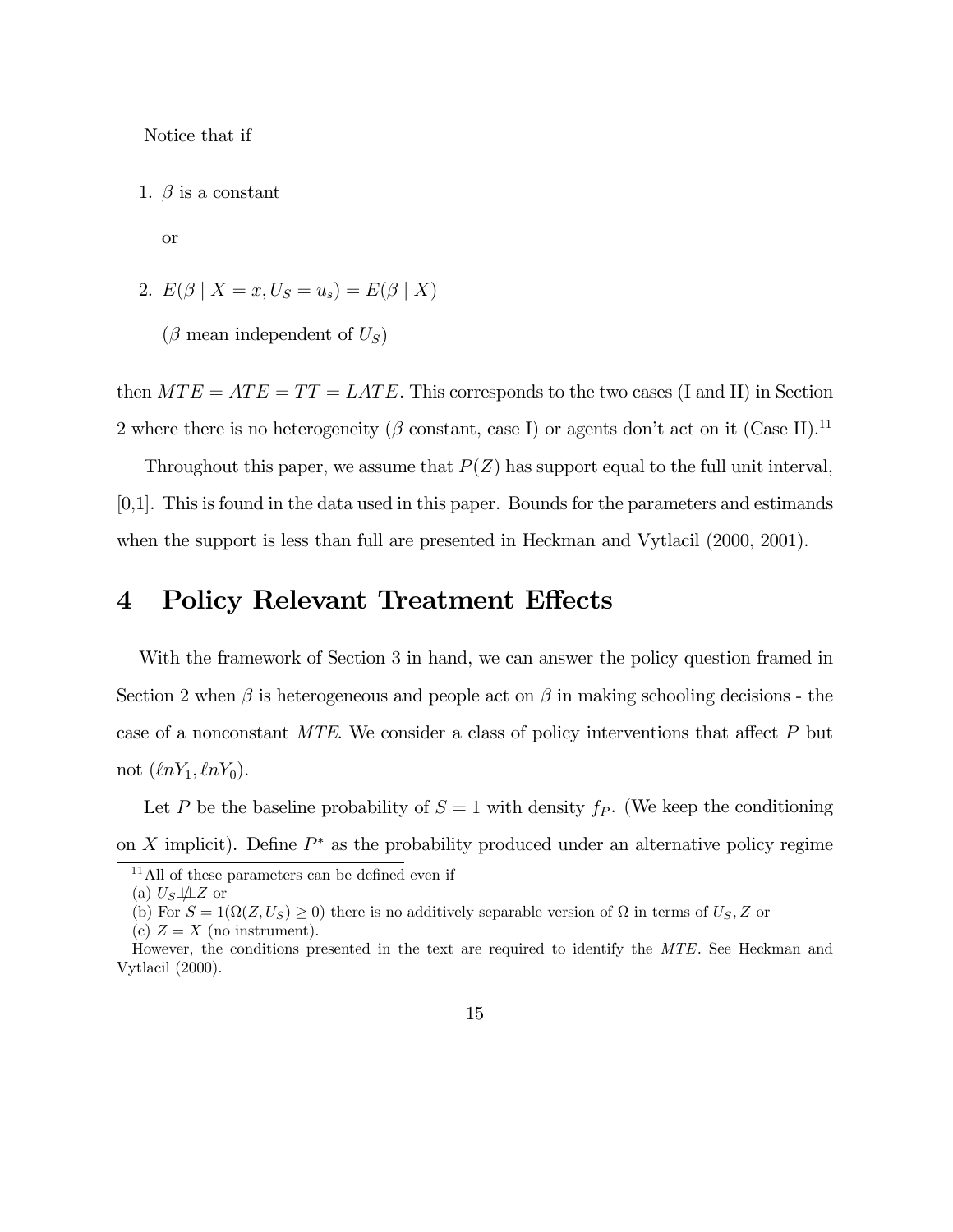with density  $f_{P^*}$ . Then we can write

 $E(V(Y) |$  Alternative Policy∗)- $E(V(Y) |$  Baseline Policy) =  $\int_0^1$  $\mathbf{0}$  $\omega(u)$   $MTE(u)du$ where  $\omega(u) = F_P(u) - F_{P^*}(u)$  where  $F_P$  and  $F_{P^*}$  denote the cdf of P and  $P^*$ , respectively.<sup>12</sup>

To define a parameter comparable to  $\bar{\beta}$  in equation (7), we normalize the weights by  $\Delta P$ , the change in the proportion of people induced into the program, conditional on  $X = x$ . Thus if we use the weights

$$
\tilde{\omega}(u) = (\omega(u))/\Delta F
$$

we produce the gain in the outcome for the people induced to change into (or out of) schooling by the policy change.

Notice that these weights differ from the weights on the conventional treatment parameters. Knowing  $TT$  or  $ATE$  does not answer a well posed policy question except in extreme cases (Heckman and Smith, 1998). We next show that in the general case where  $\beta$  varies among individuals conditional on  $X$  and people make schooling decisions based on it, IV weights MTE differently than is required for policy analysis or is required to generate the conventional treatment parameters.

$$
{}^{12}
$$
 Keeping the conditioning on X implicit, we have  
\n
$$
E(V(Y) | \text{baseline}) = \int_0^1 E(V(Y) | P(Z) = p) dF_P(p) =
$$
\n
$$
\int_0^1 \left[ \int_0^1 \mathbf{1}_{[0,p]}(u) E(V(Y_1) | U = u) + \mathbf{1}_{(p,1]}(u) E(V(Y_0) | U = u) du \right] dF_P
$$
\n
$$
= \int_0^1 \left[ F_P(u) E(V(Y_1) | U = u) + (1 - F_P(u)) E(V(Y_0) | U = u) \right] du
$$

where  $\mathbf{1}_{\mathcal{A}}(u)$  is an indicator function for the event  $u \in \mathcal{A}$ . Thus comparing the baseline to the new regime  $E_{P^*}(V(Y)) - E_P(V(Y))$ 

$$
= \int_0^1 E(\Delta_V \mid U = u)(F_P(u) - F_{P^*}(u))du.
$$
 See Heckman and Vytlacil (2001).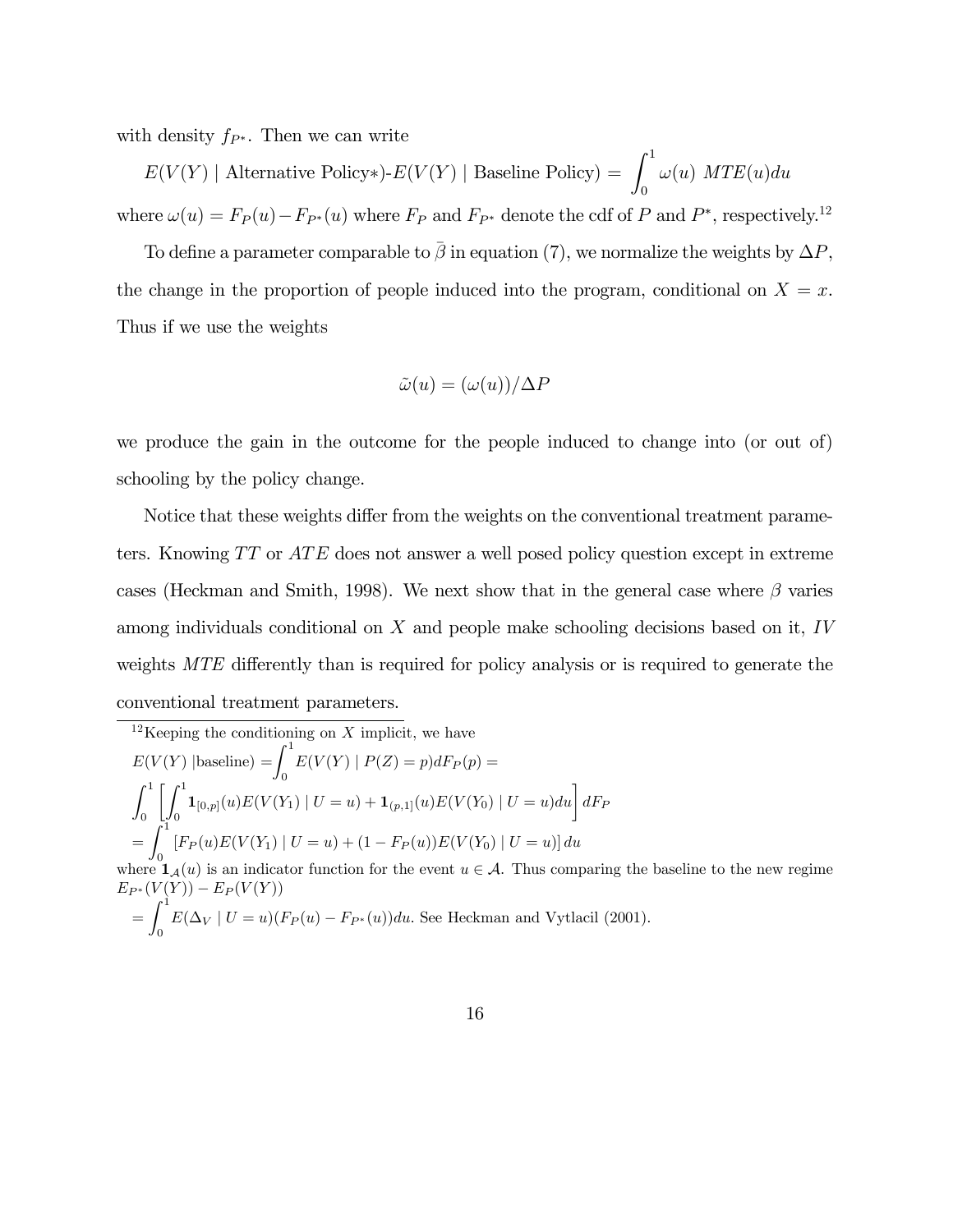# 5 What Does The Instrumental Variable Estimator Estimate?

The intuition underlying the application of instrumental variables to the common coefficient model is well understood. It is also misleading in the more general case where  $\beta$ varies among the population and schooling choices are made on the basis of it.

In the common coefficient model (1) the econometric problem is that  $Cov(U, S) \neq 0$ . If there is an instrument Z with the properties (a)  $Cov(U, Z)=0$  and (b)  $Cov(Z, S) \neq 0$ then we may identify (consistently estimate)  $\beta$  by IV even though  $OLS$  is biased and inconsistent. Thus

$$
\text{plim }\hat{\beta}_{IV} = \frac{Cov(Z, \ln Y)}{Cov(Z, S)} = \beta + \frac{Cov(Z, U)}{Cov(Z, S)} = \beta.
$$

This intuition breaks down in the more general case of equation (3):

$$
\ell nY = \alpha + \overline{\beta}S + \{(U_1 - U_0)S + U_0\}.
$$

Finding an instrument Z correlated with S but not  $U_0$  or  $U_1 - U_0$  is not enough to identify  $\overline{\beta}$  or  $\overline{\beta} + E(U_1 - U_0 \mid S = 1)$  or other conventional treatment parameters.<sup>13</sup> Simple algebra reveals that

$$
\text{plim }\hat{\beta}_{\text{IV}} = \frac{Cov(Z, \ell nY)}{Cov(Z, S)} = \overline{\beta} + \frac{Cov(Z, U_0)}{Cov(Z, S)} + \frac{Cov(Z, S(U_1 - U_0))}{Cov(Z, S)}.
$$

By the standard argument, the second term vanishes  $(Cov(Z, U_0) = 0)$ . But in general the third term does not:

<sup>&</sup>lt;sup>13</sup>We keep the conditioning on X implicit.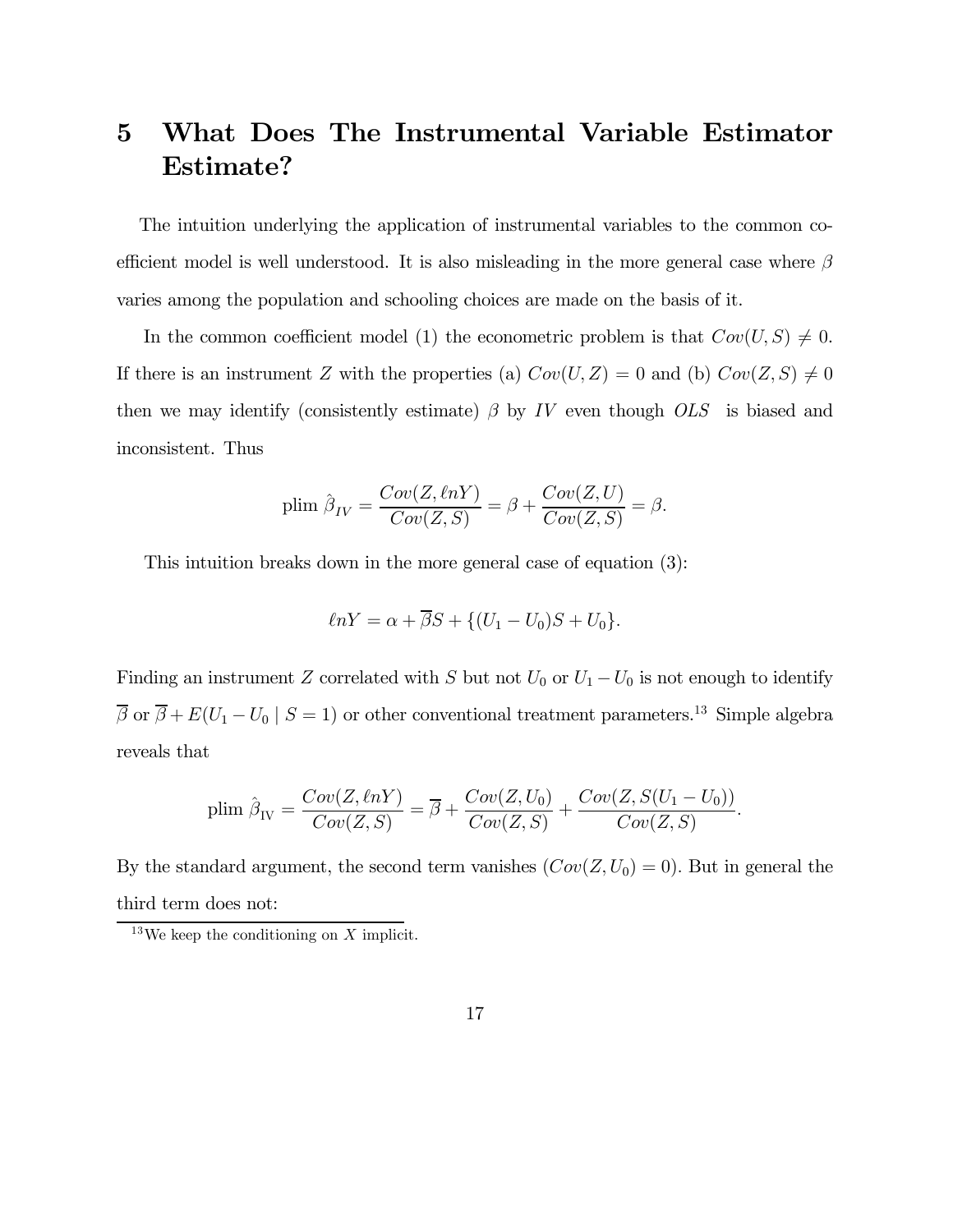$$
\frac{Cov(Z, S(U_1 - U_0))}{Cov(Z, S)} = \frac{Cov(Z, U_1 - U_0 | S = 1)P}{Cov(Z, S)} \neq 0
$$

where  $P = Pr(S = 1)$ . If  $U_1 - U_0 \equiv 0$  (common coefficient model) or if  $U_1 - U_0$  is independent of S and Z this term vanishes.<sup>14</sup> But in general  $U_1 - U_0$  is dependent on S and the term does not vanish.15

To see why, consider the schooling choice model of equation (6) when  $C = 0$  and r depends on  $Z(r = Z\gamma)$ . Then

$$
S=1 \Longleftrightarrow \overline{\beta}+U_1-U_0 \geq Z\gamma,
$$

and  $Cov(Z, U_1 - U_0 | S = 1) = Cov(Z, U_1 - U_0 | \overline{\beta} + U_1 - U_0 \ge Z\gamma)$ . Even if  $Z \perp \!\!\!\perp (U_1 - U_0)$ , Z is not independent of  $U_1 - U_0$  conditional on  $S = 1$ .

Another way to make this general point is to explore what an instrument based on compulsory schooling estimates. Compulsory schooling is sometimes viewed as an ideal instrument. But when returns are heterogeneous, and agents act on that heterogeneity in making schooling decisions, compulsory schooling as instrument identifies only one of many possible treatment parameters. Define  $P(x) = Pr(S = 1 | X = x)$  as the probability of attending school conditional on  $X = x$  if there is no compulsion. Let  $T = 1$  if the individual is in the with compulsion regime, and  $T = 0$  otherwise. We assume that T is exogenous, in particular, that  $T \perp\!\!\!\perp (U_S, U_0, U_1)|X$ .

Compulsory schooling selects at random persons who ordinarily would not be schooled  $(S = 0)$  at random and forces him/her to be schooled. Observed earnings for individuals in the compulsory schooling regime conditional on X are:

<sup>&</sup>lt;sup>14</sup> If  $U_1 - U_0$  is independent of Z, we have that  $U_1 - U_0$  will be independent of  $(S, Z)$  if  $U_1 - U_0$  does not determine  $S$  conditional on  $Z$ .

 $15$ This point was first made by Heckman and Robb (1985, 1986) and Heckman (1997).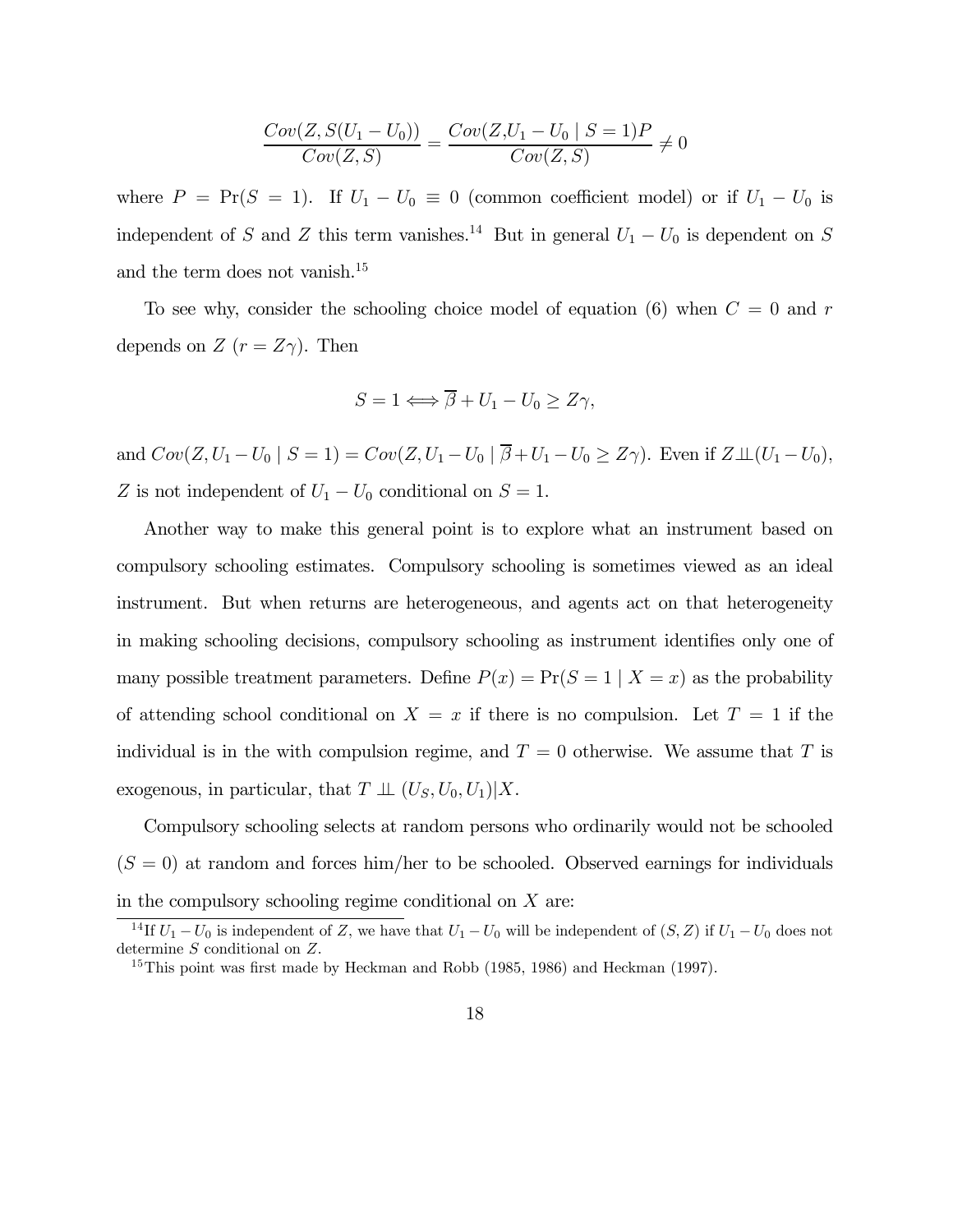$$
E(\ln Y \mid X = x, T = 1) = E(\ln Y_1 \mid X = x) = E(\ln Y_1 \mid X = x, S = 1)P(x)
$$

$$
+ E(\ln Y_1 \mid X = x, S = 0)(1 - P(x)),
$$

and for individuals in the regime with no compulsion

$$
E(\ln Y \mid X = x, T = 0) = E(\ln Y_1 \mid X = x, S = 1)P(x)
$$

$$
+ E(\ln Y_0 \mid X = x, S = 0)(1 - P(x)).
$$

>From the difference in conditional means we can identify:

$$
E(\ln Y \mid X=x, T=1) - E(\ln Y \mid X=x, T=0) = (1 - P(x))E(\ln Y_1 - \ln Y_0 \mid X=x, S=0).
$$

Since in a non-compulsory schooling regime we identify  $P(x)$ , we can identify treatment on the untreated:

$$
E(\ln Y_1 - \ln Y_0 \mid X = x, S = 0) = E(\beta \mid X = x, S = 0)
$$

but not  $ATE = E(\ln Y_1 - \ln Y_0) = \bar{\beta}$  or treatment on the treated

$$
TT = E(\ln Y_1 - \ln Y_0 \mid X = x, S = 1) = E(\beta \mid X = x, S = 1).
$$

However under cases I and II of Section 2 we identify all three treatment parameters because  $E(\ln Y_0 | X = x, S = 0) = \alpha, E(\ln Y_1 | X = x, S = 0) = \alpha(x) + \overline{\beta}(x)$  and  $TT = ATE = MTE = LATE$  because  $\Delta^{MTE}(x, u_S)$  does note vary with  $u_s$ .

Treatment on the untreated answers an interesting policy question. It is informative about the income gains for a policy directed toward those who ordinarily would not attend schooling and who are selected into schooling at random from this pool. However, it does not in general identify the effect of other policies  $(e,q)$  tuition subsidies directed toward the very poor within the pool).

So what exactly does linear IV estimate? Heckman and Vytlacil (2000) establish that linear IV using  $P(z)$  as an instrument identifies a weighted average of MTE parameters.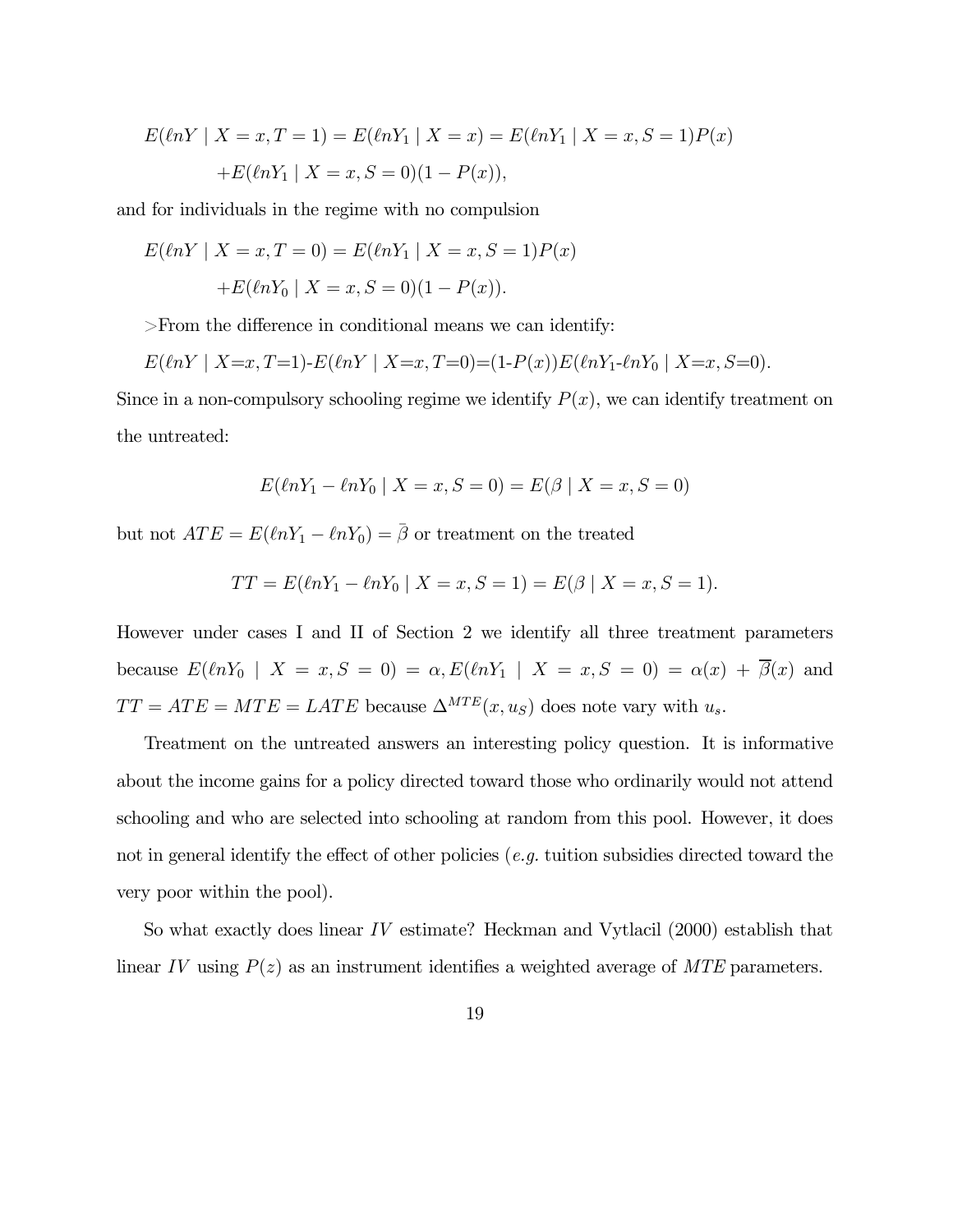plim 
$$
\hat{\beta}_{IV} = \Delta^{IV} = \int_0^1 \Delta^{MTE}(x, u) h_x(u) du
$$

where

$$
h_x(u) = \frac{(E(P(Z) - E(P(Z)) | P(Z) \ge u, X = x)) \Pr(P(Z) \ge u, X = x)}{Var(P(Z) | X = x)}
$$

and  $\int_1^1$ 0  $h_x(u)du = 1$ . These weights do not, in general, coincide with the policy weights of Section 4 or the weights for the treatment parameters defined in Section 3.

A closer look at these weights reveals that

$$
h_x(u) = \frac{\int_u^1 (p - E(P(Z) \mid X = x)) f(p \mid X = x) dp}{Var(P \mid X)}
$$

where  $h_x(u) \geq 0$  which achieve a maximum value at  $u = E(P(Z) | X = x)$  and  $h_x(0) =$  $h_x(1) = 0$  and

$$
\int_0^1 h_x(u) du = 1.
$$

The weights center at the mean of the P data:  $h_x(P^{Max})=0=h_x(P^{Min})$  and

$$
h_x(p) = 0 \t p \le P^{Min} \t p \ge P^{Max}.
$$

For proofs, see Heckman and Vytlacil  $(2000).^{16}$ 

The idea of interpreting IV as a weighted average of the limit of LATE can also be found in Card (1999, 2000) (weighted average of the distribution of return to schooling),

<sup>16</sup>Take a more general instrument J, assuming we recenter J so that  $E(J) = 0$ . Keeping conditioning on X implicit,  $\hat{\beta}_{IV} = \frac{E(JY)}{E(JS)}$  where  $\hat{\beta}_{IV}(J) = \int MTE(u)h(u;J)du$  and  $h(u;J)$  $\frac{E(J \mid P(Z) \geq u) \Pr(P(z) \geq u)}{E(JP)},$  $\int_0^1$ 0  $h(u; J)du = 1$ . We have the following properties: (i)  $h(u; J)$  nonnegative iff  $E(J \mid P \geq p)$  weakly increasing in p, (ii) Support  $h(u; P) = [p]$  $,\bar{p}$  (Support of P); (iii) defining  $T(p) = E(J | P = p)$ , we have  $h(u; J) = h(u; T(P))$ . (See Heckman and Vytlacil, 2000).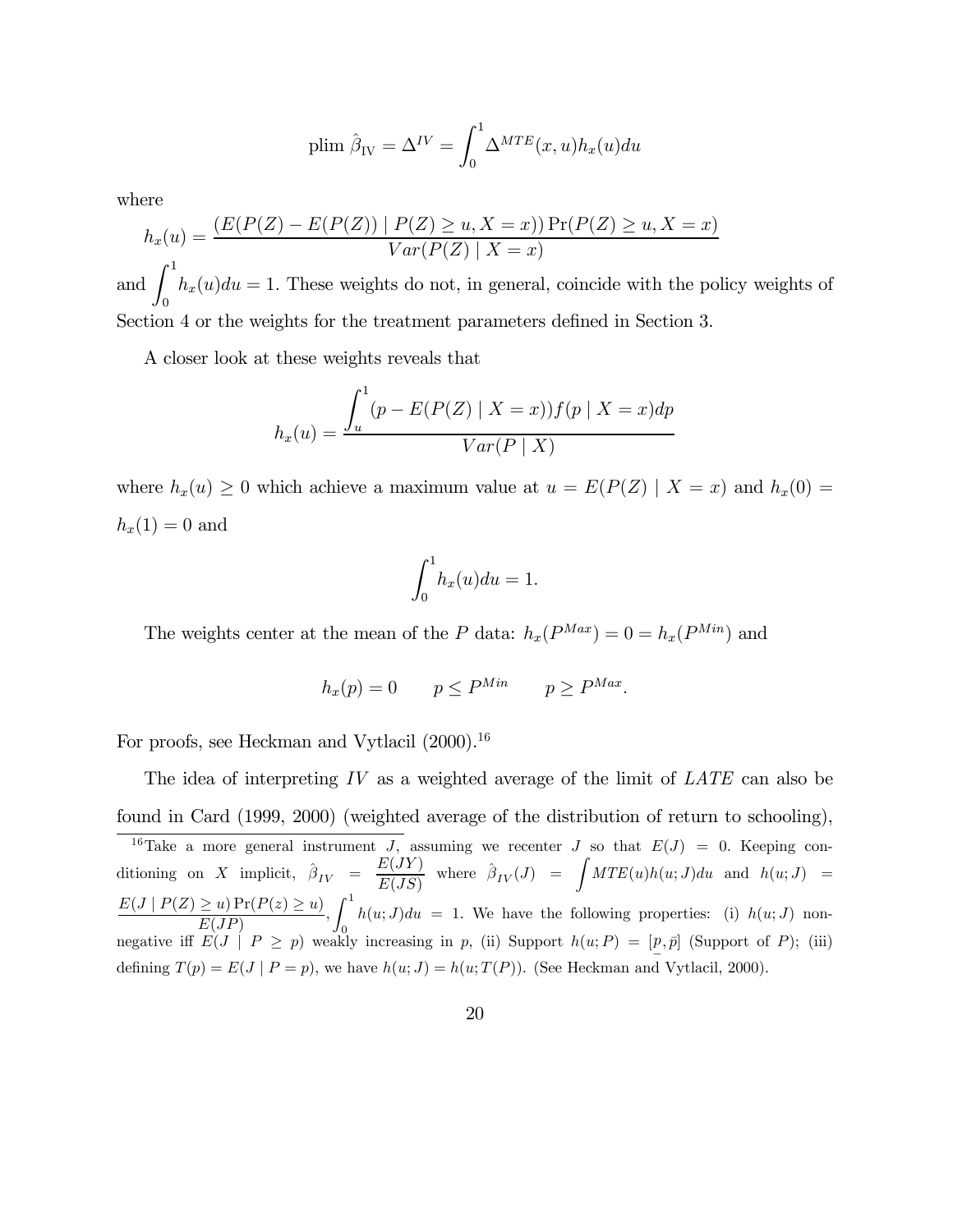Angrist, Graddy and Imbens (2000) (weighed average of Wald estimators) and Yitzhaki (1996, 1999).

Summarizing the paper thus far, under assumptions  $(A-1) - (A-5)$  and the model of equations  $(7)$  and  $(8)$ , the IV estimand, the policy relevant treatment effect, and the conventional treatment parameters all are weighted averages of the MTE. Thus we unify the estimation, treatment effect and policy evaluation literatures as generating parameters or estimands as integrals of MTE using different weights:

Estimand *j* or parameter 
$$
j = \int_0^1 \Delta^{MTE}(x, u_S) \omega_j(x, u_S) du_S
$$
 given X

where different estimands or different treatment parameters correspond to different weights  $\omega_j(x, u_s)$ .

We can also fit OLS into this framework. It is straightforward to show that conditional on  $X = x$ 

plim 
$$
\hat{\beta}_{OLS} = \overline{\beta}(x) + E(U_1 | X = x, S = 1) - E(U_0 | X = x, S = 0)
$$
  
\n
$$
= [\overline{\beta}(x) + E(U_1 - U_0 | X = x, S = 1)]
$$
\n
$$
+ E(U_0 | X = x, S = 1) - E(U_0 | X = x, S = 0)
$$
\n
$$
= TT(x) + E(U_0 | X = x, S = 1) - E(U_0 | X = x, S = 0).
$$

So we may write

$$
\hat{\beta}_{OLS} = \int_0^1 \Delta^{MTE}(x, u_S) h_{OLS}(x, u_S) du_S
$$

where

$$
h_{OLS}(x, u_S) = 1 + \frac{E(U_1 \mid X = x, U_S = u_S)h_1(x, u_S) - E(U_0 \mid X = x, U_S = u_S)h_0(x, u_S)}{MTE(x, u_S)}
$$

and under our assumptions,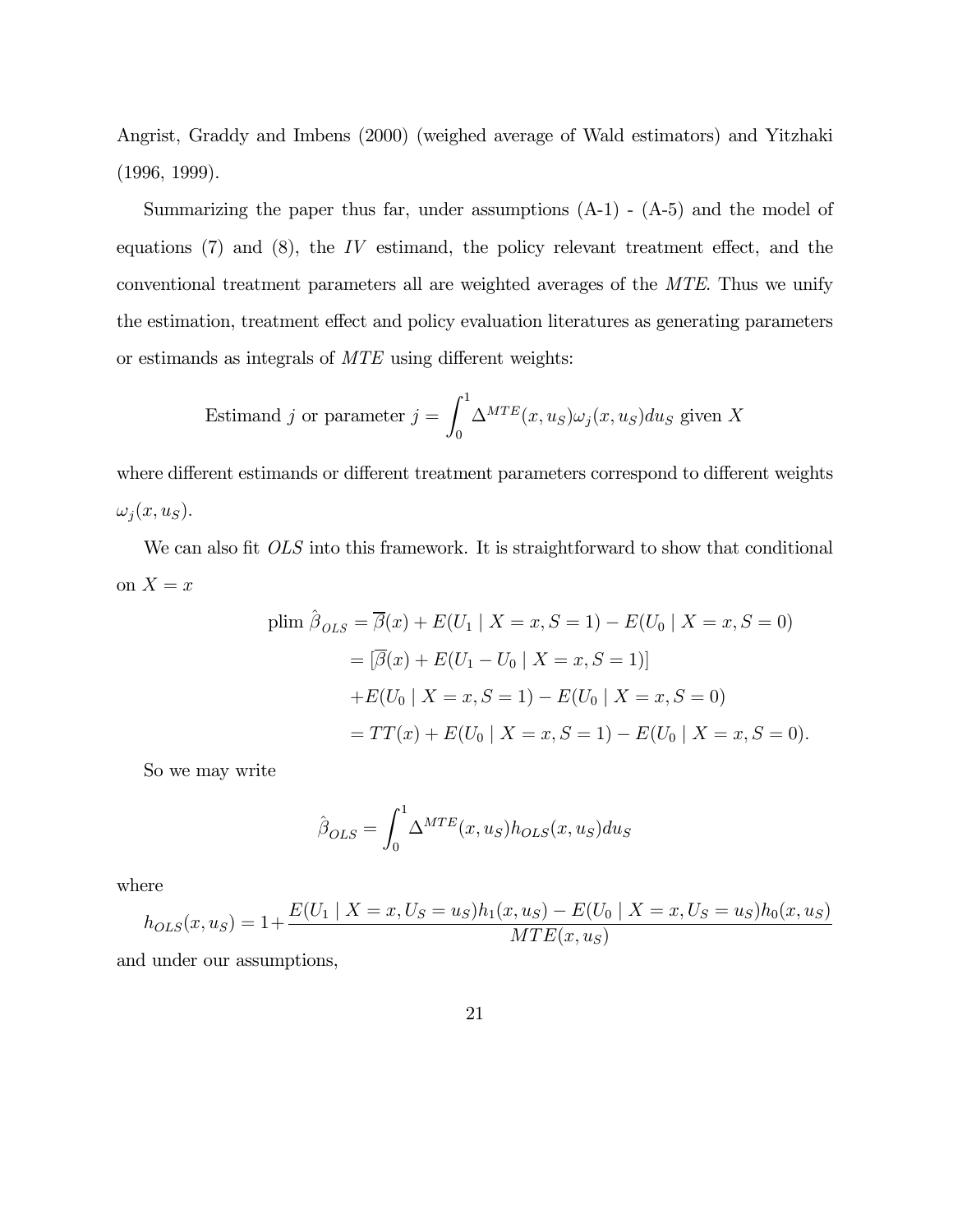$$
E(U_1 | X = x, S = 1) = \int_0^1 E(U_1 | X = x, U_S = u_S) h_1(x, u_S) du_S
$$

$$
h_1(x, u_S) = \left[ \int_{u_S}^1 f(p | X = x) dp \right] \frac{1}{E(P | X = x)}
$$

$$
E(U_0 | X = x, S = 0) = \int_0^1 E(U_0 | X = x, U_S = u_S) h_0(x, u_S) du_S
$$

$$
h_0(x, u_S) = \left[ \int_0^{u_S} f(p | X = x) dp \right] \frac{1}{E((1 - P) | X = x)}.
$$

The  $OLS$  weights are not guaranteed to be positive or to integrate up to one.<sup>17</sup>

Table 1 summarizes the central results of this paper and the various weights for the different estimands and parameters. The treatment effect parameters weight MTE differently than what is required to produce the policy relevant treatment effect. Thus the conventional treatment parameters do not, in general, coincide with the policy relevant parameters. The weighting for the OLS or IV estimand do not correspond to the weights required to generate the policy relevant treatment parameters.

Figure 1A plots the MTE and the weights used to form ATE, TT and TUT for the Roy model with the parameter values displayed at the base of Table  $2^{18}$  TT overweights the MTE for persons with low values of  $U<sub>S</sub>$  who, *ceteris paribus*, are more likely to attend school. (See equation (8)).  $TUT$  overweights the MTE for persons with high values of  $U<sub>S</sub>$  who are less likely to attend school. ATE weights MTE evenly. The decline in MTE reveals that the gross return  $(\beta)$  declines with  $U<sub>S</sub>$ . Those more likely to attend school (based on  $U<sub>S</sub>$ ) have higher gross returns. Not surprisingly, in light of the shape of  $MTE$ and the shape of the weights,  $TT > ATE > TUT$ . See Table 2. There is a positive sorting

<sup>&</sup>lt;sup>17</sup>They are also not defined for values of  $u_S$  where  $MTE(x, u_S) = 0$ .<br><sup>18</sup>The form of the Roy model we use assumes additive separability and generates  $U_0, U_1$  and  $U_S$  from a common unobservable  $\varepsilon$ . Thus the distribution of  $U_1 - U_0$  given  $U_S$  is degenerate.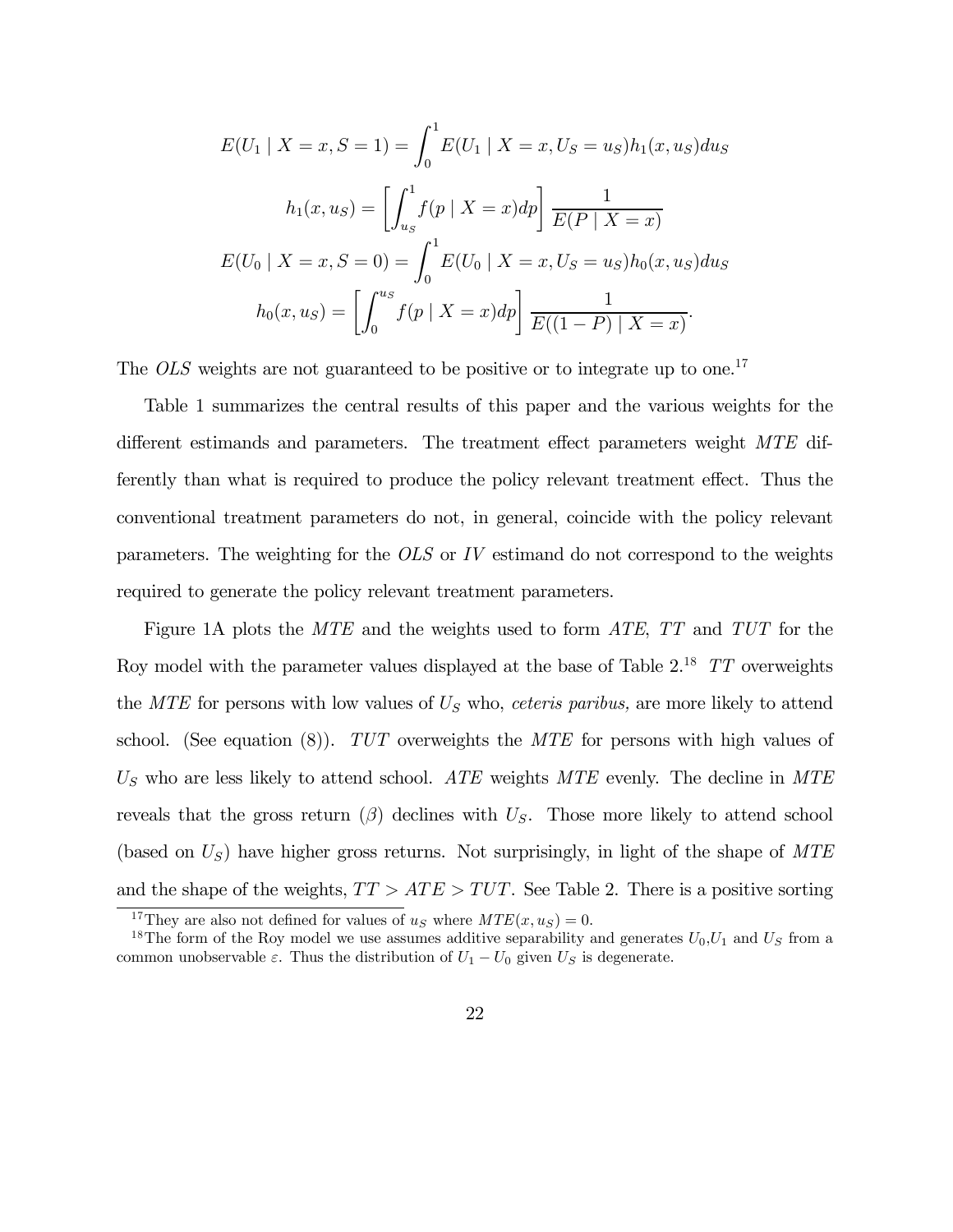gain  $(E(U_1 - U_0 \mid X = x, S = 1))$  and a negative selection bias  $(E(U_0 \mid X = x, S =$ 1) –  $E(U_0 \mid X = x, S = 0)$ ).

Figure 1B displays the *MTE* and the *OLS* and *IV* weights using  $P(Z)$  as the instrument. IV weights the MTE more symmetrically and in a different fashion than ATE, TUT or TT. OLS weights MTE very differently. The weights are negative and do not necessarily integrate to one. The IV estimate is higher than  $OLS$  estimate even though the marginal persons attracted into schooling by a subsidy have a lower gross return than those who attend school.

The most direct way to produce the policy relevant treatment parameters is to estimate  $MTE$  directly and then generate all of the treatment effect parameters using the  $h_{PRT}$ weights. We turn to this topic next.

# 6 Using Local Instrumental Variables to Estimate the MTE

Using equation (3) the conditional expectation of log  $Y$  given  $Z$  is

 $E(\ln Y | Z = z) = E(\ln Y_0 | Z = z) + E(\ln Y_1 - \ln Y_0 | Z = z, S = 1) \Pr(S = 1 | Z = z)$ where we keep the conditioning on X implicit. By the exclusion condition for  $Z$ ,  $(A-1)$ , and the index sufficiency assumption embodied in (8), we may write this expectation as

$$
E(\ln Y \mid Z = z) = E(\ln Y_0) + E(\beta \mid P(z) \ge U_S, P(Z) = P(z))P(z).
$$

Recall that Z enters the model only through  $P(z)$  so we use  $P(z)$  as the instrument:

$$
E(\ln Y \mid Z = z) = E(\ln Y \mid P(Z) = P(z)).
$$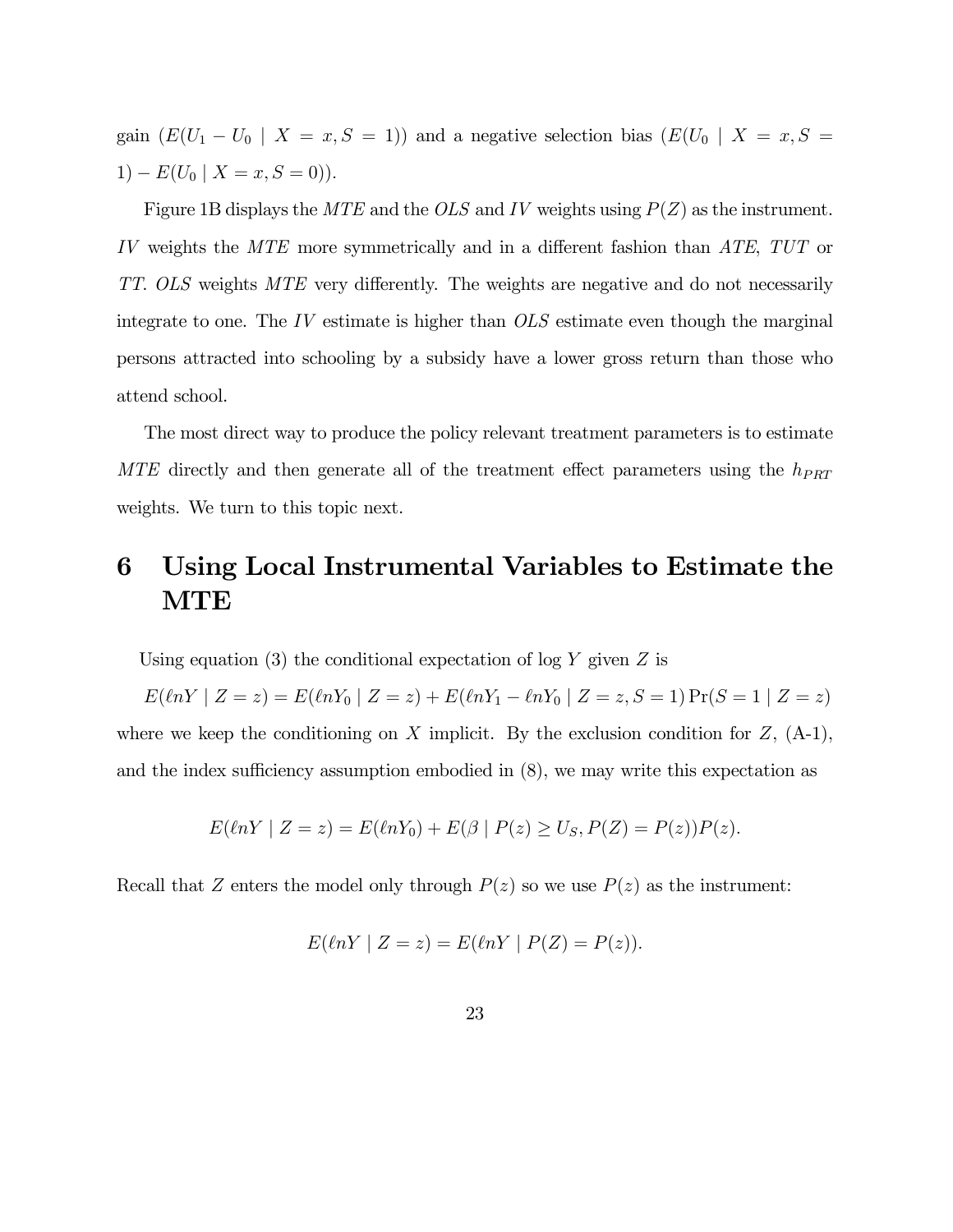Applying the Wald estimator for two different values of Z, z and z' assuming  $P(z) \neq$ 

$$
P(z'), \text{ we obtain the } IV \text{ formula:}
$$
  
\n
$$
\frac{E(\ln Y \mid P(Z) = P(z)) - E(\ln Y \mid P(Z) = P(z'))}{P(z) - P(z')}
$$
  
\n
$$
= \overline{\beta} + \frac{E(U_1 - U_0 \mid P(z) \ge U_S)P(z) - E(U_1 - U_0 \mid P(z') \ge U_S)P(z')}{P(z) - P(z')}
$$
  
\n
$$
= \Delta^{LATE}(x, P(z), P(z')), \text{ where } \Delta^{LATE} \text{ was defined above in section 3. When}
$$

 $U_1 \equiv U_0$  or  $(U_1 - U_0) \perp U_s$ , corresponding to cases I and II of Section 2 respectively, IV based on  $P(Z)$  estimates  $ATE (= \overline{\beta})$  because the second term on the right hand side of this expression vanishes. Otherwise IV estimates a difficult to interpret combination of MTE parameters as discussed in the last section.

Another representation of  $E(\ln Y | P(Z) = P(z))$  that reveals the index structure more explicitly writes

(9) 
$$
E(\ln Y \mid P(Z) = P(z)) = \alpha + \overline{\beta}P(z) + \int_{-\infty}^{\infty} \int_{0}^{P(z)} (U_1 - U_0) f(U_1 - U_0 \mid U_S = u_S) du_S d(U_1 - U_0).
$$

We can differentiate with respect to  $P(z)$  and obtain MTE:

$$
\frac{\partial E(\ln Y \mid P(Z) = P(z))}{\partial P(z)} = \overline{\beta} + \int_{-\infty}^{\infty} (U_1 \cdot U_0) f(U_1 \cdot U_0 \mid U_S = P(z)) d(U_1 \cdot U_0) = MTE.
$$
  

IV estimates  $\beta$  if  $\Delta^{MTE}(x, u_s)$  does not vary with s, and  $\Delta^{MTE}(x, u_s)$  not varying with s implies that  $E(\ln Y | P(Z) = p)$  is a linear function of  $P(Z)$ . Thus, given that our model and assumptions are correct, a test of the linearity of the conditional expectation of log Y in  $P(Z)$  is a test of the validity of linear IV for  $\overline{\beta}$ . More generally, a test of the linearity of  $E(\ln Y | P(Z) = p)$  in  $P(Z)$  is a test of whether or not the data are consistent with a correlated random coefficient model. Nonlinearity in  $P(Z)$  is consistent with comparative advantage in the labor market for educated labor (i.e. it is a test of the null hypothesis that Case I or Case II of Section 2 describe the data).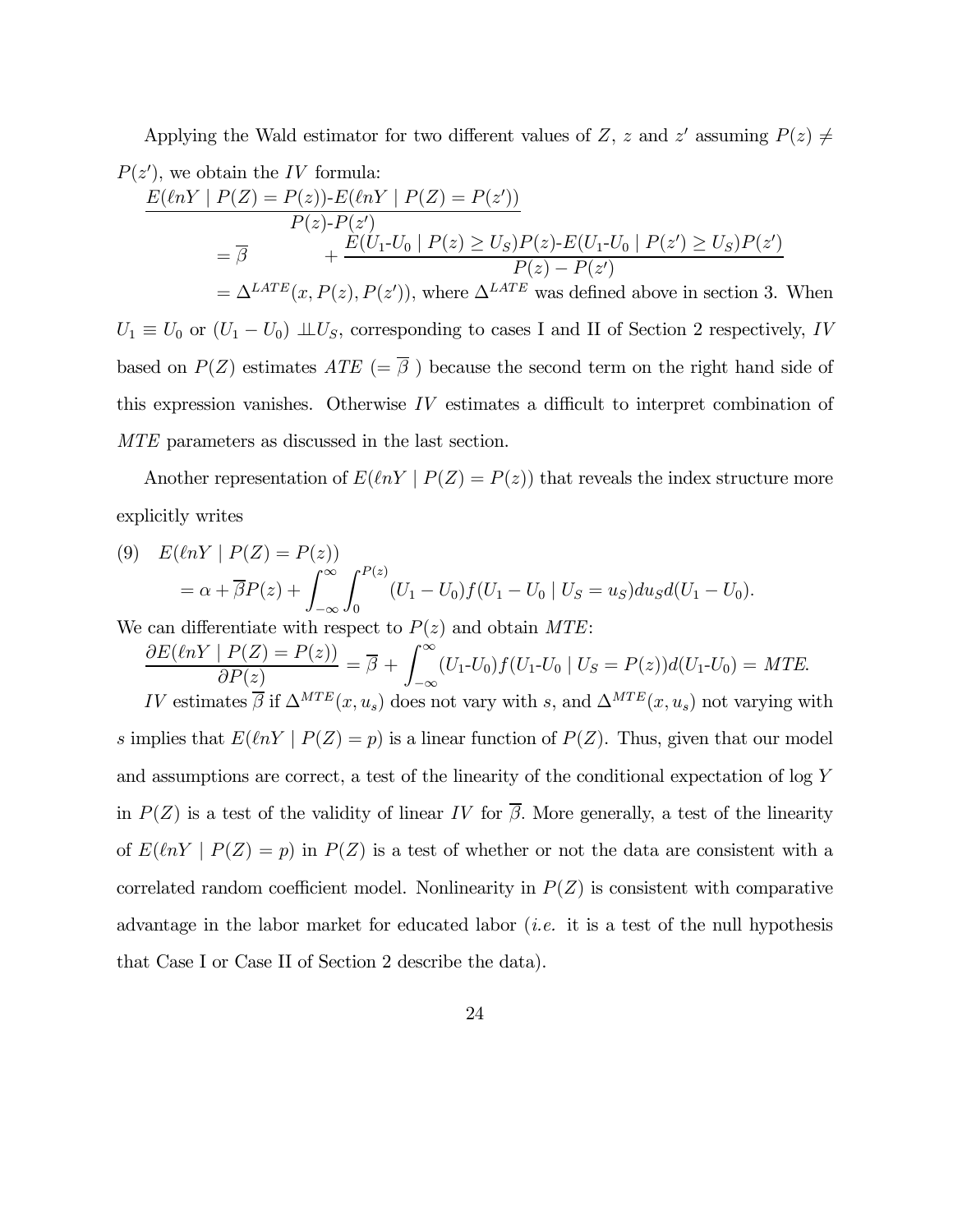It is straightforward to estimate the levels and derivatives of  $E(\ln Y | P(Z) = P(z))$  and standard errors using the methods surveyed in Ichimura and Todd (2002). The derivative estimator of  $MTE$  is the local instrumental variable  $(LIV)$  estimator of Heckman and Vytlacil (1999, 2000).

# 7 Estimating the MTE and Comparing Treatment Parameters, Policy Relevant Parameters and IV Estimands

In this section we estimate the returns to college. We estimate the *MTE* using the PSID data described in Appendix A. We obtain comparable results for adjacent years of the data and many, but not all, of our qualitative conclusions also hold up when we estimate models based on the NLSY. The role of the instrument Z is played by family background and tuition variables. We impose a probit model for the determination of D,

$$
S = \mathbf{1}[Z\gamma - U_S \ge 0]
$$

with  $U<sub>S</sub>$  independent of  $Z$  and distributed standard normal. See Appendix Table B-1 for the estimates of the  $\gamma$  vector. The support of the estimated  $P(Z)$  is basically the full unit interval.19 See Figure B-1.

We impose a linear equation for the outcome equation

$$
Y = X\alpha + \bar{\beta}S + \{U_0 + S(U_1 - U_0)\}
$$

with  $(U_0, U_1, U_S) \perp \!\!\! \perp (X, Z)$ . Combining with the model for S with the model for Y implies

<sup>&</sup>lt;sup>19</sup>The estimated support of  $P(Z)$  is [0.03, 1].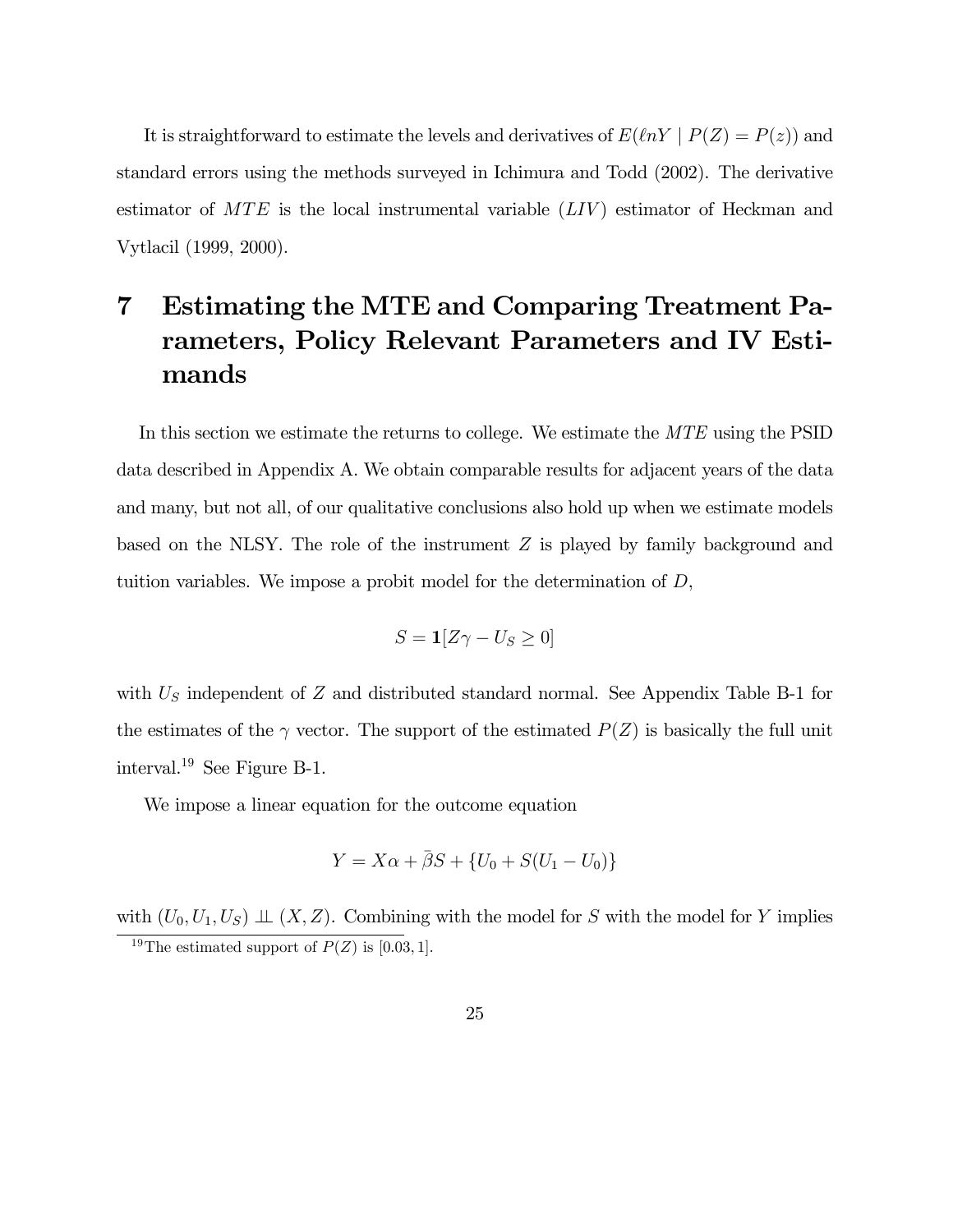a partially linear model for the conditional expectation of Y:

$$
E(Y|X, Z, S) = X\alpha + \bar{\beta}S + (1 - S)K_0(P(Z)) + SK_1(P(Z))
$$

where

$$
K_0(P(Z)) = E(U_0|P(Z), D = 0) = E(U_0|\Phi(U_S) \le P(Z))
$$
  

$$
K_1(P(Z)) = E(U_1|P(Z), D = 1) = E(U_1|\Phi(U_S) > P(Z))
$$

where  $\Phi(\cdot)$  is the standard normal cdf. No parametric assumption is imposed on the distribution of  $(U_0, U_1)$ , and thus  $K_1(\cdot)$  and  $K_0(\cdot)$  are unknown functions that must be estimated nonparametrically. This semiparametric, partially linear form for the conditional expectation has several advantages for empirical work.<sup>20</sup> It imposes a dimension reduction compared to a fully nonparametric model, while not restricting the form of the  $g_0$  and  $g_1$ functions and thus allowing greater flexibility than traditional parametric approaches. In addition, imposing the partially linear model weakens the support condition that otherwise would be required on  $P(Z)$ . In particular, fully nonparametric analysis of all treatment parameters and policy counterfactuals would require the condition that the support of  $P(Z)$ conditional on  $X$  to be the full unit interval. In contrast, the analysis with the partially linear model requires that X be full rank conditional on  $P(Z)$  and that  $P(Z)$  have support the full unit interval, without requiring that  $P(Z)$  conditional on X have support the full unit interval. We estimate the partially linear model using a double residual regression procedure using local linear regression for the requisite nonparametric regression steps, following Heckman, Ichimura, Smith and Todd (1998).

<sup>&</sup>lt;sup>20</sup>The partially linear model was introduced by Robinson  $(1988)$  in the context of a seemingly unrelated regression framework.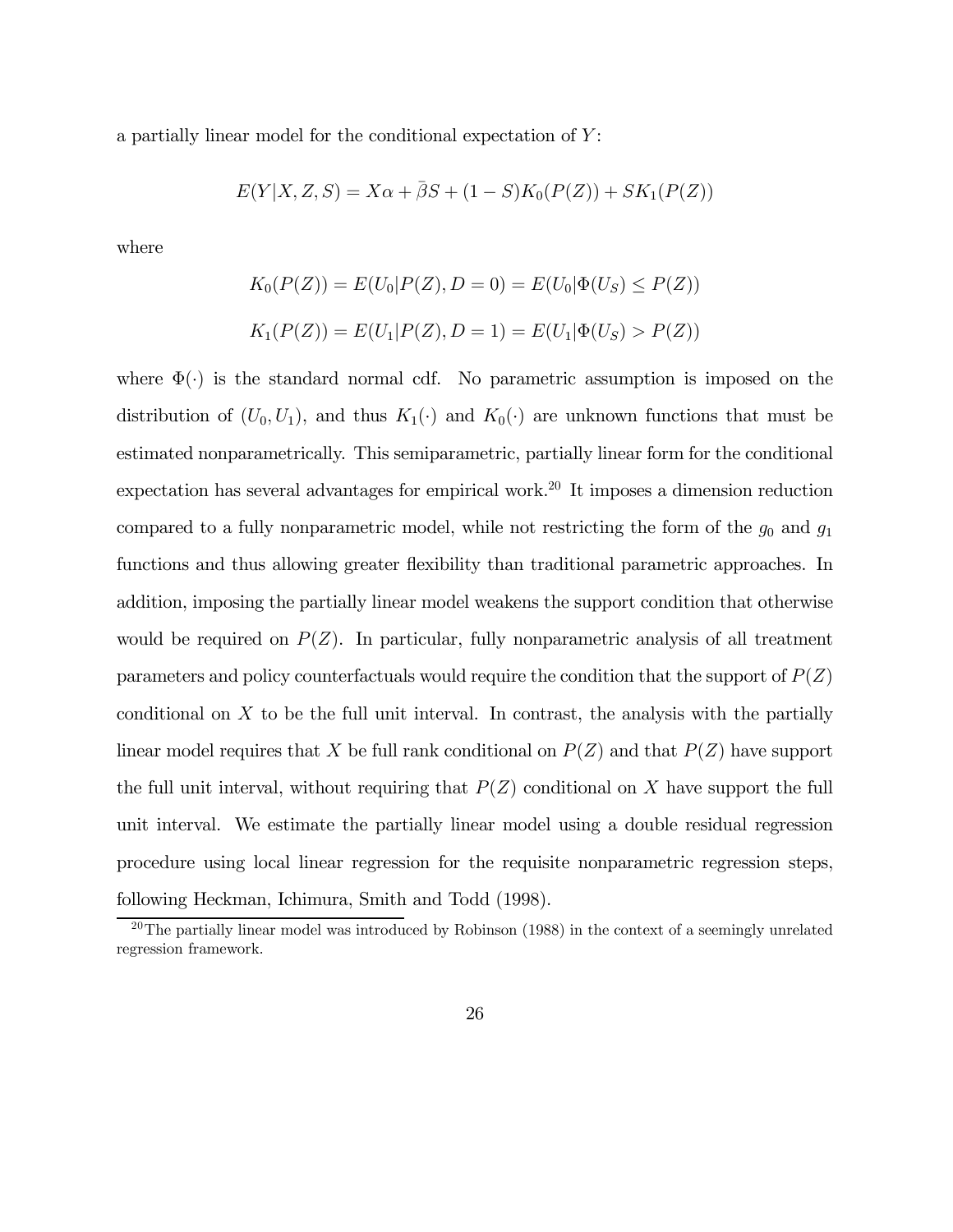Figure 2 plots the estimated  $E(\ln Y | X, P(Z) = p)$  as a function of p. The coefficients of the linear terms of the partially linear are presented in Appendix B. (See Table B-2). All regressors enter linearly except the control function terms  $(K_1(p) = E(U_1 | P(Z) = p, S =$ 1) and  $K_0(p) = E(U_0 | P(Z) = p, S = 0)$  which are nonparametric functions of  $P(Z)$ . The tests for index sufficiency and monotonicity described in Section 3 are passed. The index model describes the data and the monotoncity tests are satisfied for thresholds above the minimum wage. See Appendix Tables B-3 and B-4 and Figures B-2 and B-3.

Observe that  $E(\ln Y | X, P(Z) = p)$  is nonlinear in  $P(Z)$ . Formal tests for linearity reject the null hypothesis of no linearity.<sup>21</sup> As noted in the preceding section, nonlinearity in  $P(Z)$  implies that the MTE is not constant in  $U_S$  and that IV does not estimate  $\overline{\beta}(x) =$ ATE. Thus the data are consistent with comparative advantage in the labor market.

Figure 3 plots the MTE derived from Figure 2 using the formula of equation (9). The mean gross return  $(E(\beta | U_S = u_S))$  is declining in  $u_S$ .<sup>22</sup> The most college worthy persons in the sense of having high gross returns are more likely to go to college. Figure 4 plots the MTE weight for IV and the MTE weight for OLS on the same scale. Because of the large negative components of the OLS weight, it is not surprising that the OLS estimate is lower than IV even though people induced into schooling by changes in Z have lower gross returns to schooling. (Compare the OLS estimate in Table 3 with the IV estimate in that table). Figure 5 plots the MTE weights for TT, IV and ATE and also displays the MTE.

It is not surprising, in view of the pattern of these weights, to find that  $TT = E(\beta \mid$ 

<sup>&</sup>lt;sup>21</sup>A test of whether polynomials in  $P(Z)$  above order one enter the model indicates that these terms are statistically significant.

<sup>&</sup>lt;sup>22</sup>Note that the decision rule in (8) is  $S = 1$  if  $\mu_S(Z) - U_S \ge 0$  so, for a given Z, individuals with a higher  $U<sub>S</sub>$  are less likely to go to college.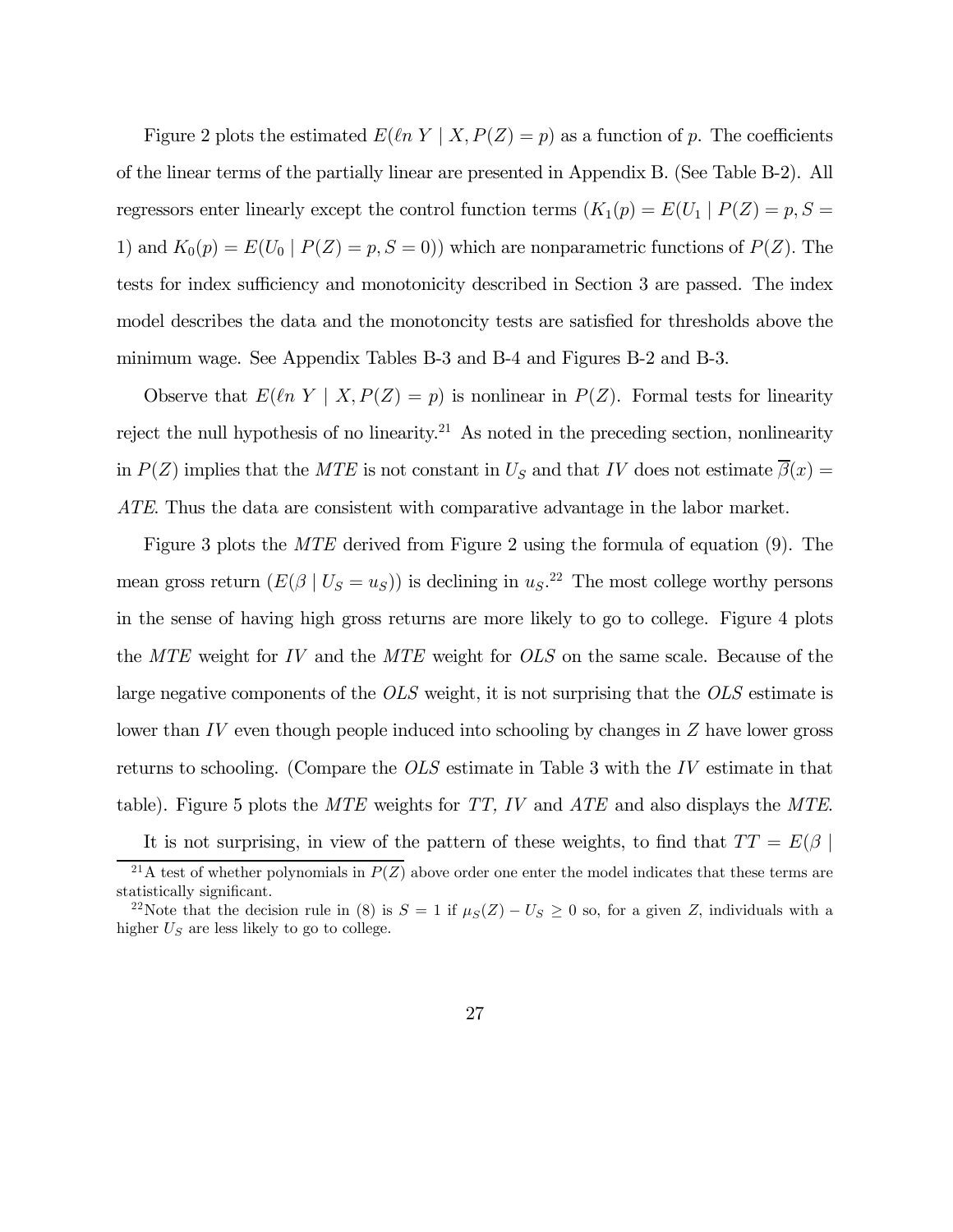$S = 1$ ) =  $\overline{\beta} + E(U_1 - U_0 \mid S = 1) > ATE = \overline{\beta} > OLS$ . There is a positive sorting gain  $(E(U_1 - U_0 \mid S = 1))$  of .058 log points. At the same time there is negative selection bias  $(E(U_0 | S = 1) - E(U_0 | S = 0) = OLS - TT)$ . The story that emerges in these data is one of comparative advantage in the labor market. The unobservables in the no schooling state for those who go to school are dramatically lower than the unobservables in the no schooling state for those who do not go to school. This is the story of Willis and Rosen (1979) which holds up in our semiparametric setting. Notice that IV underestimates  $TT$ and  $ATE$ .

Figure 6 plots the weight for MTE for the policy relevant treatment effect corresponding to the partial equilibrium policy of reducing tuition by \$500, and for the sake of comparison reproduces the weight for IV. The two systems of weights are roughly comparable but by no means identical. The IV estimand understates - by 0.58 log points - the policy relevant treatment effect. The marginal person attracted into schooling has a gross return very close to the policy relevant treatment effect.<sup>23</sup> The rough agreement between the IV weights and the weights for the tuition reduction policy does not hold up for other policies. See Figure 7. Only by accident does IV identify policy relevant treatment effects when the  $MTE$  is not constant in  $U<sub>S</sub>$ .

The picture of the labor market for educated workers that emerges from our analysis is one of comparative advantage and not the conventional model of efficiency units that guides much of the recent research on the economics of education. Not only is there comparative advantage ex post but ex ante agents select into schooling based on the comparative ad-

 $23$ The marginal person is defined by the limit of the policy relevant treatment effect as the policy change becomes arbitrarily small.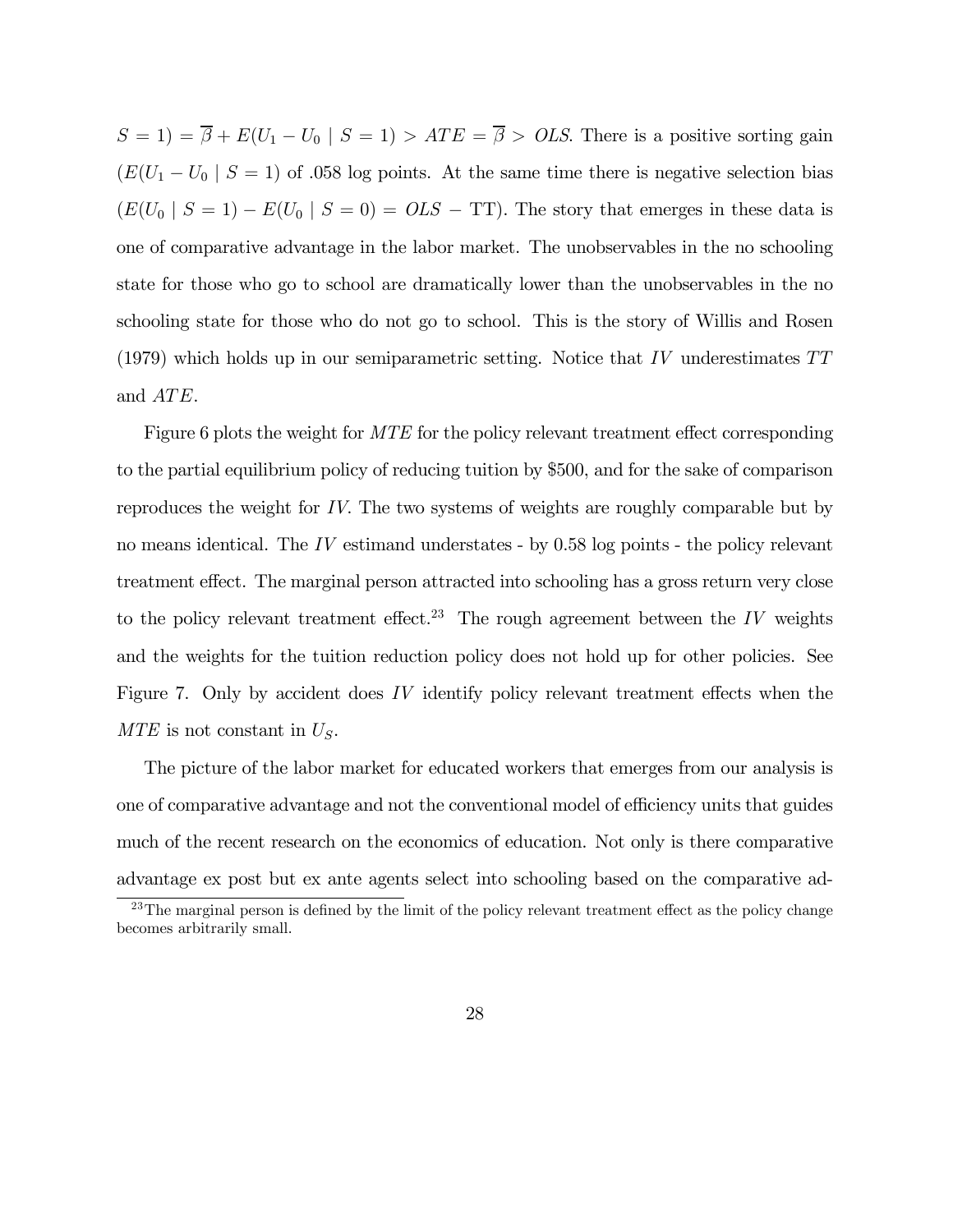vantage. (Recall our substantial estimated sorting effect of almost six log points). This evidence is in agreement with a broad body of evidence on comparative advantage in the labor market summarized by Sattinger (1993).

# 8 Relationship of our Work To The Current Literature

In his chapter in the Handbook of Labor Economics, Card (1999), provides a survey of the recent literature on the estimation of returns to schooling. He starts with studies that use instrumental variables based on institutional features of the school system. His favored instruments are compulsory schooling laws, distance to the nearest college and tuition. A general pattern emerges in all of these studies: IV estimates tend to be larger than OLS estimates of the return to schooling.<sup>24</sup> This is true across studies that use different data sets (different cohorts, different countries) and different instruments. By going from OLS to IV the estimates often increase by more than  $30\%$  and in some cases by close to  $100\%^{25}$ . Card proposes different explanations for this phenomenon. The principal parameter to which estimates are compared is  $ATE$ . And it is supposed that we should expect that OLS is upward biased for ATE. Based on this, one explanation, suggested by Bound and Jaeger (1996), is that IV estimates are even further upward biased for  $ATE$  than are  $OLS$ estimates. Unobserved differences between the treatment and comparison groups implicit in the use of  $IV$  may be accentuating the bias instead of atenuating it. As Card  $(2000)$ 

 $24$ Another pattern is that IV estimates are also more imprecise than  $OLS$  estimates of the return to schooling.

<sup>&</sup>lt;sup>25</sup> Across these studies *OLS* estimates are between 0.05 and 0.09 and IV estimates between 0.06 and 0.15.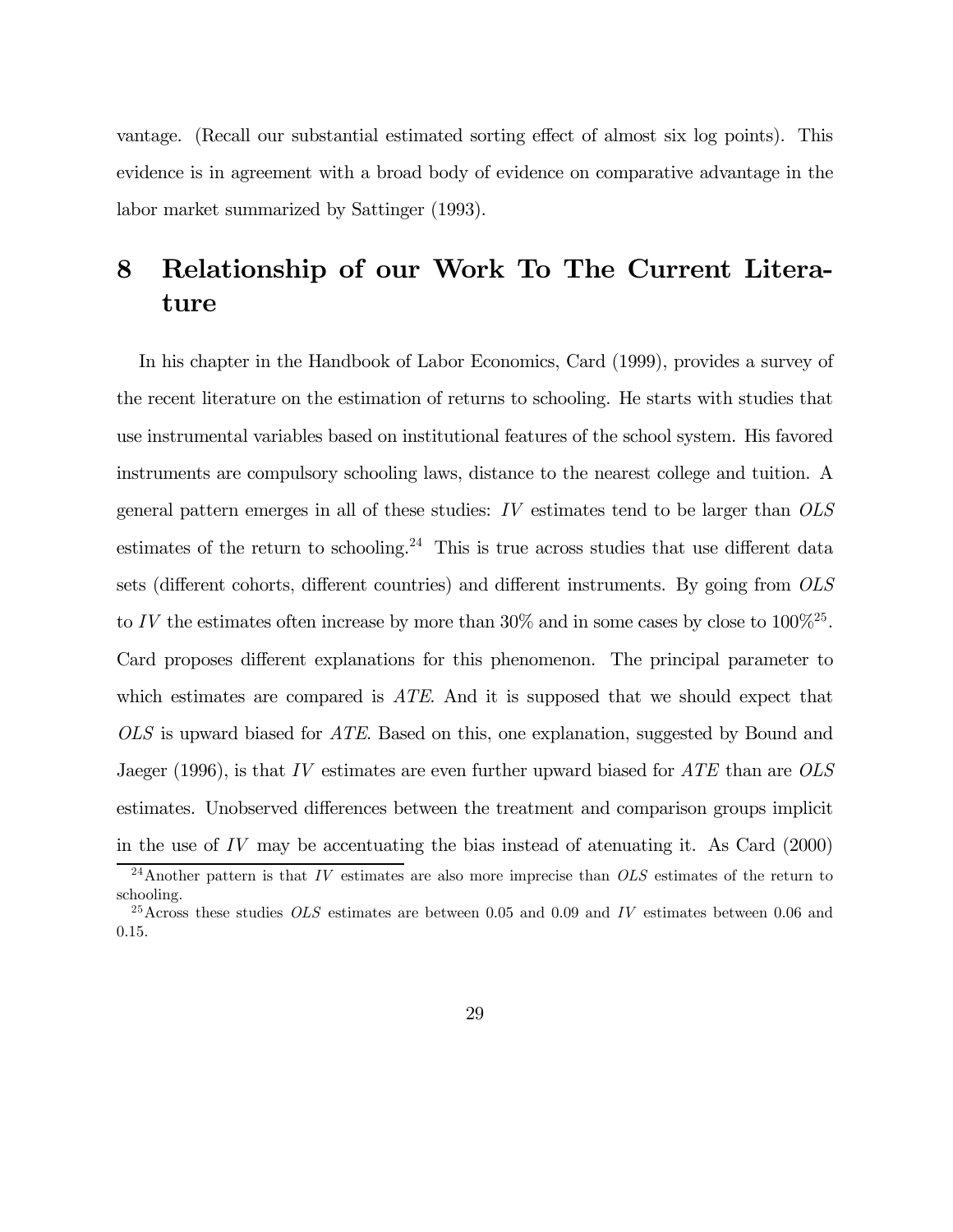puts it, this is analogous to comparing a micro level regression to a grouped regression (where there are only two groups). A second explanation, attributed to Griliches (1977) and Angrist and Krueger (1991), is that OLS is biased downwards relative to ATE due to measurement error. IV exceeds OLS just because of measurement error. The third explanation is by Ashenfelter, Harmon and Oorstebeek (1999) and is one of publication bias that leads to a positive  $OLS$ -IV gap. Finally there is Card's favored explanation for the phenomenon which is as follows. In a correlated random coefficients model, IV estimates the average return to schooling for individuals induced to go to school by the policy. The individuals induced to go to school by supply side interventions (the source of variation in his instruments) are also individuals with little schooling. And because  $IV >$ OLS and  $OLS > ATE$ ,  $IV > ATE$ , we can also conclude that these are individuals with high returns to schooling. The reason they are not going to school has to be that they are facing high costs of schooling since they have relatively high returns compared to those who go to school without the intervention. A related paper by Kling (2000) states the same idea. He also finds that IV exceeds OLS and his interpretation of this result is similar to Card's. Cameron and Taber (2000) argue that the evidence that IV exceeds OLS should not be interpreted as evidence for borrowing constraints. They point out that IV standard errors are large so the evidence for  $IV > OLS$  is weak. They also argue that if one includes a local income variable in a regression that uses distance to college as an instrument for schooling IV does not exceed OLS.

Card also surveys studies that use family background as an instrument. And in these studies IV also tends to exceed OLS, often by 30% or more. Card argues that these are not valid instruments because they proxy for ability and that is the main reason IV estimates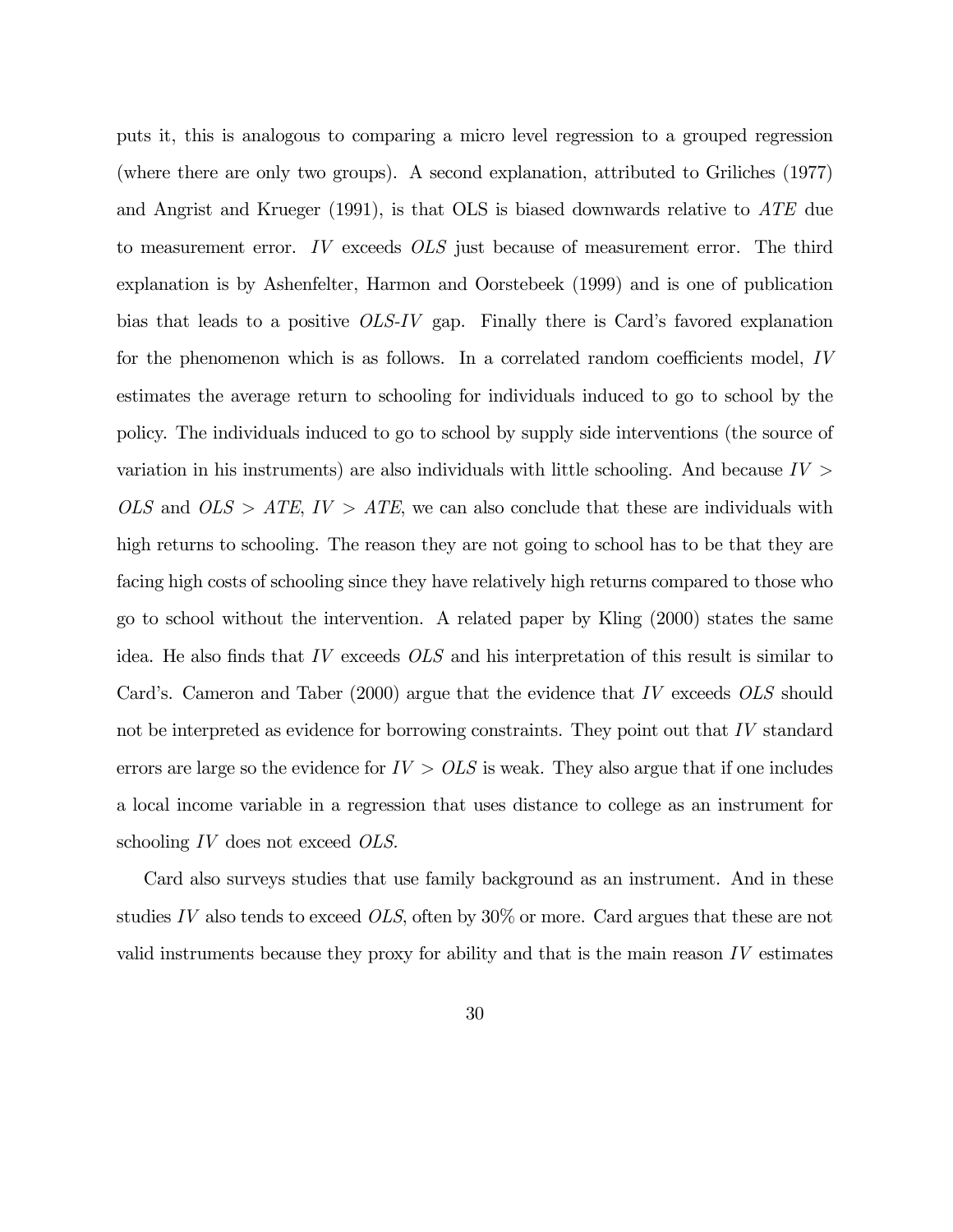based on them exceed OLS.

Finally Card also presents some estimates of the returns to schooling based on studies with twins. Again in those studies  $IV$  estimates tend to exceed  $OLS$ , although in some studies IV estimates are lower than OLS or not much different than OLS.

In summary, Card presents the following argument for explaining why IV estimates are generally higher than OLS estimates:

- $OLS > \bar{\beta}$  (= "True Causal Effect");
- Instruments (supply side interventions) affect people with small amounts of schooling;
- $IV > OLS$

(This has been found in many studies since Griliches, 1977).

- $\bullet$   $\;IV$  estimates the return for people who change in response to the  $IV$ (This has been established in Section 3 and in the previous literature)
- $\therefore IV > OLS > \bar{\beta}$

(People who would have not gone to school without the intervention have higher rates of returns than those who go. Therefore they have high costs of schooling which is evidence of credit constraints)

This paper establishes that, contrary to the presumption in the literature,

- $\bar{\beta} > OLS$ .
- Instruments affect people everywhere in the distribution of  $U_s$ , but oversample persons with middle to high  $U<sub>S</sub>$  values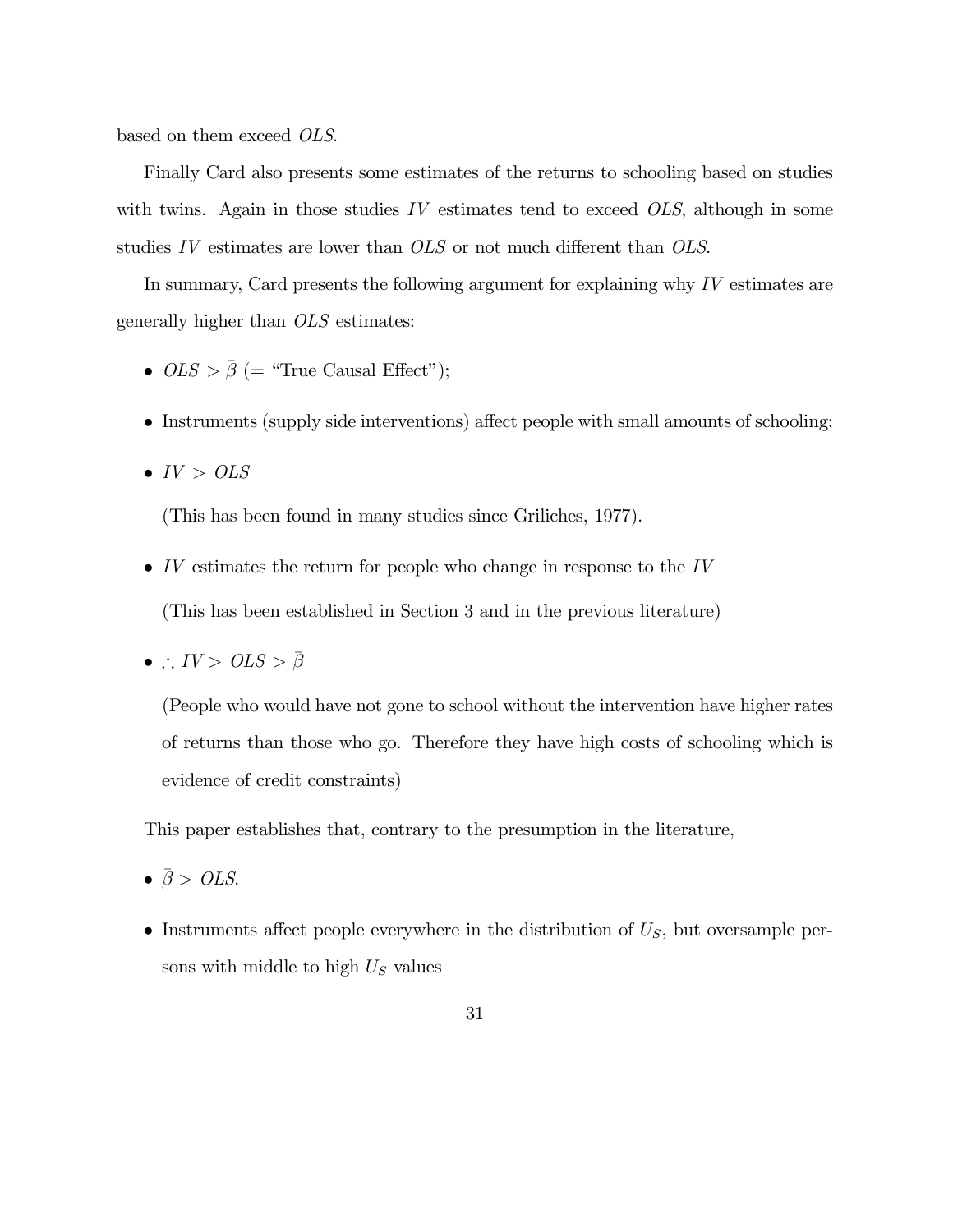- $IV > OLS$
- IV is an average of many Wald estimators, all of the which are returns to schooling for people who change.
- $\bar{\beta}$  > IV > OLS

But this says nothing whatsoever about credit constraints.

# 9 Summary and Conclusions

This paper presents a framework for uniting the literatures on policy evaluation, treatment effects and instrumental variable estimation. Different parameters and estimands are weighted averages of the marginal treatment effect (MTE). We show how to identify and estimate the MTE using a robust nonparametric selection model.

Using this framework we estimate the returns to college using a sample of white males extracted from the Panel Survey of Income Dynamics (PSID). We propose and implement a test for the presence of a correlated random coefficient model of schooling - i.e. a test for comparative advantage in the labor market.

The data suggest that comparative advantage is an empirically important phenomenon governing schooling choices and that naive efficiency units models of the labor market are empirically inappropriate. Individuals sort into schooling on the basis of both observed and unobserved gains where the observer is the economist analyzing the data. Instrumental variables estimate policy relevant treatment effects only by accident. Different instruments estimate different parameters. Evidence that  $IV$  estimates exceed  $OLS$  estimates says nothing about the empirical importance of credit constraints and is consistent with the view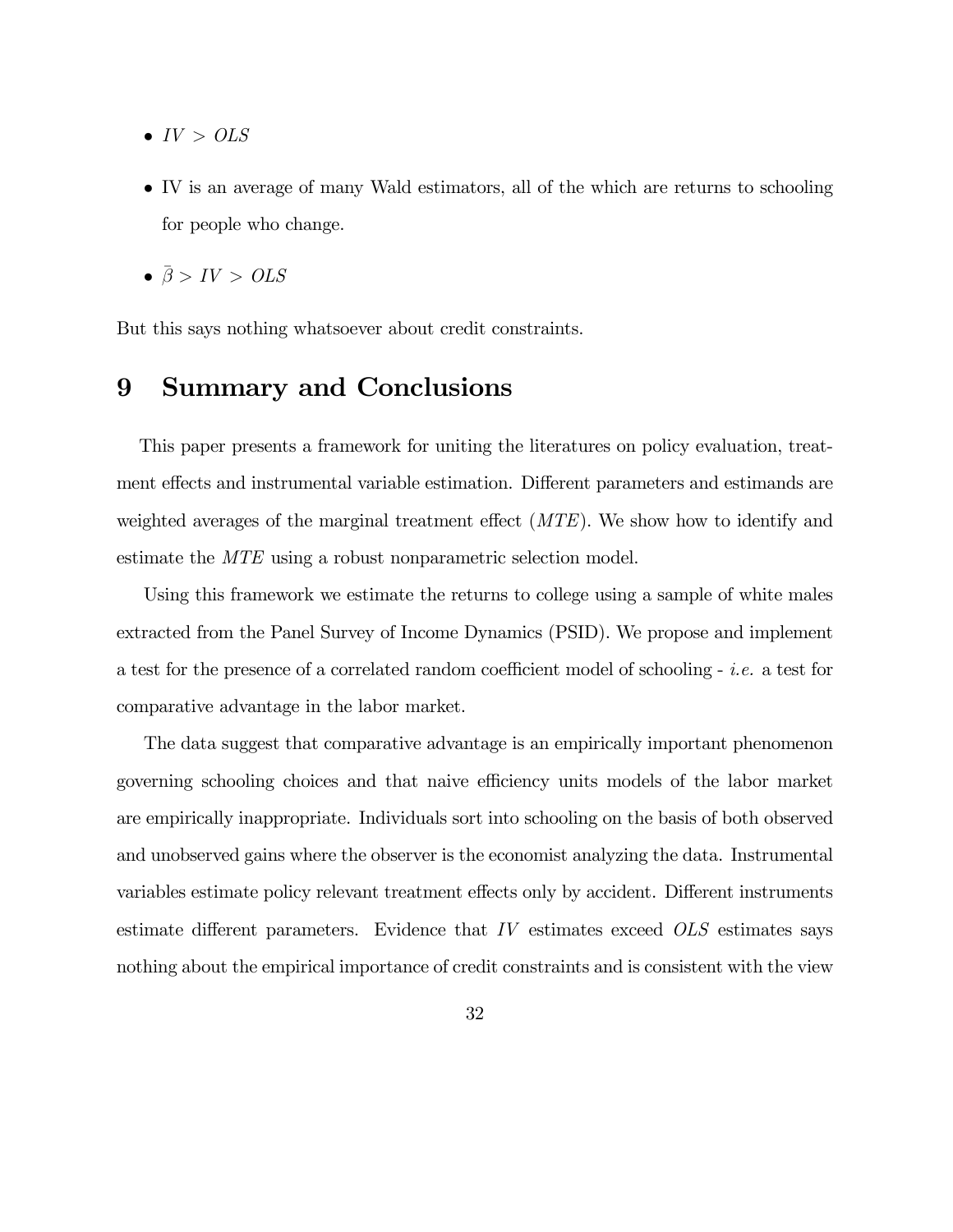that persons induced into schooling by a change in the instrument have, on average, lower gross returns to schooling than those who would attend school without the intervention characterized by the instrument.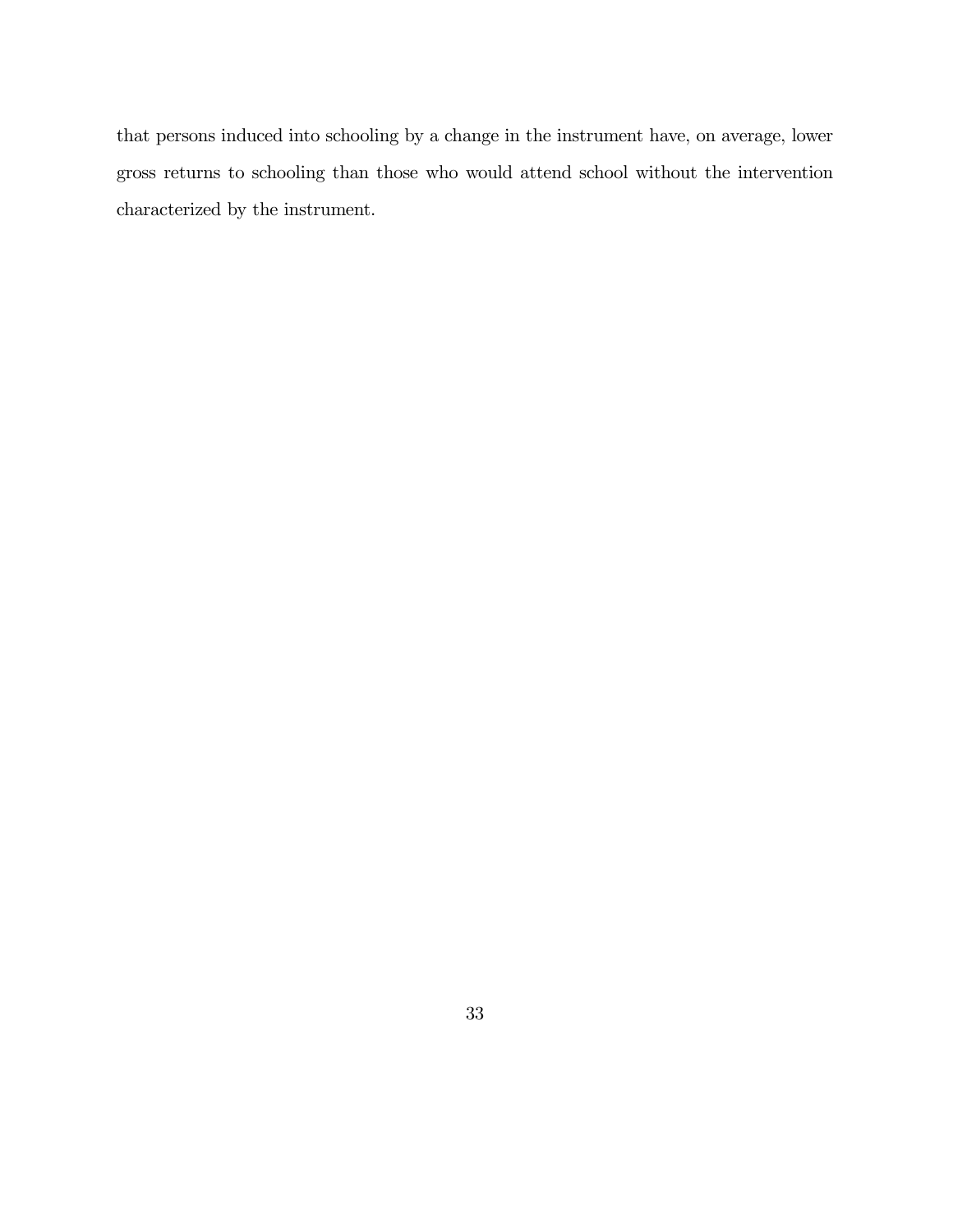# References

- [1] Aakvik, A. and J. Heckman, E. Vytlacil (2000), "Treatment Effects For Discrete Outcomes When Responses to Treatment Vary Among Observationally Identical Persons: An Application to Norwegian Vocational Rehabilitation Programs, unpublished manuscript, University of Chicago.
- [2] Angrist, J. and A. Krueger (1991), "Does Compulsory School Attendance Affect Schooling and Earnings," Quarterly Journal of Economics, 106:979-1014.
- [3] Angrist, J. and A. Krueger (2000), "Empirical Strategies in Labor Economics," in Orley Ashenfelter and David Card, editors, Handbook of Labor Economics, Vol. 3A (North Holland: Amsterdam and New York), 1277-1365.
- [4] Angrist, J., K. Graddy, and G. Imbens (2000), "The Interpretation of Instrumental Variables Estimators in Simultaneous Equations Models with an Application to the Demand for Fish," Review of Economic Studies, 67:499-527.
- [5] Ashenfelter, 0., C. Harmon and H. Oosterbeek (1999), "A Review of Estimates of the Schooling/Earnings Relationship, with Tests of Publication Bias," Labour Economics, 6:453-470.
- [6] Becker, G. and B. Chiswick (1966), "Education and the Distribution of Earnings," American Economic Review, 56:358-69.
- [7] Björklund, A. and R. Moffitt (1987), "The Estimation of Wage Gains and Welfare Gains in Self-Selection Models," Review of Economics and Statistics, 69:42-49.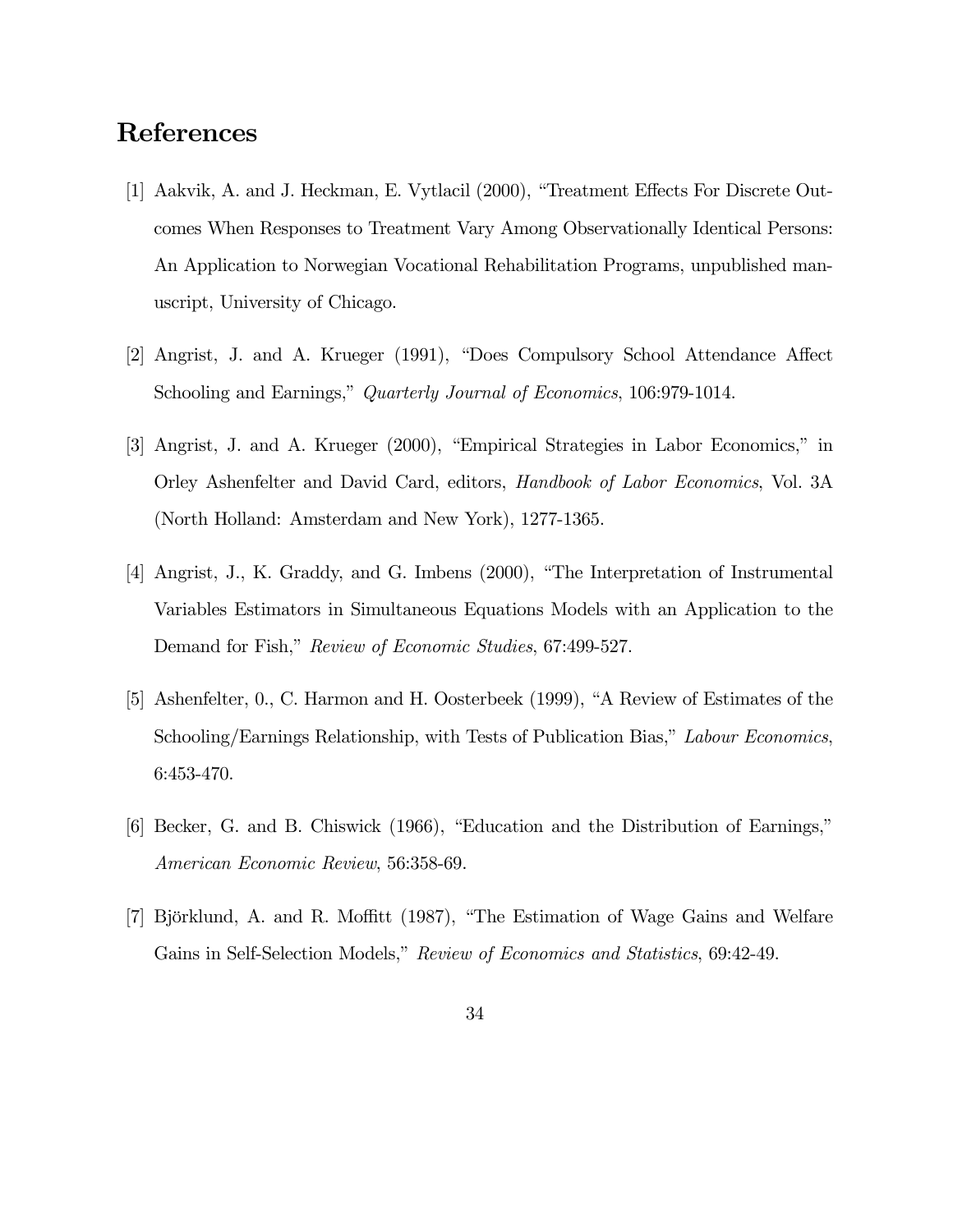- [8] Bound, J. and D. Jaeger (1996), "On the Validity of Season of Birth as an Instrument in Wage Equations: A Comment on Angrist and Krueger's Does Compulsory School Attendance Affect Schooling and Earnings?," NBER Working Paper #5835.
- [9] Cameron, S. and C. Taber (2000), "Borrowing Constraints and The Returns to Schooling," NBER working paper, #7761.
- [10] Card, D. (1995), "Earnings, Schooling, and Ability Revisited," Research in Labor Economics, 14:23-48.
- [11] Card, D. (1999), "The Causal Effect of Education on Earnings," Orley Ashenfelter and David Card, (editors), Vol. 3A, *Handbook of Labor Economics*, (Amsterdam: North-Holland).
- [12] Card, D. (2000), "Estimating the Return to Schooling: Progress on Some Persistent Econometric Problems," NBER Working Paper, #7769.
- [13] Griliches, Z. (1977), "Estimating The Returns to Schooling: Some Econometric Problems," Econometrica, 45(1):1-22.
- [14] Heckman, J. (1997), "Instrumental Variables: A Study of Implicit Behavioral Assumptions Used in Making Program Evaluations," Journal of Human Resources, 32(3):441-462.
- [15] Heckman, J. (2001b), "Microdata, Heterogeneity and Econometric Policy Evaluation," Nobel Memorial Lecture in Economic Sciences, forthcoming Journal of Political Economy, August, 2001.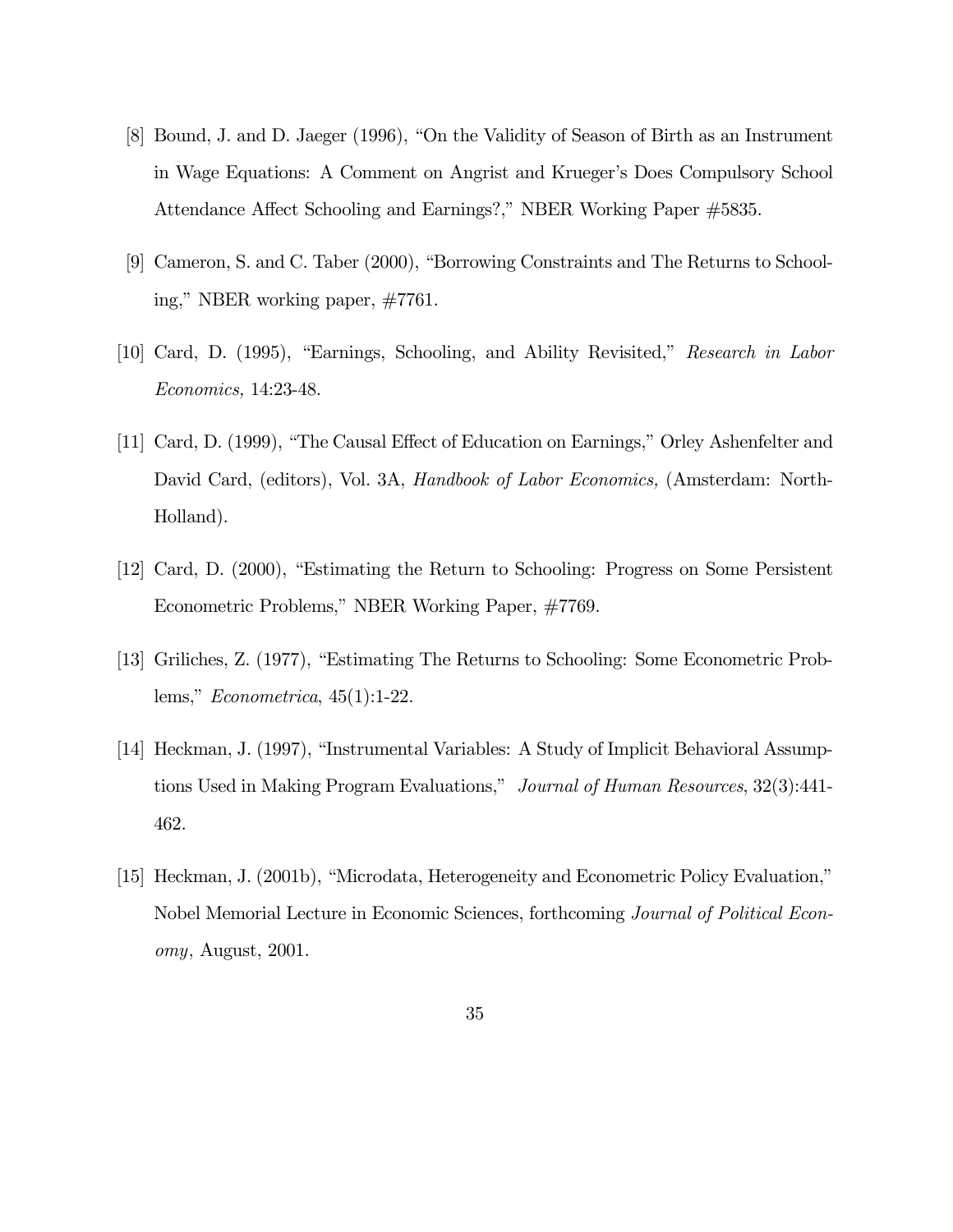- [16] Heckman, J., H. Ichimura, J. Smith, and P. Todd (1998), "Characterizing Selection Bias Using Experimental Data," Econometrica, 66, 1017-1098.
- [17] Heckman, J., L. Lochner and P. Todd (2001), "Fifty Years of Mincer Earnings Functions," unpublished manuscript, University of Chicago, Presented at Royal Economic Society Meetings, Durham, England, April, 2001.
- [18] Heckman, J. and R. Robb (1985), "Alternative Methods for Estimating the Impact of Interventions," in J. Heckman and B. Singer, (eds.), Longitudinal Analysis of Labor Market Data, (New York: Cambridge University Press), 156-245.
- [19] Heckman, J. and R. Robb (1986), "Alternative Methods for Solving the Problem of Selection Bias in Evaluating the Impact of Treatments on Outcomes," in H. Wainer, (ed.), Drawing Inference from Self-Selected Samples, (NY: Springer-Verlag), 63-107. Republished by Lawrence Erlbauum Press, Mahwah, New Jersey, 2000.
- [20] Heckman, J. and J. Smith (1998), "Evaluating the Welfare State," in Econometrics and Economic Theory in the 20th Century: The Ragnar Frisch Centennial, Econometric Monograph Series, ed. by S. Strom, Cambridge, UK: Cambridge University Press.
- [21] Heckman, James, Tobias, J. and E. Vytlacil (2000), "Simple Estimators for Alternate Treatment Parameters in a Latent Variable Framework with an Application to Estimating the Returns to Schooling," NBER Working Paper No. W7950, under review.
- [22] Heckman, J. and E. Vytlacil (1998), "Instrumental Variables Methods for the Correlation Random Coefficient Model," Journal of Human Resources, 33(4):974-1002.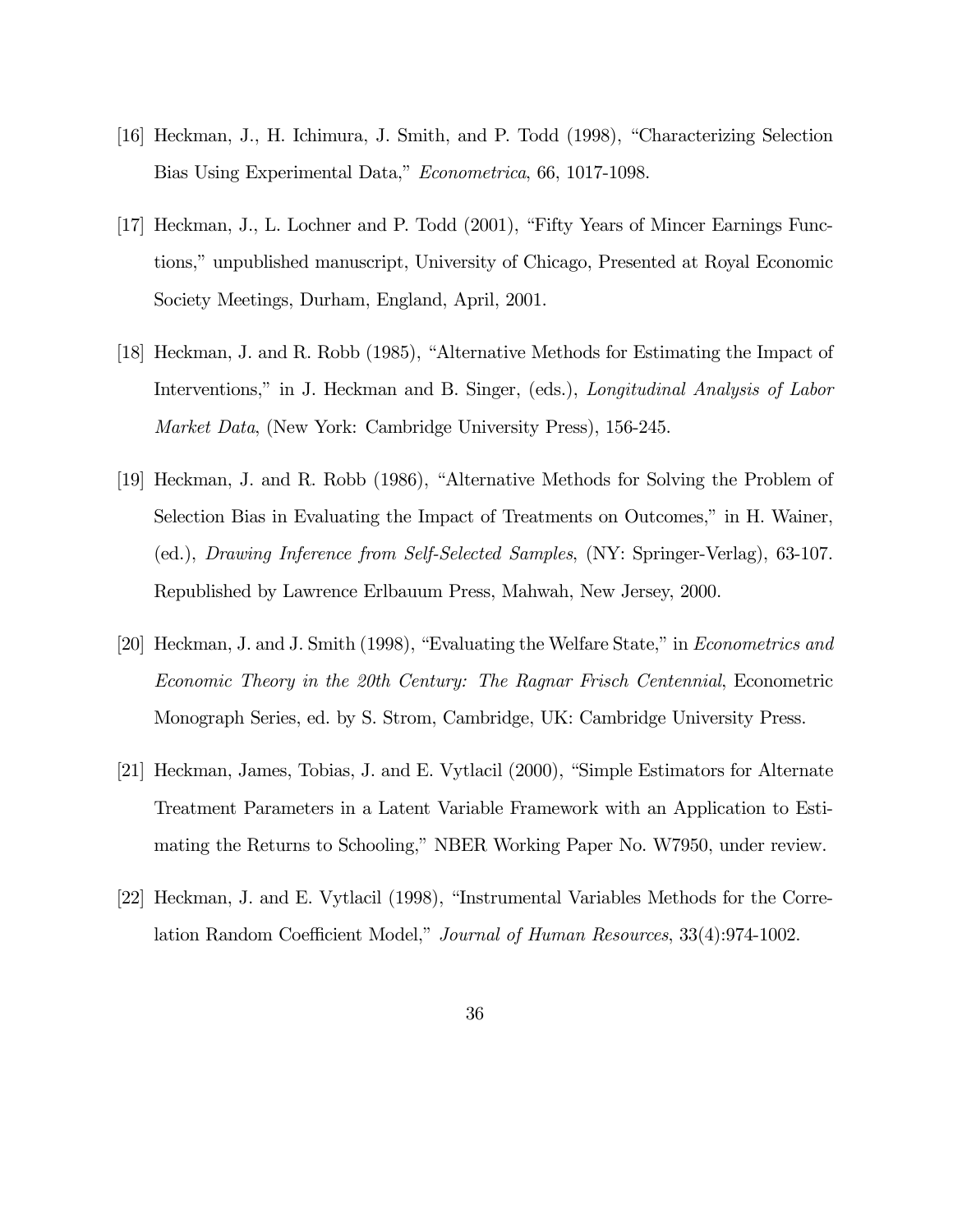- [23] Heckman, J. and E. Vytlacil (1999), "Local Instrumental Variable and Latent Variable Models for Identifying and Bounding Treatment Effects," Proceedings of the National Academy of Sciences, 96:4730-4734.
- [24] Heckman, J. and E. Vytlacil (2000), "Local Instrumental Variables," in C. Hsiao, K. Morimune, and J. Powells, (eds.), Nonlinear Statistical Modeling: Proceedings of the Thirteenth International Symposium in Economic Theory and Econometrics: Essays in Honor of Takeshi Amemiya, (Cambridge: Cambridge University Press, 2000), 1-46.
- [25] Heckman, J. and E. Vytlacil (2001a), "Instrumental Variables, Selection Models, and Tight Bounds on the Average Treatment Effect," in M. Lechner and F. Pfeiffer (eds.), Econometric Evaluations of Active Labor Market Policies in Europe, (Berlin: Springer-Verlag).
- [26] Heckman, J. and E. Vytlacil (2002), "Econometric Evaluations of Social Programs," forthcoming in J. Heckman and E. Leamer, (eds.), Handbook of Econometrics, Volume 5, (North-Holland:Amsterdam).
- [27] Ichimura, H. and P. Todd (2002), "Implementing Nonparametric and Semiparametric Estimators," forthcoming in J. Heckman and E. Leamer, (eds.), Handbook of Econometrics, Volume 5, (North-Holland:Amsterdam).
- [28] Kling, J. (1999), "Interpreting Instrumental Variables Estimates of the Returns to Schooling," Princeton University Industrial Relations Section Working Paper, No. 415.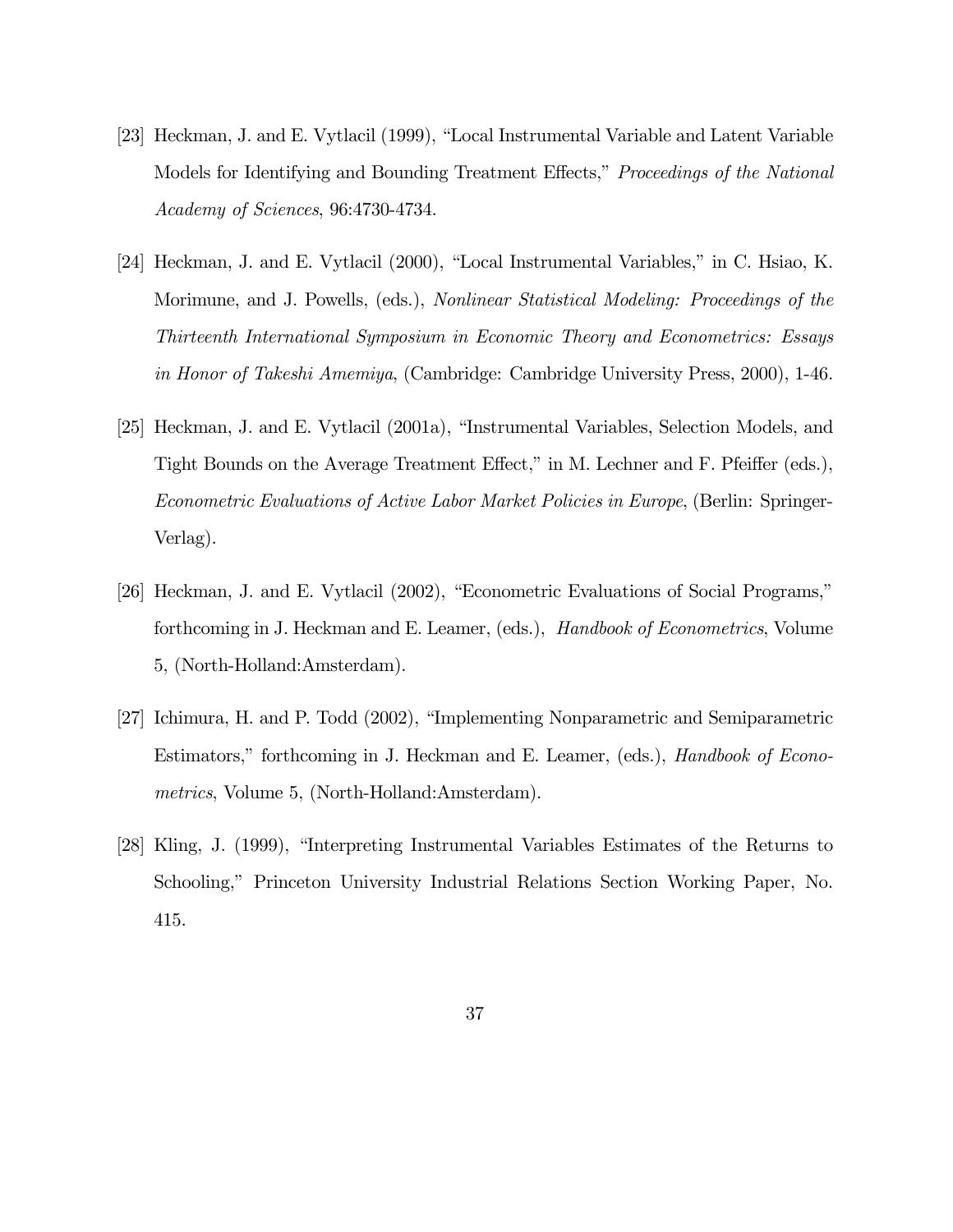- [29] Krueger, A. (2000), Labor Policy and Labor Research Since the 1960s, in Economic Events, Ideas and Policies: The 1960s and After, edited by George Perry and James Tobin, (Washington DC, Brookings Institution Press).
- [30] Imbens, G. and J. Angrist (1994), "Identification and Estimation of Local Average Treatment Effects," Econometrica, 62(2):467-475.
- [31] Mincer, J. (1958), "Investment in Human Capital and Personal Income Distribution," Journal of Political Economy, 66:281-302.
- [32] Mincer, J. (1974), Schooling, Experience and Earnings (New York: Columbia University Press).
- [33] Moffitt, R. (1999), "New Developments in Econometric Methods for Labor Market Analysis," in O. Ashenfelter and D. Card (editors), *Handbook of Labor Economics*
- [34] Robinson, P., (1988), "Root-N-Consistent Semiparametric Regression," Econometrica, 56, 931-954.
- [35] Roy, A. (1951), "Some Thoughts on the Distribution of Earnings," Oxford Economic Papers, 3:135-146.
- [36] Sattinger, M. (1993), "Assignment Models of the Distribution of Earnings," Journal of Economic Literature, 31:831-880.
- [37] Vytlacil, E. (2002), "Independence, Monotonicity, and Latent Index Models: An Equivalence Result," forthcoming, Econometrica.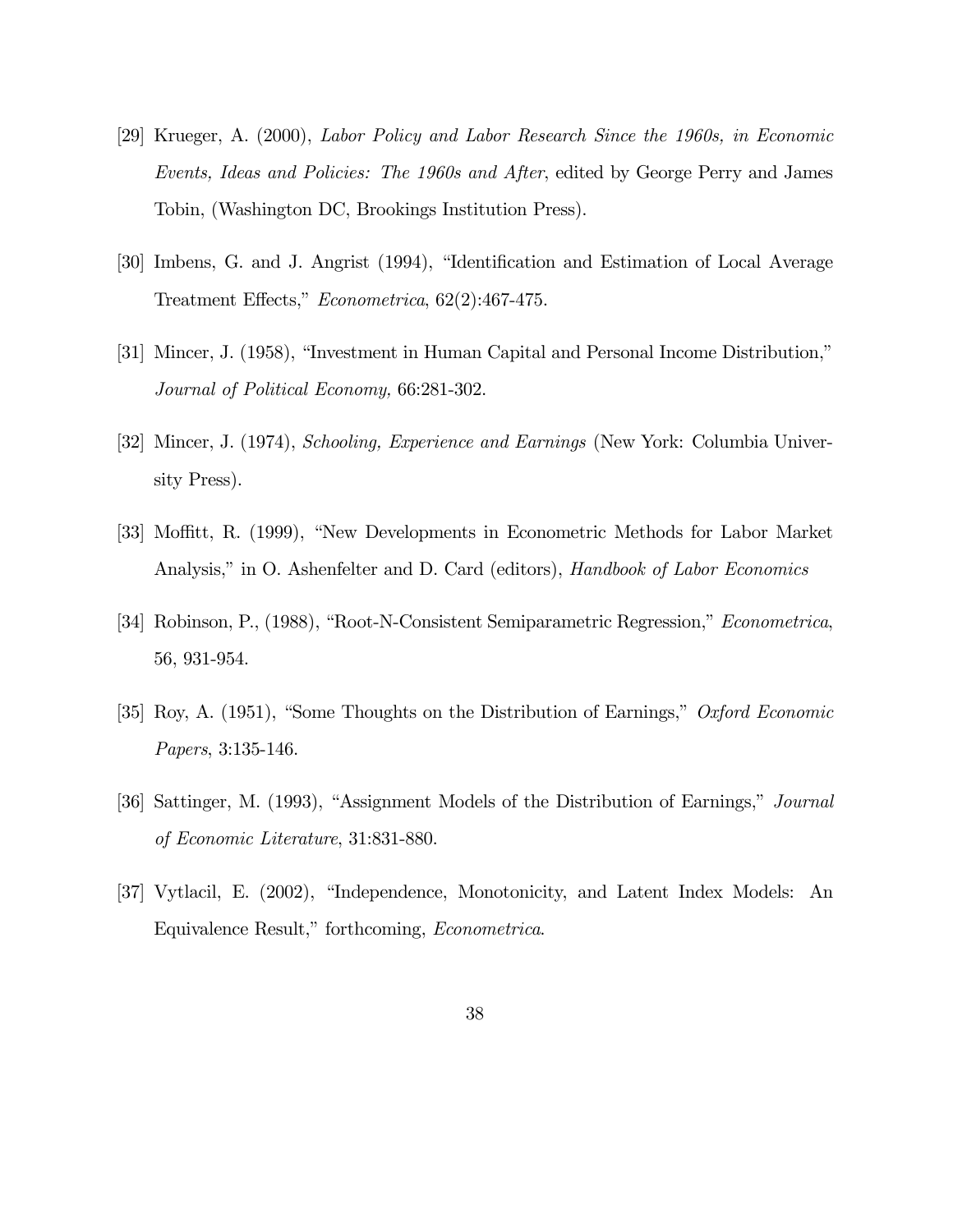- [38] Willis, R. (1986), "Wage Determinants: A Survey and Reinterpretation of Human Capital Earnings Functions," in 0. Ashenfelter and R. Layard (eds.), Handbook of Labor Economics, (Amsterdam: North-Holland).
- [39] Willis, R. and S. Rosen (1979), "Education and Self-Selection," Journal of Political Economy, 87(5):Pt2:S7-36.
- [40] Yitzhaki, S. (1996), "On Using Linear Regression in Welfare Economics," Journal of Business and Economic Statistics, 14:478:486.
- [41] Yitzhaki, S. (1999), "The Gini Instrumental Variable, or 'The Double IV Estimator,"' unpublished manuscript, Hebrew University.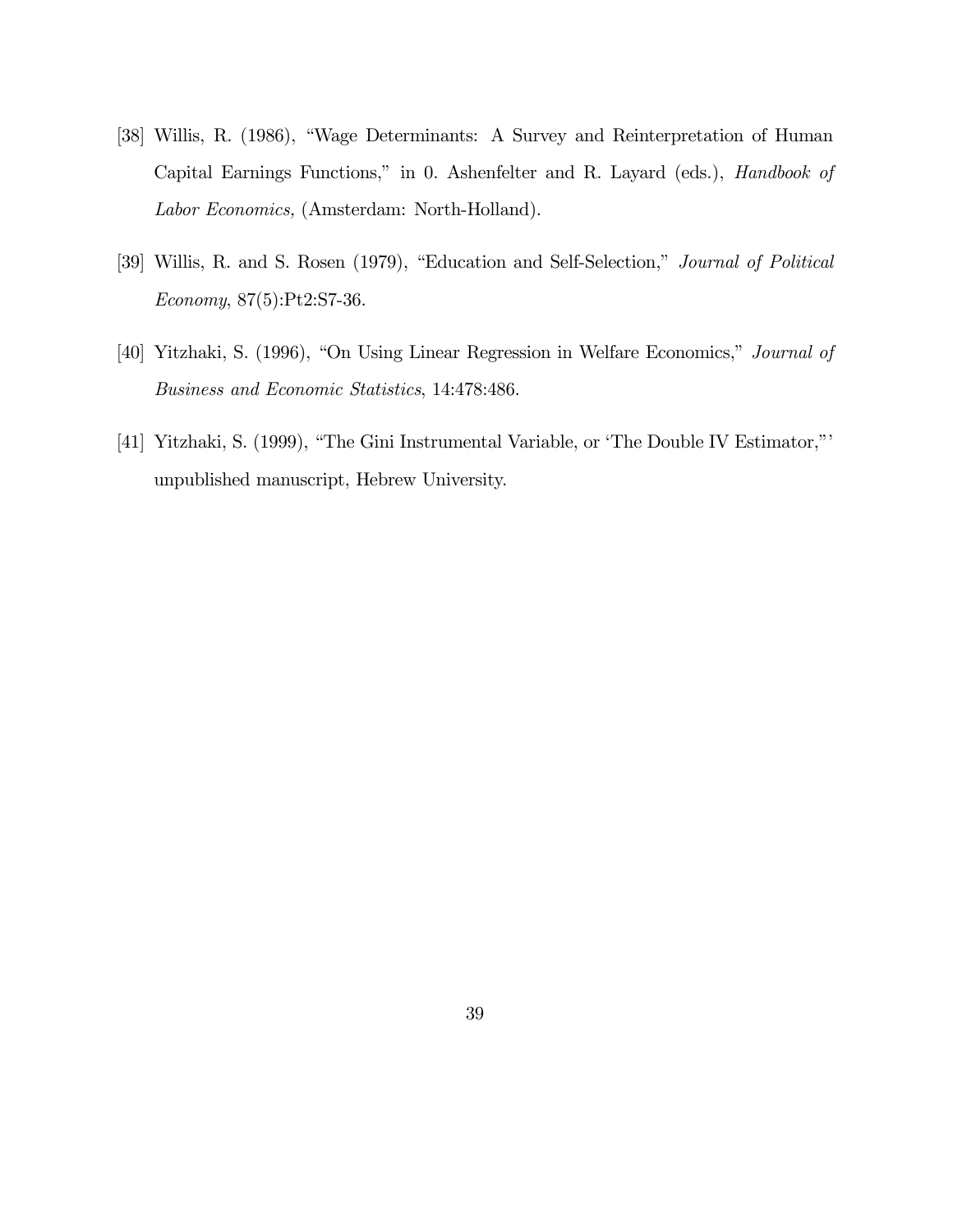#### Appendix A

This paper uses data from the Panel Study of Income Dynamics (PSID). For our analysis we restricted the sample to 743 white males who are either high school graduates or have one or more year of college completed and receive a positive wage in 1991. We only use heads of households. We exclude GED recipients from the sample.

The variables we use as follows:

| Definitions of variables - PSH291  |                                                 |
|------------------------------------|-------------------------------------------------|
| Southern Residence when Growing Up | $=1$ if the respondent grew up                  |
|                                    | in the South                                    |
| <b>Broken Home</b>                 | $=1$ if the respondent lived with               |
|                                    | both natural parents most of the                |
|                                    | time until age 16                               |
| Urban Residence When Growing Up    | $=1$ if the respondent did not grew             |
|                                    | up in a farm, rural area or in the country      |
| Number of Siblings                 | Number of brothers and sisters                  |
| Highest Grade Completed of Mother  | Highest grade completed by mother (in years)    |
| Highest Grade Completed of Father  | Highest grade completed by father (in years)    |
| Family Income at Age 17            | Family income measured at age 17.               |
| Tuition for 4-Year College         | Four-year college tuition for in-state          |
|                                    | students in the individual's state              |
| Year of Birth Dummies              | $=1$ if the respondent was born in a given year |
| College                            | $=1$ if the respondent completed                |
|                                    | one or more years of college                    |

Definitions of Variables - PSID91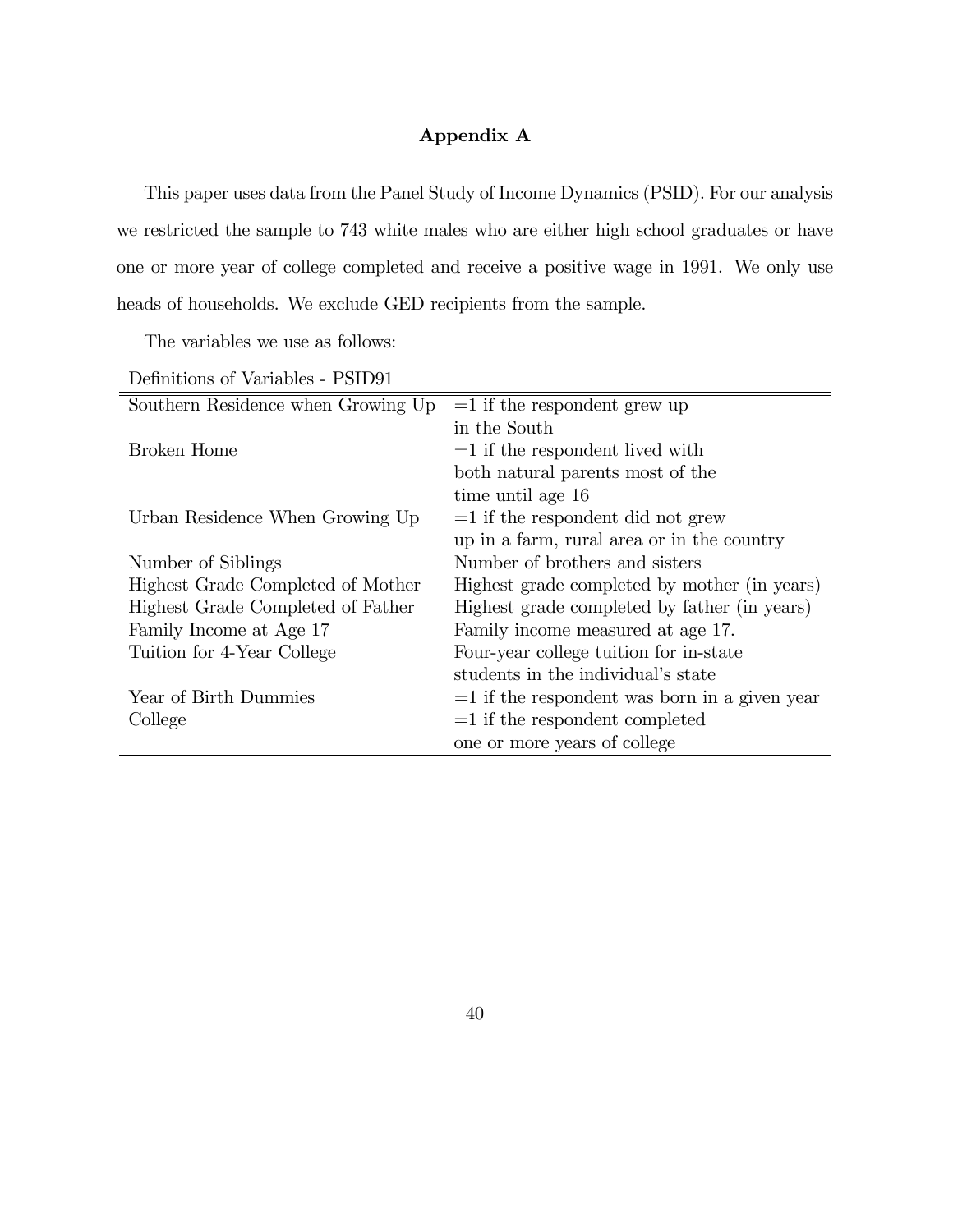| Definitions of variables - PSID91 |                                           |  |
|-----------------------------------|-------------------------------------------|--|
| Log Hourly Wage Log hourly wage   |                                           |  |
|                                   | (computed by dividing total labor income) |  |
|                                   | by total hours worked in a given year)    |  |
| Experience                        | Years of full time experience worked      |  |
|                                   | since age 18                              |  |

Definitions of Variables - PSID91

Individuals who have attended some college have on average higher wages and less experience than high school graduates. They come from more advantaged backgrounds as measured from parental education and family income at age 17 (measured in 1983 dollars). When we look at the probits we estimate, along with number of siblings, these are the most important predictors of the decision of going to college. For the individual with the average demographics in our sample an increase in one year of education for either of her parents is associated with an increase in the probability of going to college of 4 to 5 percentage points. All the variables except the indicator for growing up in a southern region have the expected sign in the probit, although some of them are not significantly different from zero. Year of birth effects are in general not important except for being born in 1958 which has a positive and signficant coefficient in the probit.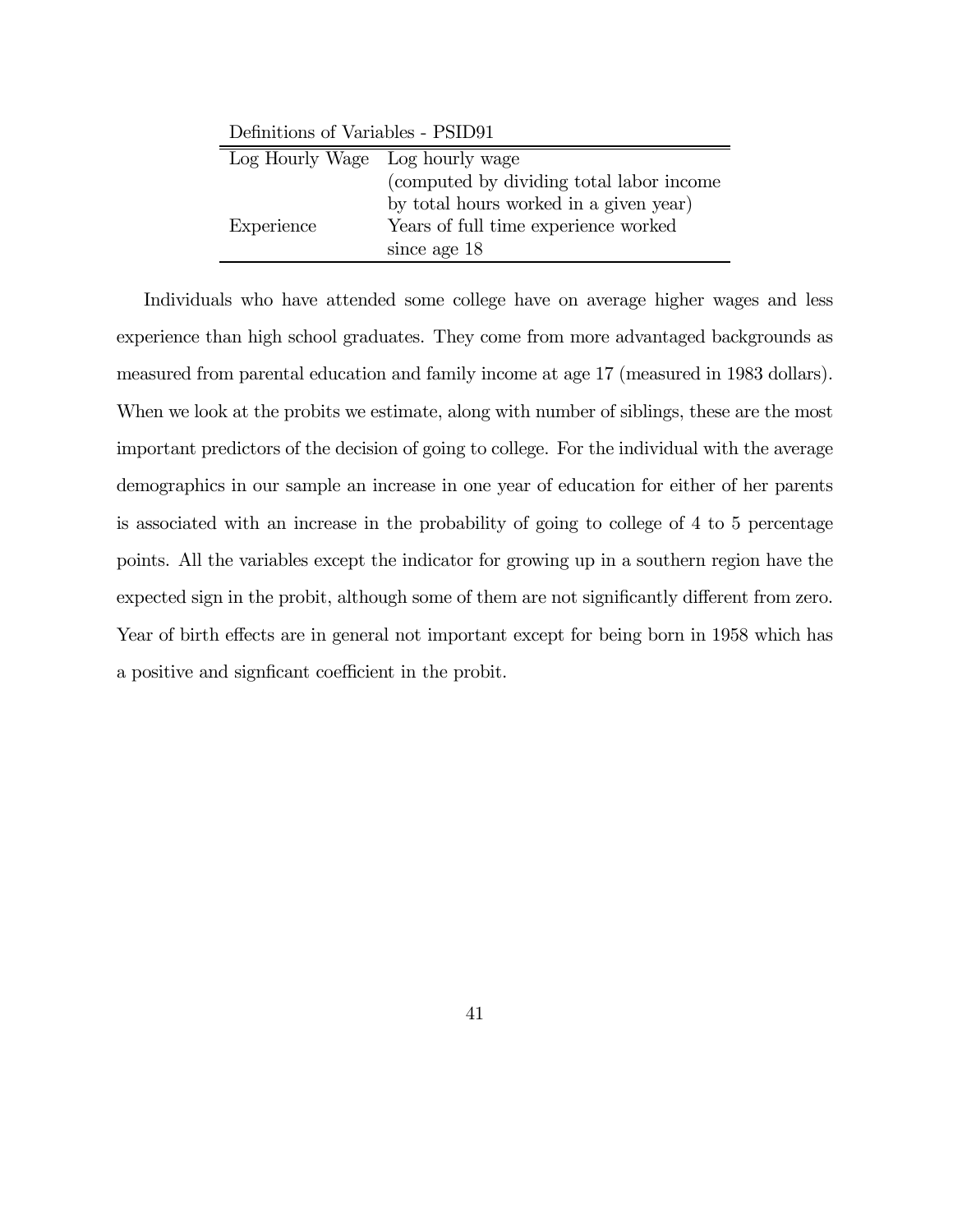#### **Table 1A**

#### **Treatment Effects and Estimands as Weighted Averages of the MTE**  $\frac{1}{\sqrt{1}}$

$$
ATE(x) = \int_0^1 MTE(x, u_s) du_s
$$
  
\n
$$
TT(x) = \int_0^1 MTE(x, u_s) h_{TT}(x, u_s) du_s
$$
  
\n
$$
TUT(x) = \int_0^1 MTE(x, u_s) h_{TUT}(x, u_s) du_s
$$
  
\n
$$
IV(x) = \int_0^1 MTE(x, u_s) h_{IV}(x, u_s) du_s
$$
  
\n
$$
OLS(x) = \int_0^1 MTE(x, u_s) h_{OLS}(x, u_s) du_s
$$
  
\n
$$
Policy Relevant Treatment Effect(x) = \int_0^1 MTE(x, u_s) h_{PRT}(x, u_s) du_s
$$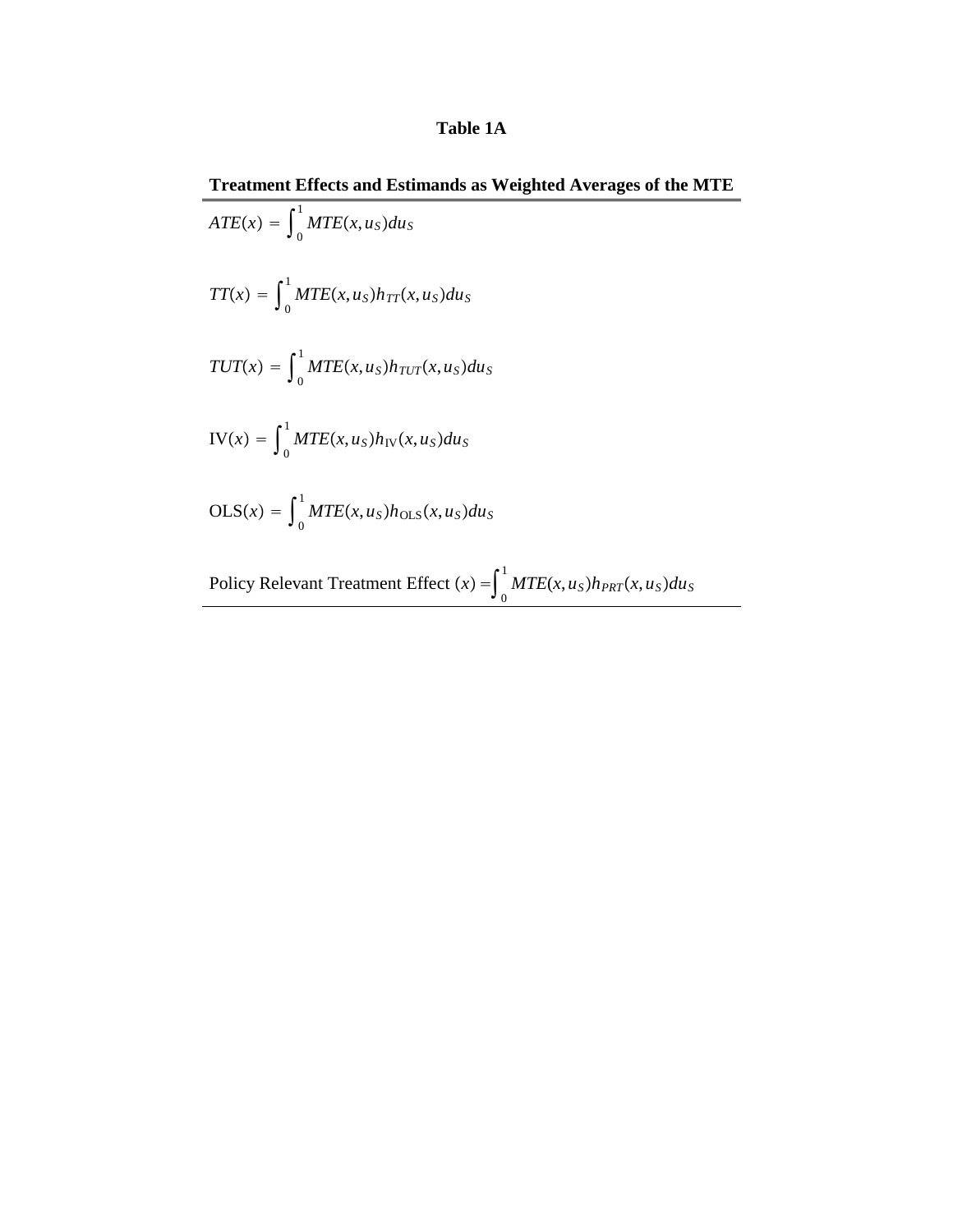| <b>Weights</b>                                                                                                             |
|----------------------------------------------------------------------------------------------------------------------------|
| $h_{ATE}(x, u_S) = 1$                                                                                                      |
| $h_{TT}(x,u_S) = \frac{\int_0^1 f(p \mid X = x) dp}{\int_0^1 f(p \mid X = x)}$                                             |
| $h_{\text{IV}}(x, u_S) = \left[ \int_{u_S}^{1} (p-E(P \mid X = x)) f(p \mid X = x) dp \right] \frac{1}{Var(P \mid X = x)}$ |
| $h_{TUT}(x,u_S) = \int_{0}^{u_S} f(p   X) dp \left[ \frac{1}{F((1-P)   X=x)} \right]$                                      |
| $h_{\text{OLS}} = \frac{E(U_1 \mid X = x, U_S = u_S)h_1(x, u_S) - E(U_0 \mid X = x, U_S = u_S)h_0(x, u_S)}{MTE(x, u_S)}$   |
| $h_1(x, u_S) = \left  \int_{u_S}^{1} f(p   X = x) dp \right  \left  \frac{1}{F(P   X = x)} \right $                        |
| $h_0(x, u_s) = \left  \int_0^{u_s} f(p \mid X = x) dp \right  \frac{1}{E((1 - P) \mid X = x)}$                             |
| $h_{PRT}(x,u_S) = \frac{F_{P^*,X}(u_S) - F_{P,X}(u_S)}{\Delta P}$                                                          |
|                                                                                                                            |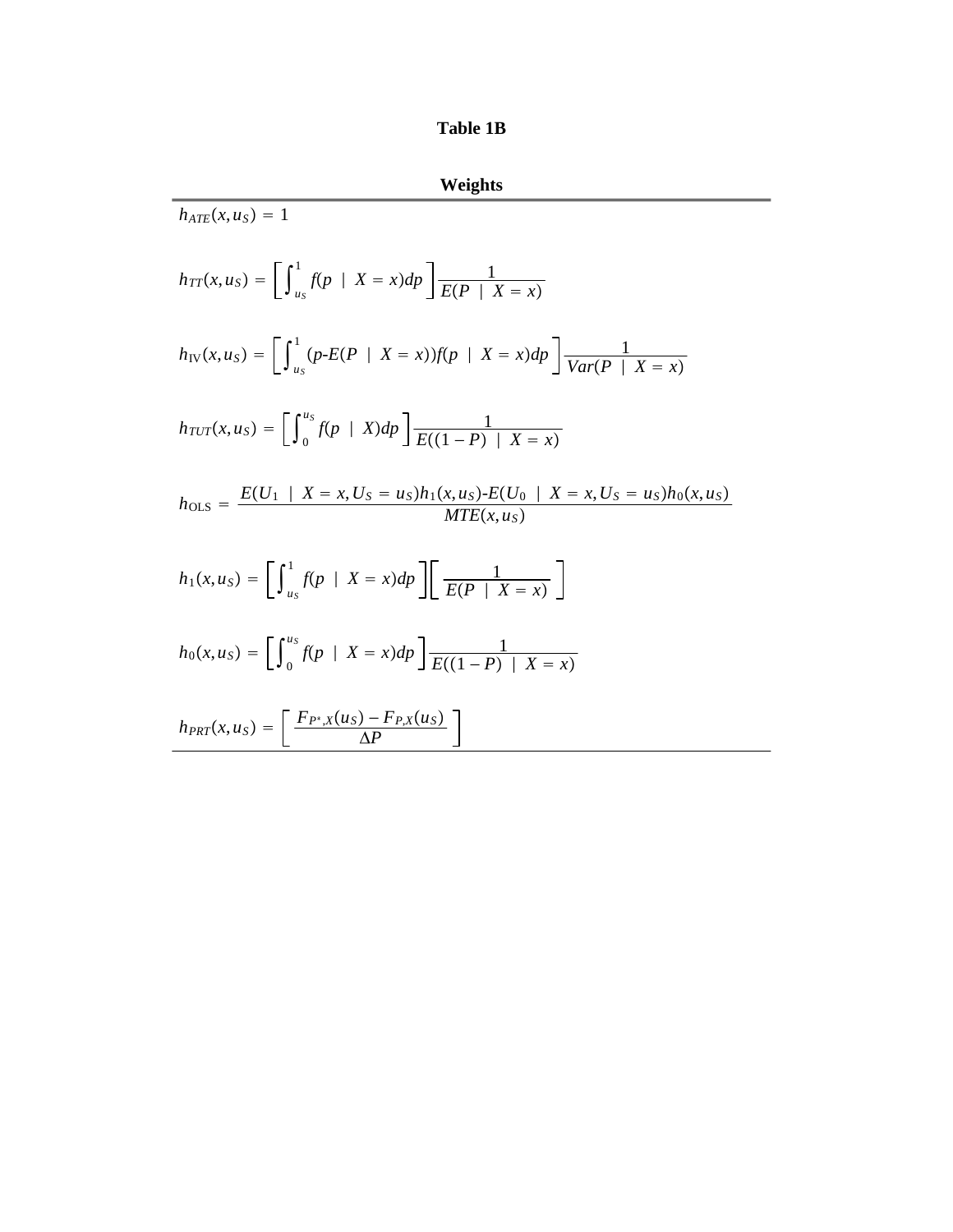| Table 2                                                 |         |  |
|---------------------------------------------------------|---------|--|
| <b>Roy Example</b>                                      |         |  |
| OLS                                                     | 0.1735  |  |
| TT                                                      | 0 2442  |  |
| TUT                                                     | 0.1570  |  |
| <b>ATE</b>                                              | 0.2003  |  |
| Sorting Gain <sup>1</sup>                               | 0.0402  |  |
| Selection Bias <sup>2</sup>                             | -0.0708 |  |
| Linear $IV3$                                            | 0.2017  |  |
| $E[U_1 - U_0]D = 1$ = TT - ATE                          |         |  |
| <sup>2</sup> $E[U_0 D = 1]$ - $E[U_0 D = 0]$ = OLS - TT |         |  |

3Using Propensity Score as the instrument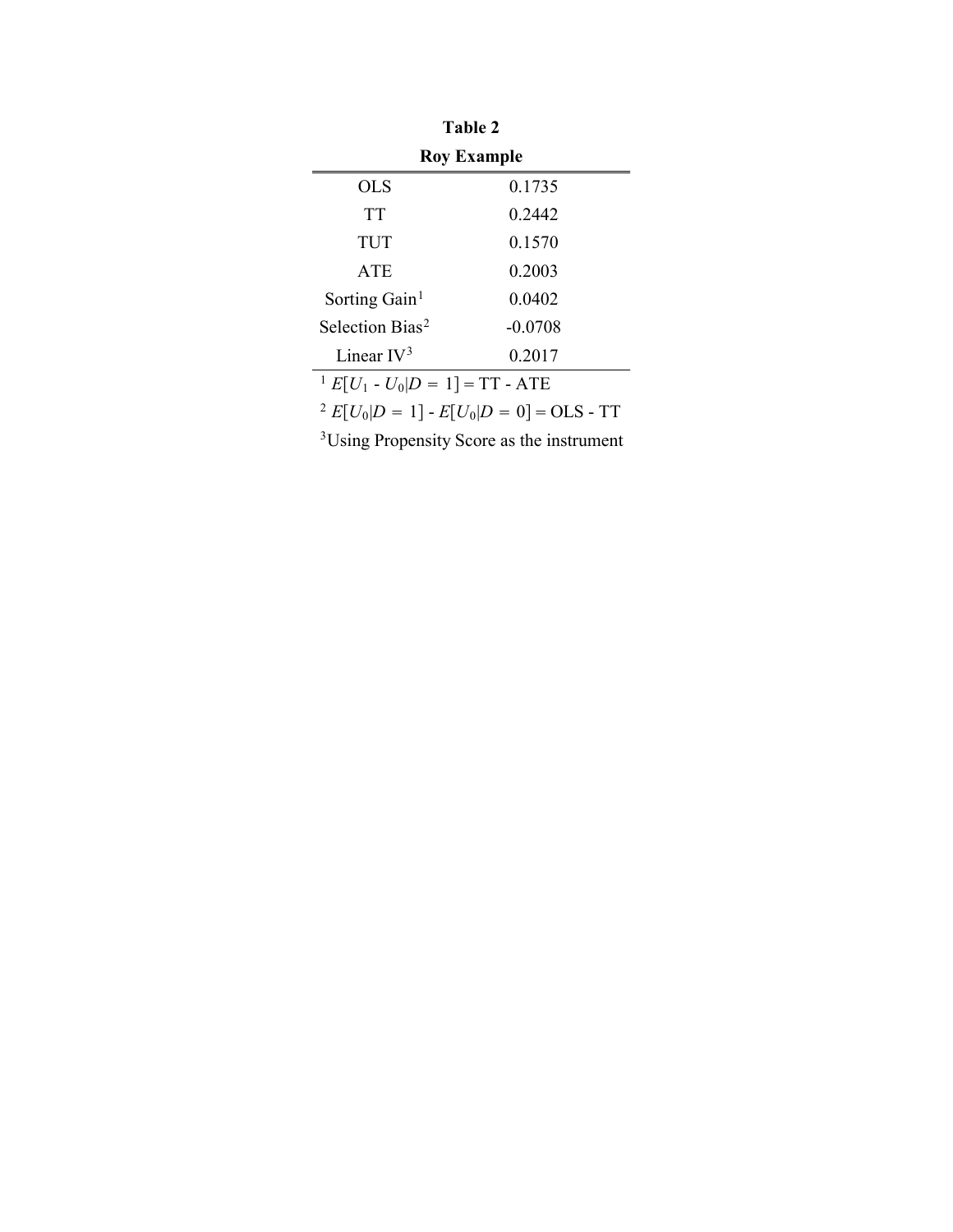| <b>Local Linear Regression</b>                          |           |
|---------------------------------------------------------|-----------|
| <b>PSID91, White Males</b>                              |           |
| <b>Bootstrapped</b>                                     |           |
| <b>Baseline Model Without Interactions</b>              |           |
| OLS                                                     | 0.0981    |
|                                                         | (0.0156)  |
| <b>TT</b>                                               | 0.2738    |
|                                                         | (0.0808)  |
| <b>ATE</b>                                              | 0.2156    |
|                                                         | (0.0619)  |
| Sorting Gain <sup>1</sup>                               | 0.0582    |
|                                                         | (0.0307)  |
| Selection Bias <sup>2</sup>                             | $-0.1757$ |
|                                                         | (0.0757)  |
| Linear $IV3$                                            | 0.1932    |
|                                                         | (0.0511)  |
| Policy $III4$                                           | 0.2005    |
|                                                         | (0.0557)  |
| <b>Marginal Person</b>                                  | 0.2002    |
|                                                         | (0.0575)  |
| $E[U_1 - U_0 S = 1] = TT - ATE$                         |           |
| <sup>2</sup> $E[U_0 S = 1]$ - $E[U_0 S = 0]$ = OLS - TT |           |

**Table 3**

| <sup>3</sup> Using Propensity Score as the instrument |
|-------------------------------------------------------|
|-------------------------------------------------------|

<sup>4</sup>Tuition Subsidy =  $$500$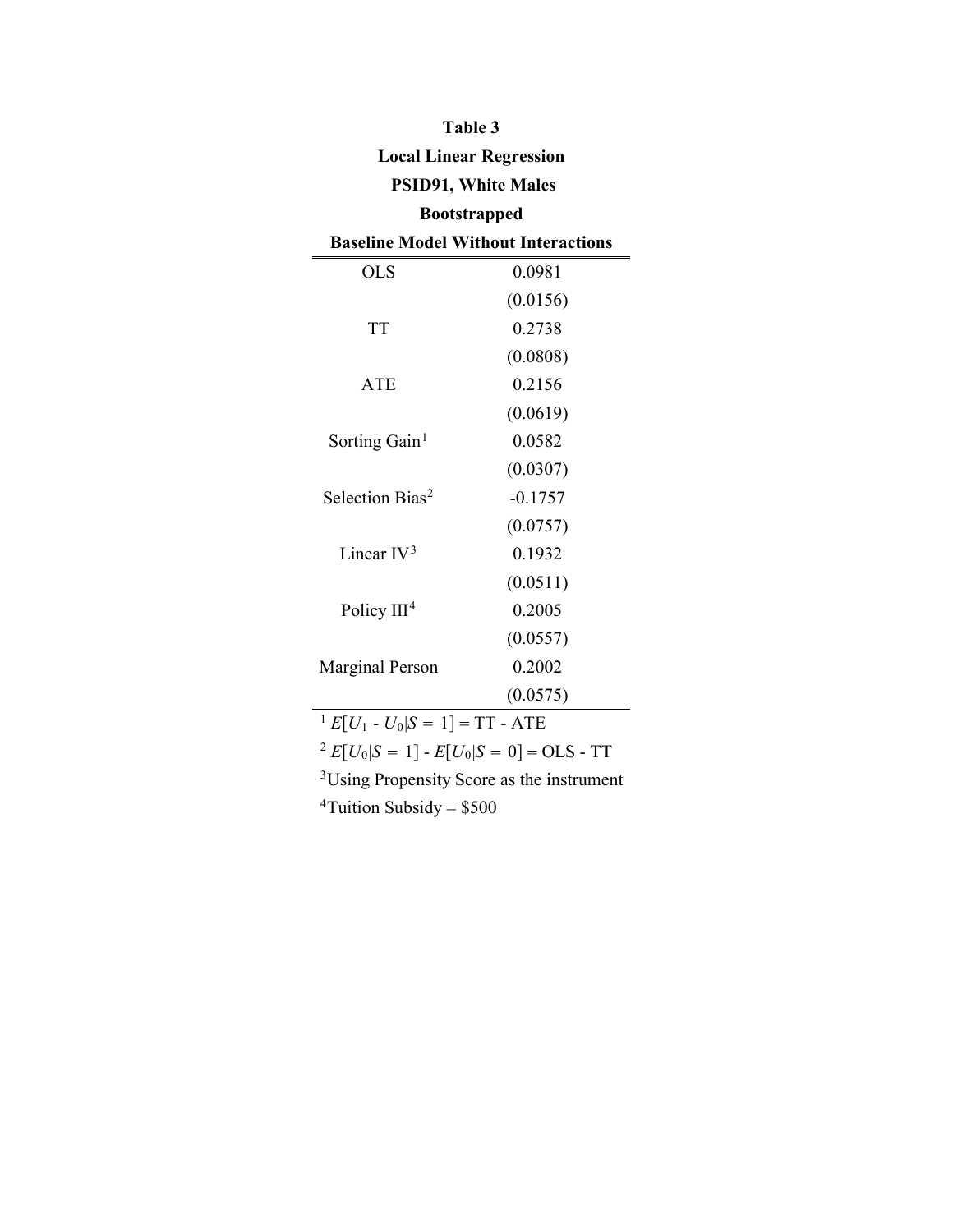| PSID91, White Males              |                    |            |
|----------------------------------|--------------------|------------|
|                                  | <b>High School</b> | College    |
| Log Wage                         | 2.2735             | 2.6102     |
|                                  | (.5583)            | (.6036)    |
| Years of Work Experience         | 6.8621             | 5.1934     |
|                                  | (3.2476)           | (3.5008)   |
| Years of Work Experience Squared | 57.6019            | 39.1981    |
|                                  | (48.3230)          | (45.6022)  |
| Lived in South                   | .0846              | .0920      |
|                                  | (.2788)            | (.2893)    |
| Lived in Urban Area              | .7931              | .8986      |
|                                  | (.4057)            | (.3022)    |
| <b>Broken Family</b>             | .1536              | .1274      |
|                                  | (.3611)            | (.3338)    |
| Number of Siblings               | 3.1129             | 2.75       |
|                                  | (2.0109)           | (1.8499)   |
| Mother's Education               | 11.7492            | 13.2193    |
|                                  | (1.9441)           | (2.2081)   |
| Father's Education               | 11.3573            | 13.5236    |
|                                  | (2.5124)           | (2.7598)   |
| Family Income                    | 20188.61           | 28015.97   |
|                                  | (13751.1)          | (21055.82) |
| Tuition for 4-Year College       | 17.5765            | 17.8199    |
|                                  | (5.3649)           | (5.0104)   |
| Born in 1956                     | .1160              | .1226      |
|                                  | (.3207)            | (.3284)    |
| Born in 1957                     | .1223              | .0967      |
|                                  | (.3281)            | (.2959)    |
| Born in 1958                     | .0502              | .1179      |
|                                  | (.2186)            | (.3229)    |
| Born in 1959                     | .1129              | .0967      |
|                                  | (.3169)            | (.2959)    |
| Born in 1960                     | .1160              | .1203      |
|                                  | (.3207)            | (.3257)    |
| Born in 1961                     | .0878              | .1108      |
|                                  | (.2834)            | (.3143)    |
| Born in 1962                     | .0940              | .0825      |
|                                  | (.2923)            | (.2755)    |
| Born in 1963                     | .0909              | .0731      |
|                                  | (.2879)            | (.2606)    |
| Born in 1964                     | .0784              | .0825      |
|                                  | (.2692)            | (.2755)    |
| Born in 1965                     | .0721              | .0495      |
|                                  |                    |            |
|                                  | (.2591)            | (.2172)    |

Table A-1 Sample Statistics\*

¤Standard deviations in parentheses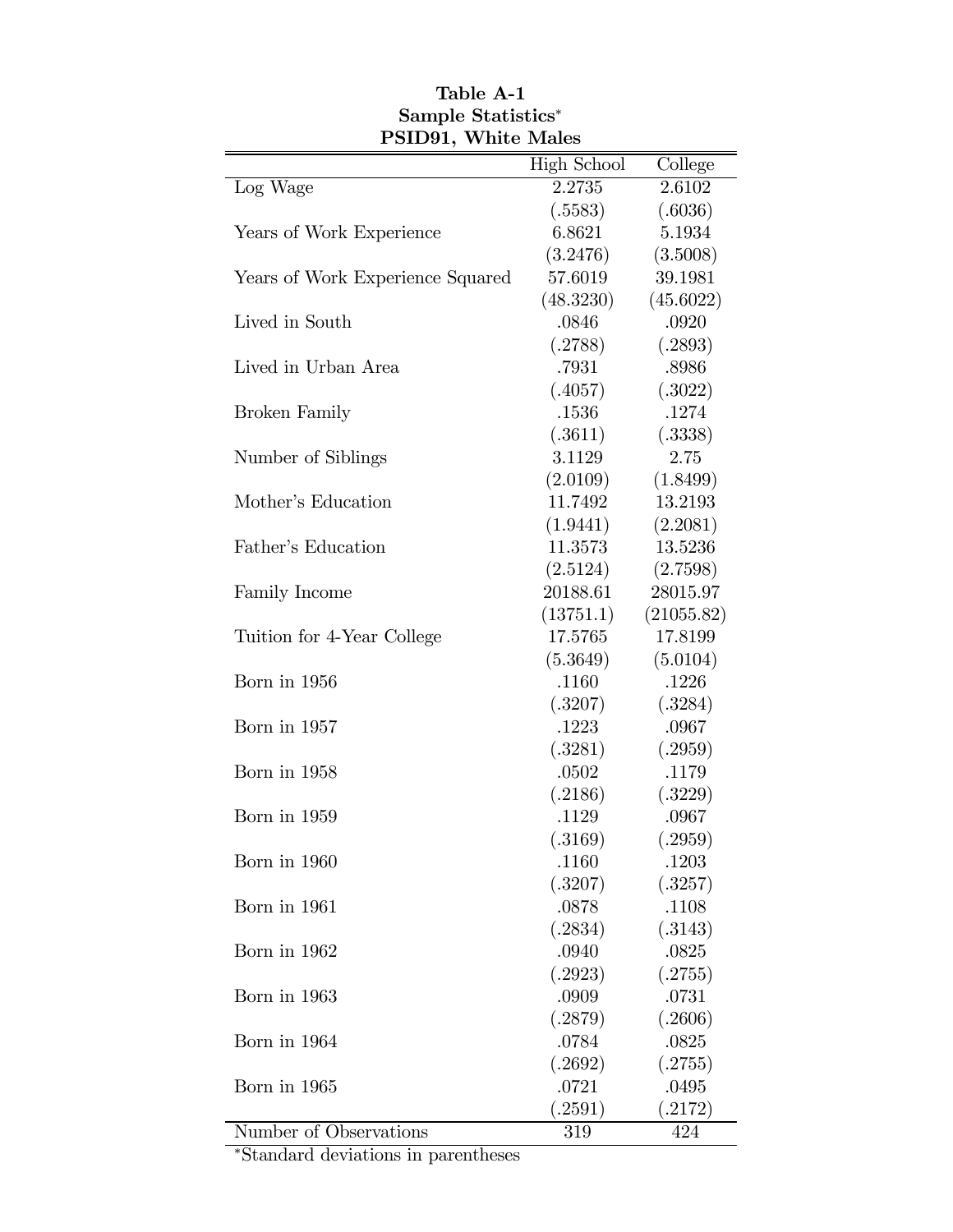| <b>PSID91, White Males</b> |           |                       |
|----------------------------|-----------|-----------------------|
|                            | Estimate  | <b>Standard Error</b> |
| Lived in South             | .0368     | .0677                 |
| From Broken Family         | $-.0295$  | .0558                 |
| Lived in Urban Area        | .1477     | .0570                 |
| Number of Siblings         | $-0.0166$ | .0102                 |
| Mother's Education         | .0420     | .0111                 |
| Father's Education         | .0485     | .0085                 |
| Family Income              | .000003   | .000001               |
| Tuition for 4-Year College | $-.0003$  | .1162                 |
| Born in 1956               | .1135     | .0920                 |
| Born in 1957               | .0414     | .0990                 |
| Born in 1958               | .2529     | .0775                 |
| Born in 1959               | $-.0039$  | .1027                 |
| Born in 1960               | .0692     | .0961                 |
| Born in 1961               | .0951     | .0953                 |
| Born in 1962               | .0100     | .1052                 |
| Born in 1963               | .0155     | .1071                 |
| Born in 1964               | .0826     | .1013                 |
| Born in 1965               | $-0.0318$ | .1162                 |

#### **Table B-1**

**Estimated Marginal Effects from Probit**

**Dependent Variable**  $S = 1$ , College Attendance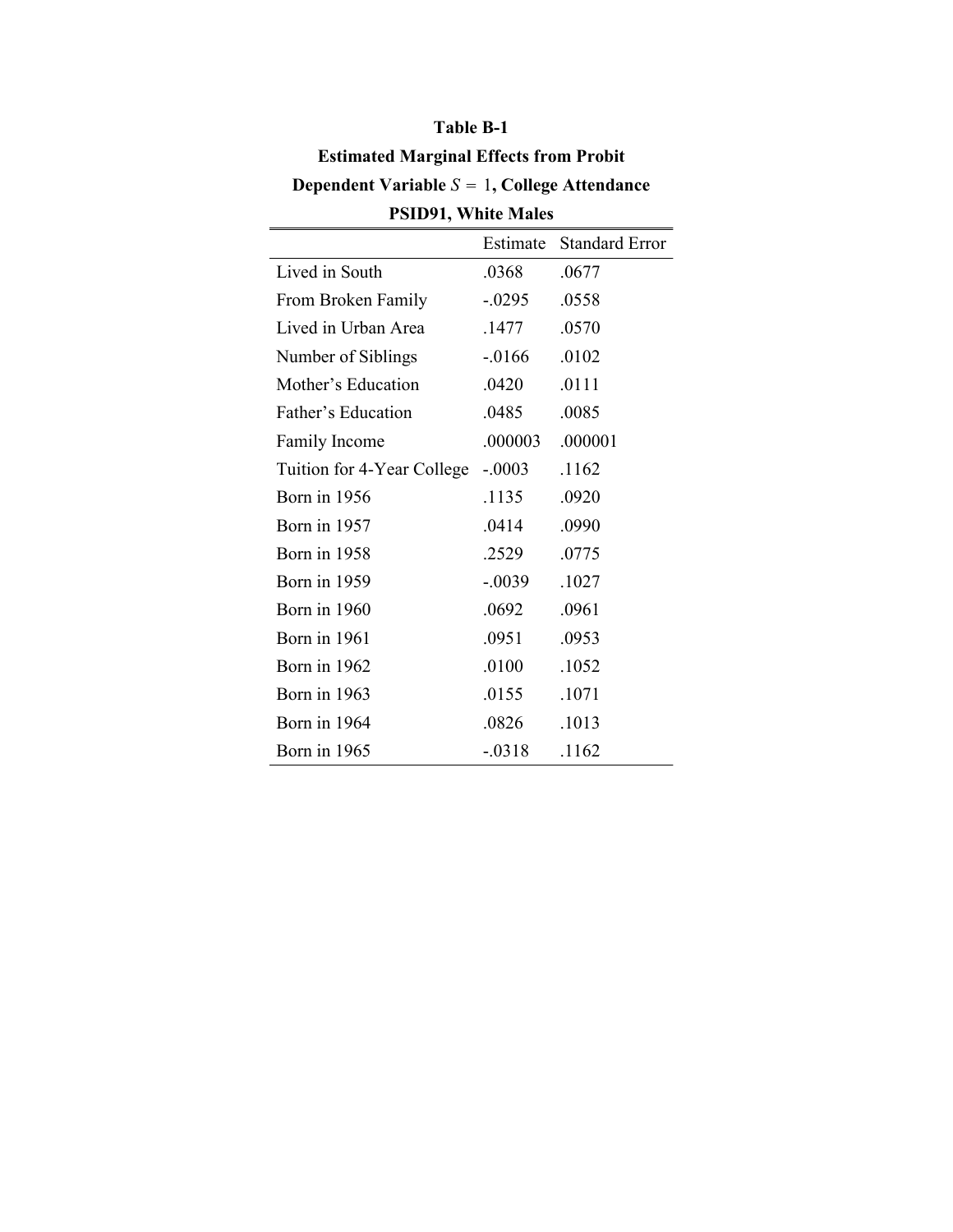| <b>Bootstrapped</b>                        |           |                       |
|--------------------------------------------|-----------|-----------------------|
| <b>Baseline Model Without Interactions</b> |           |                       |
|                                            | Estimate  | <b>Standard Error</b> |
| <b>Years of Work Experience</b>            | 0.0195    | 0.0269                |
| (Years of Work Experience) <sup>2</sup>    | $-0.0029$ | 0.0018                |
| Lived in South at Age 14                   | 0.0917    | 0.0959                |
| Lived in Urban Area at Age 14              | 0.1689    | 0.0651                |
| Born in 1956                               | 0.4981    | 0.1462                |
| Born in 1957                               | 0.4367    | 0.1149                |
| Born in 1958                               | 0.3358    | 0.1407                |
| Born in 1959                               | 0.3425    | 0.1208                |
| Born in 1960                               | 0.3204    | 0.1174                |
| Born in 1961                               | 0.2684    | 0.1178                |
| Born in 1962                               | 0.2613    | 0.1094                |
| Born in 1963                               | 0.1583    | 0.1158                |
| Born in 1964                               | 0.0969    | 0.1039                |
| Born in 1965                               | 0.2201    | 0.1210                |

# **Table B-2 Coefficients from Local Linear Regression PSID91, White Males**

# **Bootstrapped**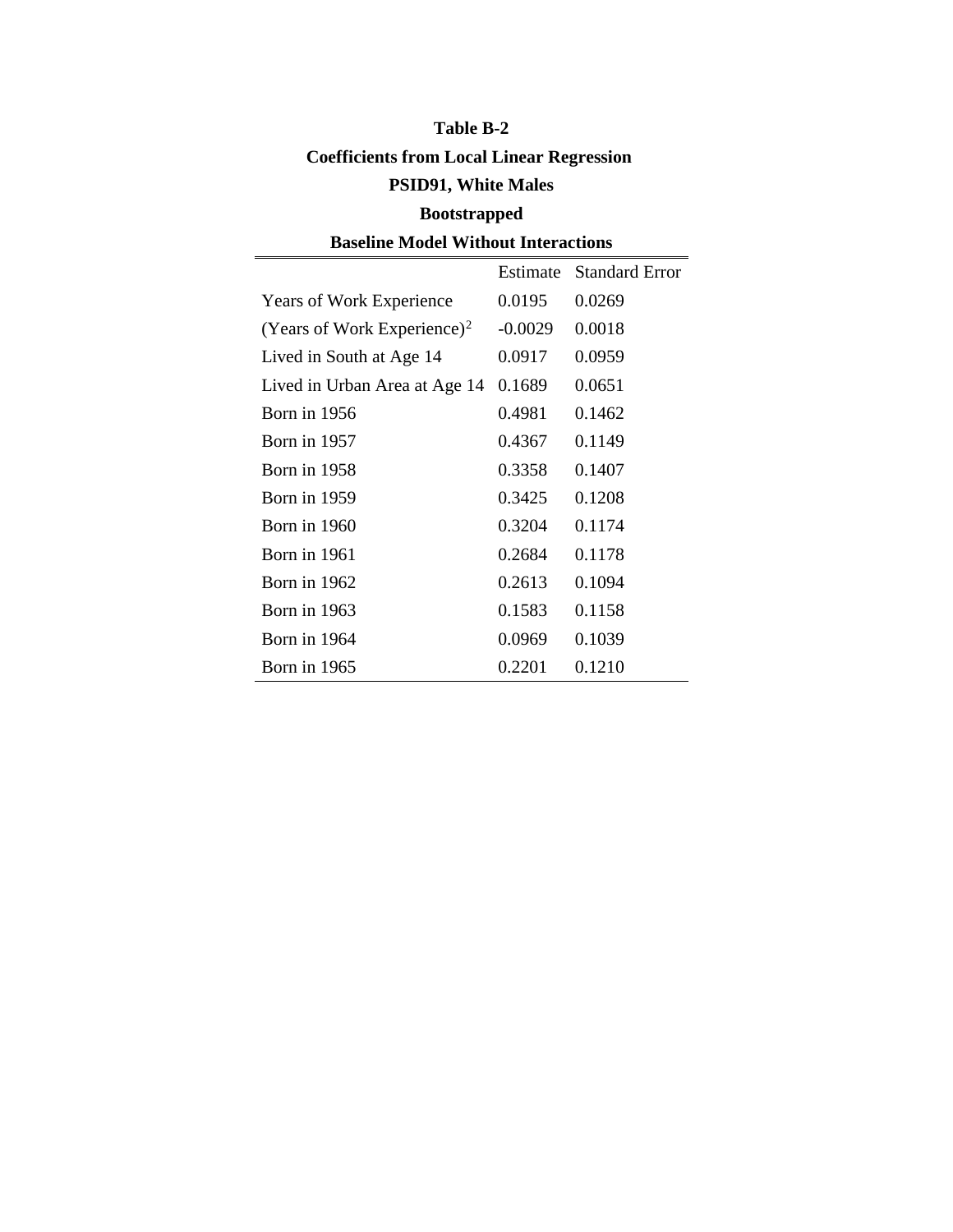### **Table B-3**

| <b>Index Sufficiency Test</b> |         |
|-------------------------------|---------|
| PSID91 - From Broken Home     |         |
| P                             | P-Value |
| .300                          | .771    |
| .386                          | .931    |
| .471                          | .948    |
| .557                          | .803    |
| .643                          | .544    |
| .729                          | .122    |
| .814                          | .407    |
| .900                          | .457    |
| Joint                         | .679    |

### Index Sufficiency Test

| <b>PSID91</b> - Mother's Education |         |
|------------------------------------|---------|
| P                                  | P-Value |
| .300                               | .962    |
| .386                               | .123    |
| .471                               | .948    |
| .557                               | .958    |
| .643                               | .961    |
| .729                               | .962    |
| .814                               | .961    |
| .900                               | .959    |
| Joint                              | .998    |

### Index Sufficiency Test

| <b>PSID91</b> - Father's Education |         |  |
|------------------------------------|---------|--|
| P                                  | P-Value |  |
| .300                               | .895    |  |
| .386                               | .955    |  |
| .471                               | .988    |  |
| .557                               | .993    |  |
| .643                               | .982    |  |
| .729                               | .976    |  |
| .814                               | .973    |  |
| .900                               | .971    |  |
| Joint                              | .991    |  |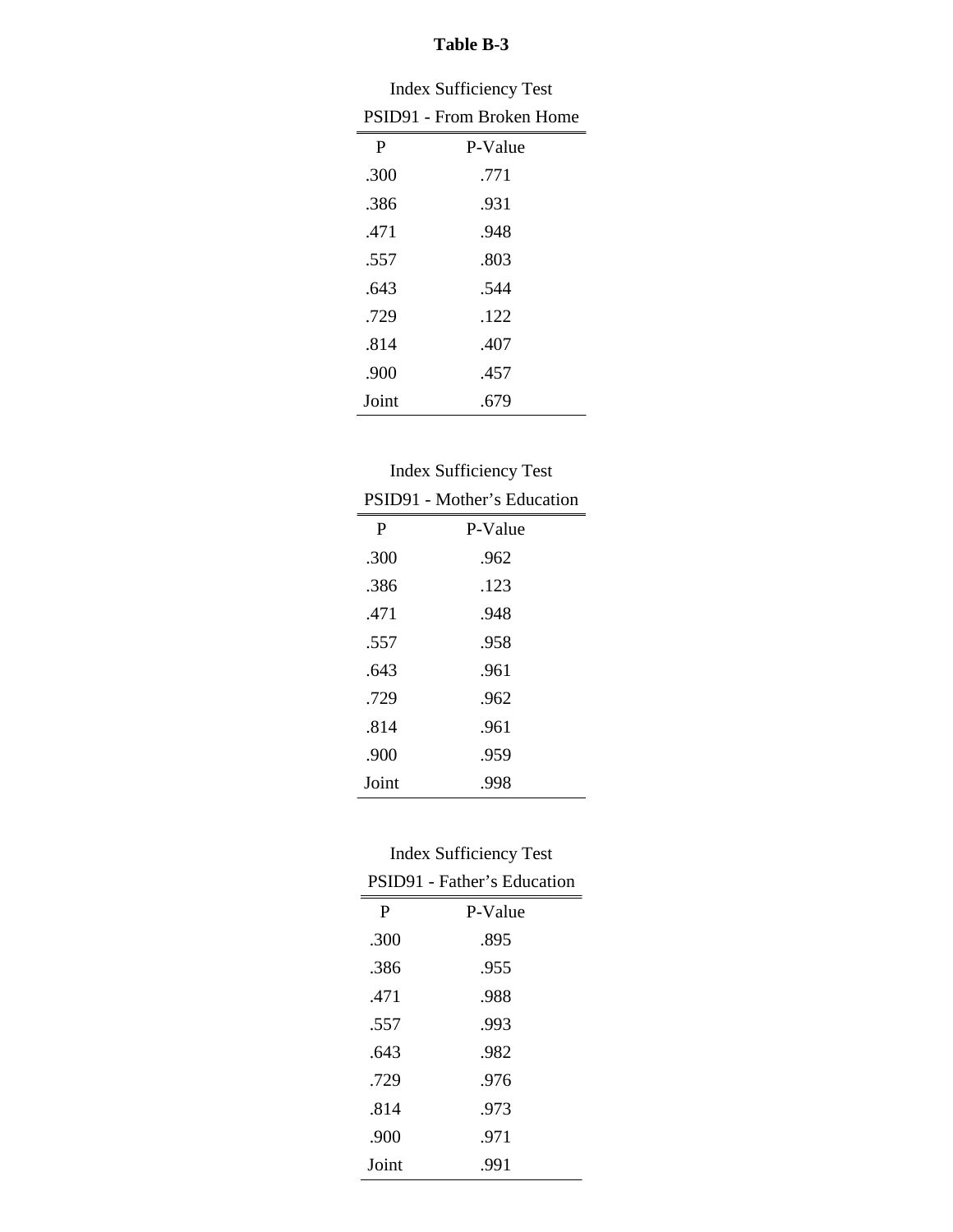# Table B-4

# Monotonicity Test

| $\boldsymbol{P}$ | дE (.<br>aр | t-statistic |
|------------------|-------------|-------------|
| 0.1              | 1.5497      | 1.7725      |
| 0.2              | 2.0338      | 4.2698      |
| 0.3              | 2.3733      | 7.5027      |
| 04               | 2.5555      | 10.0992     |
| 0.5              | 2.5656      | 13.6236     |
| 0.6              | 2 4756      | 14 9740     |
| 0.7              | 2.3451      | 10.9541     |
| 0.8              | 2.1318      | 6.5213      |
| 0.9              | 1.8654      | 3.8163      |

# Monotonicity Test

| PSID91         |                              |             |  |
|----------------|------------------------------|-------------|--|
| $\overline{P}$ | $\partial E[(1-D)U P]$<br>aр | t-statistic |  |
| 0.1            | 0.2347                       | 0.2361      |  |
| 0.2            | $-0.7821$                    | $-1.5563$   |  |
| 0.3            | $-1.4030$                    | -4.0743     |  |
| 0.4            | $-1.7979$                    | $-6.8025$   |  |
| 0.5            | $-2.0007$                    | $-10.4063$  |  |
| 0.6            | $-2.0456$                    | $-13.0357$  |  |
| 0.7            | -1.9773                      | -11.0669    |  |
| 0.8            | $-1.8087$                    | $-7.4912$   |  |
| 0.9            | $-1.5506$                    | -4.6676     |  |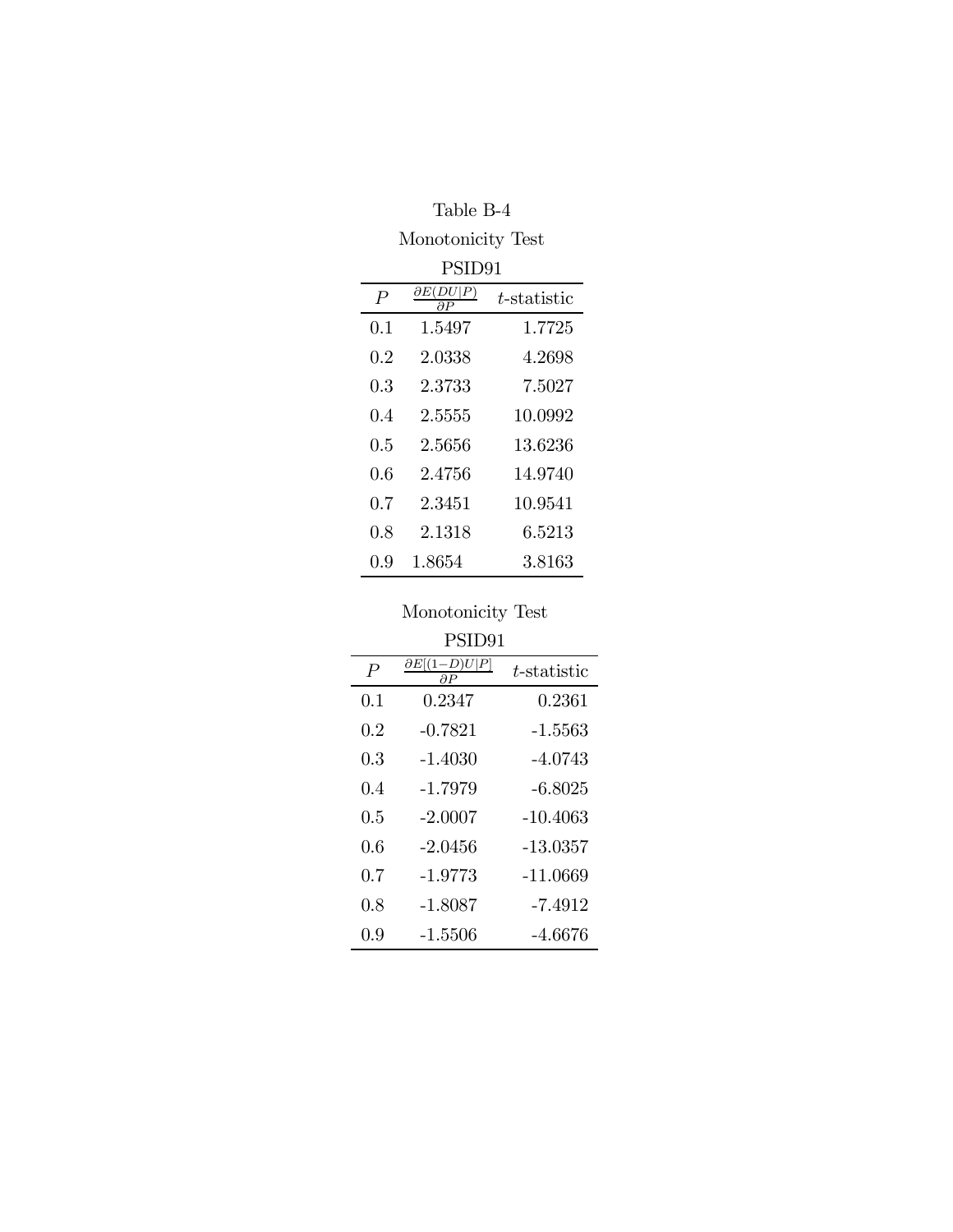

$$
\ln Y_1 = \alpha + \beta + U_1
$$
  
\n
$$
\ln Y_0 = \alpha + U_0
$$
  
\n
$$
S = 1 \text{ if } Z - U_S > 0
$$
  
\n
$$
U_1 = \sigma_1 \varepsilon
$$
  
\n
$$
U_0 = \sigma_0 \varepsilon
$$
  
\n
$$
U_0 = \sigma_0 \varepsilon
$$
  
\n
$$
U_S = \sigma_S \varepsilon
$$
  
\n
$$
U_S = \sigma_S \varepsilon
$$
  
\n
$$
U_S = \sigma_S \varepsilon
$$
  
\n
$$
U_S = \sigma_S \varepsilon
$$
  
\n
$$
U_S = \sigma_S \varepsilon
$$
  
\n
$$
U_S = \sigma_S \varepsilon
$$
  
\n
$$
U_S = \sigma_S \varepsilon
$$
  
\n
$$
U_S = \sigma_S \varepsilon
$$
  
\n
$$
U_S = \sigma_S \varepsilon
$$
  
\n
$$
U_S = \sigma_S \varepsilon
$$
  
\n
$$
U_S = \sigma_S \varepsilon
$$
  
\n
$$
U_S = \sigma_S \varepsilon
$$
  
\n
$$
U_S = \sigma_S \varepsilon
$$
  
\n
$$
U_S = \sigma_S \varepsilon
$$
  
\n
$$
U_S = \sigma_S \varepsilon
$$
  
\n
$$
U_S = \sigma_S \varepsilon
$$
  
\n
$$
U_S = \sigma_S \varepsilon
$$
  
\n
$$
U_S = 0.012
$$

 $-0.05$ 

 $-1$ 

 $\sigma_0$ 

 $\sigma_S$  $=$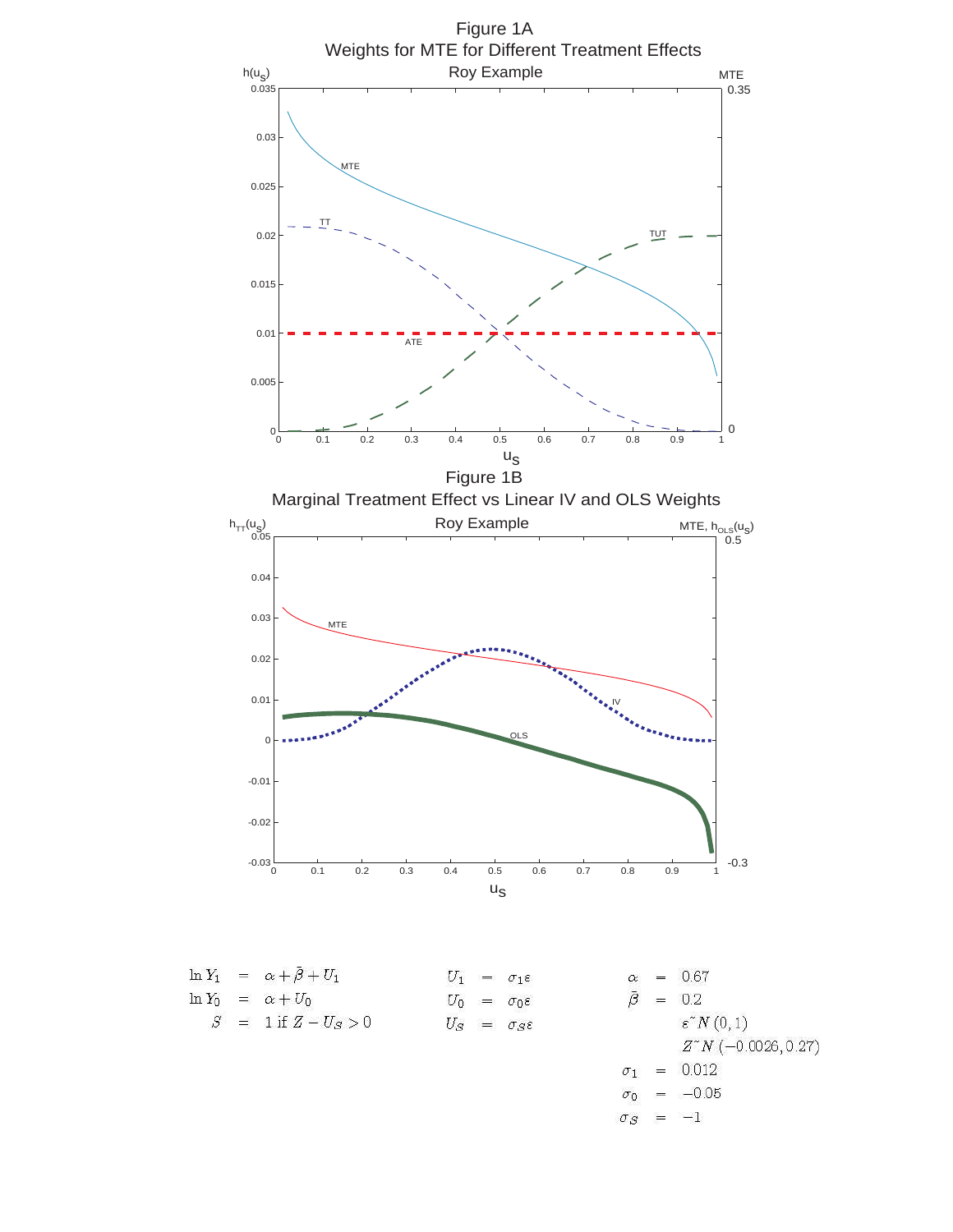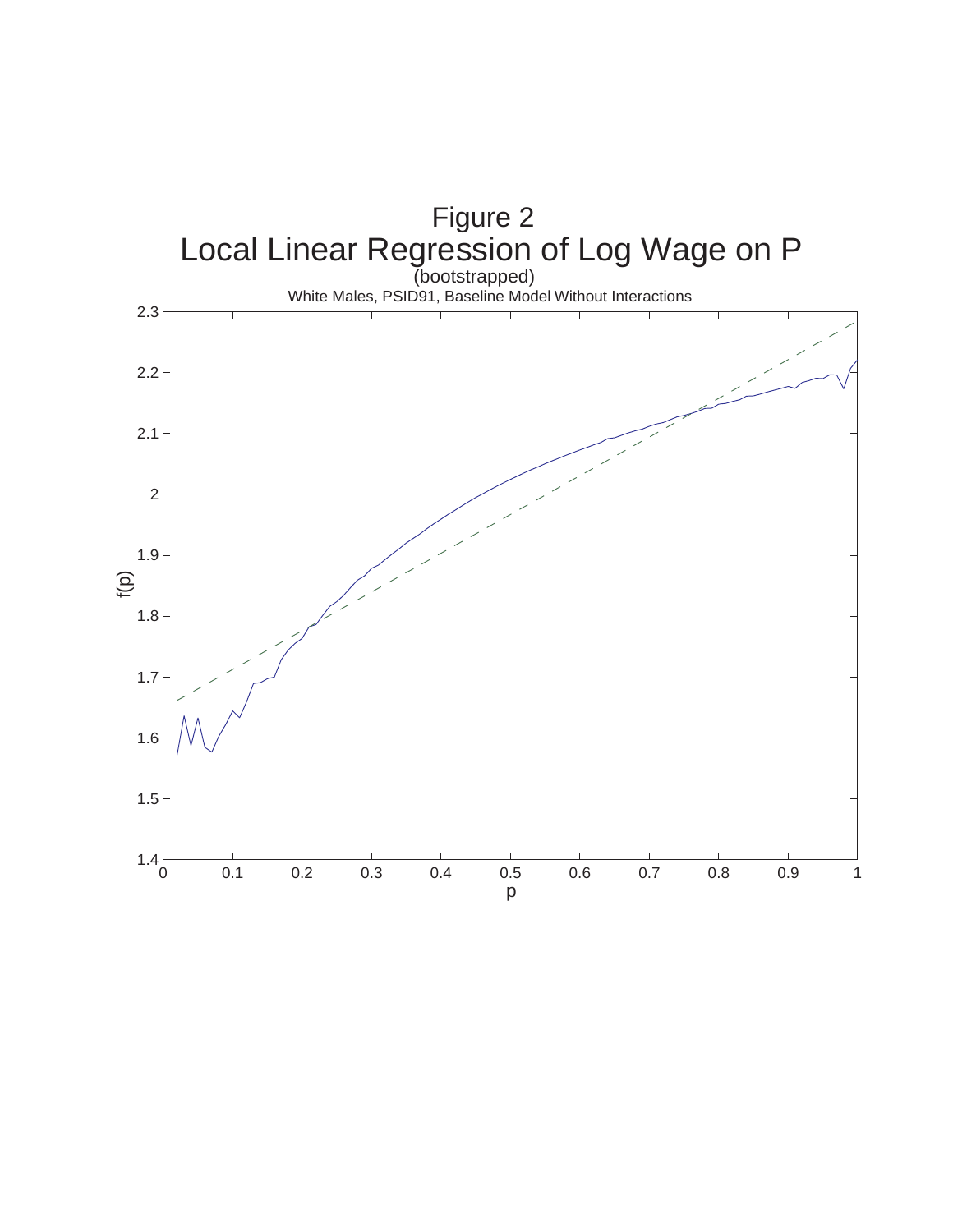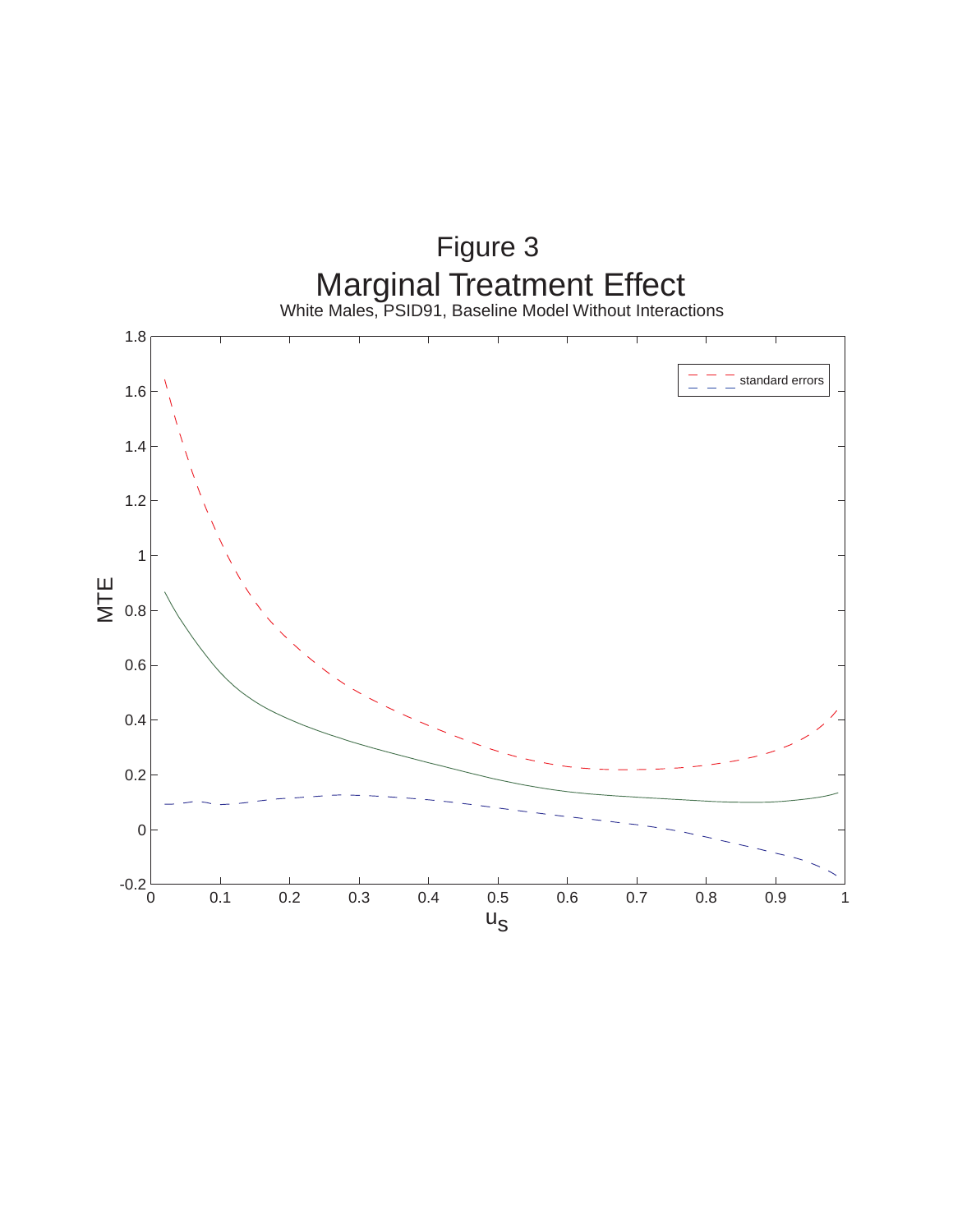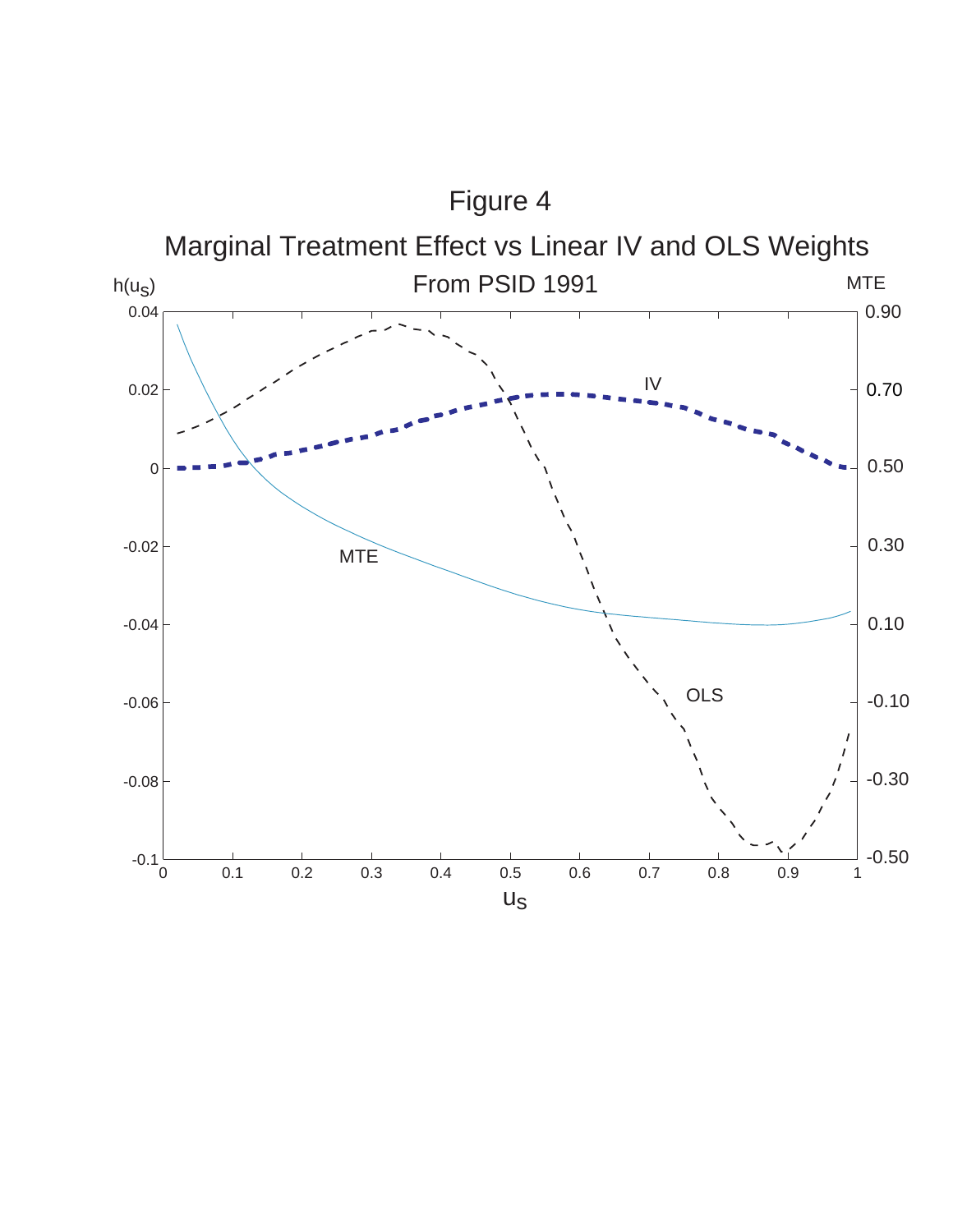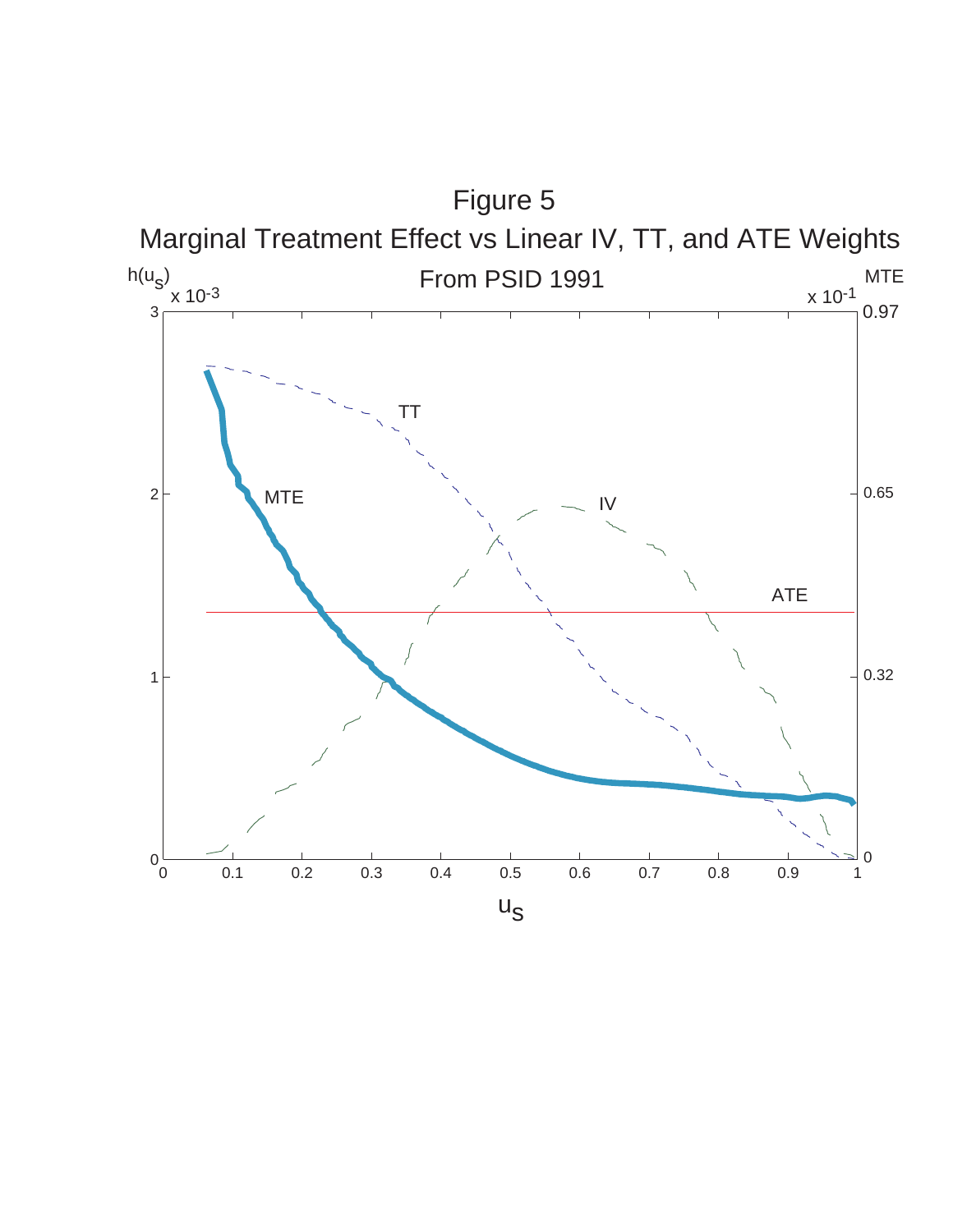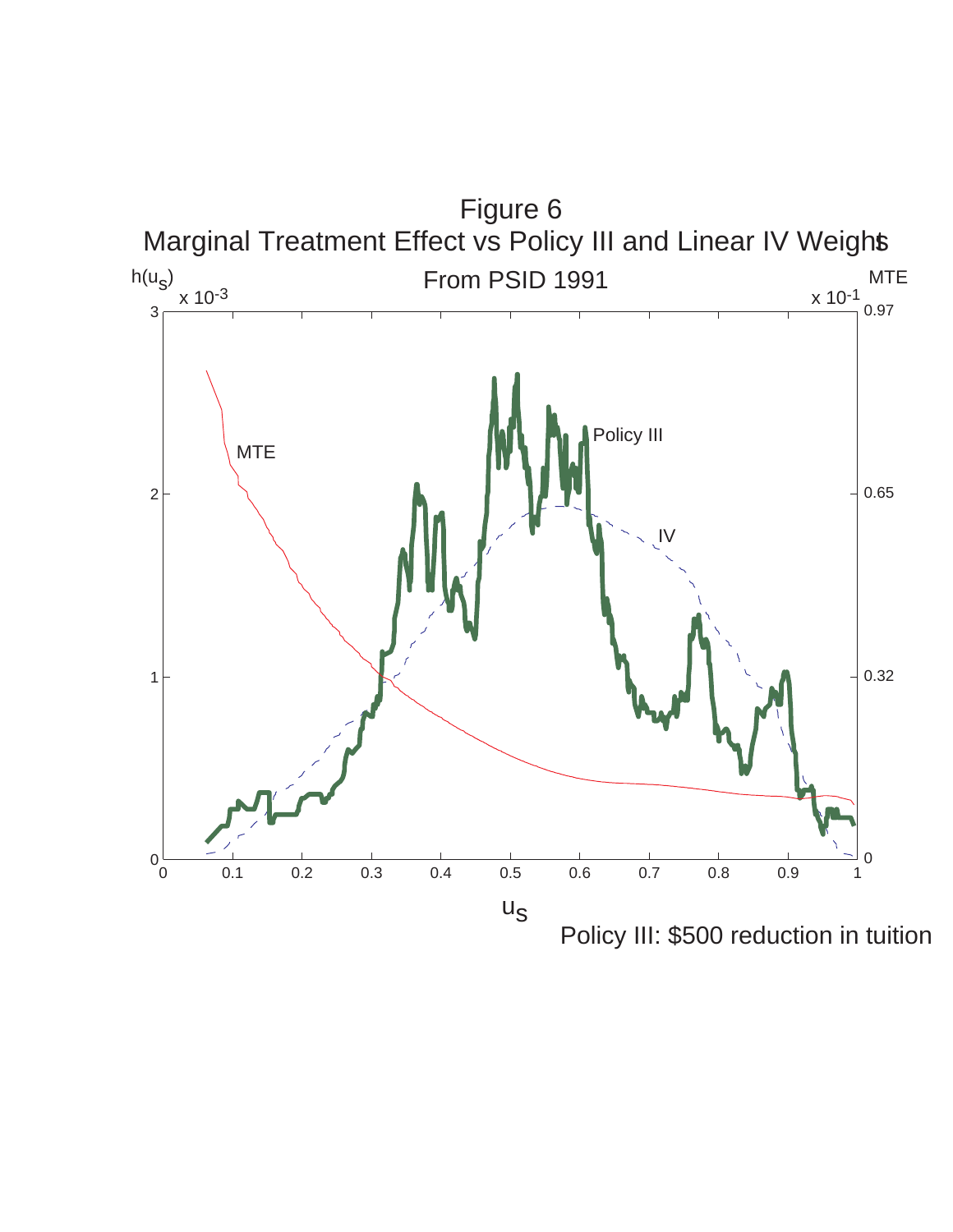

Policy I: Pushing people to extremes of tuition distribution Policy II: Pushing people to mean of tuition distribution Policy III: \$500 reduction in tuition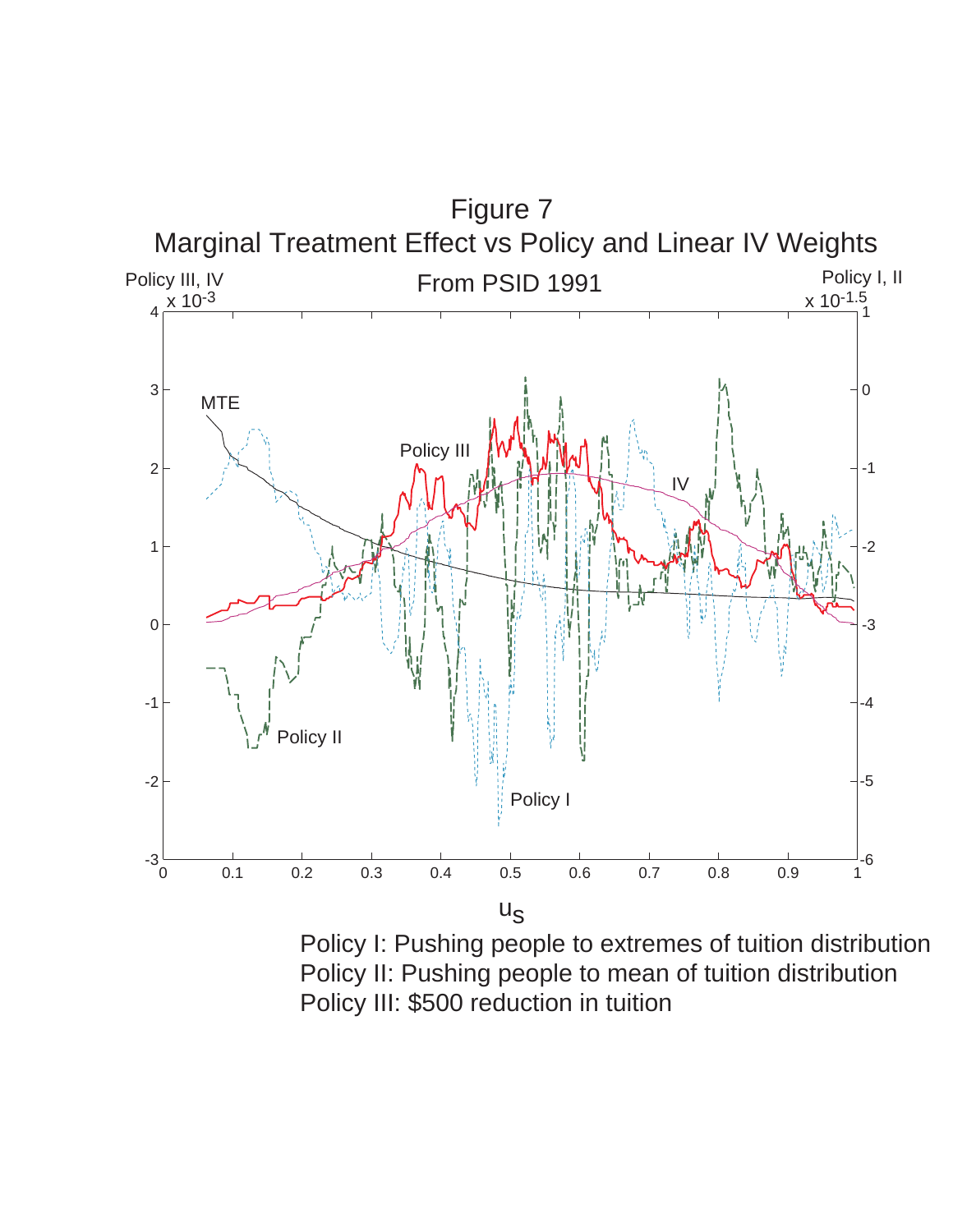Figure B1<br>Propensity Score Distribution Propensity Score Distribution

PSID 91, White Males, Probability of College Attendance PSID 91, White Males, Probability of College Attendance



Propensity Score Distribution Propensity Score Distribution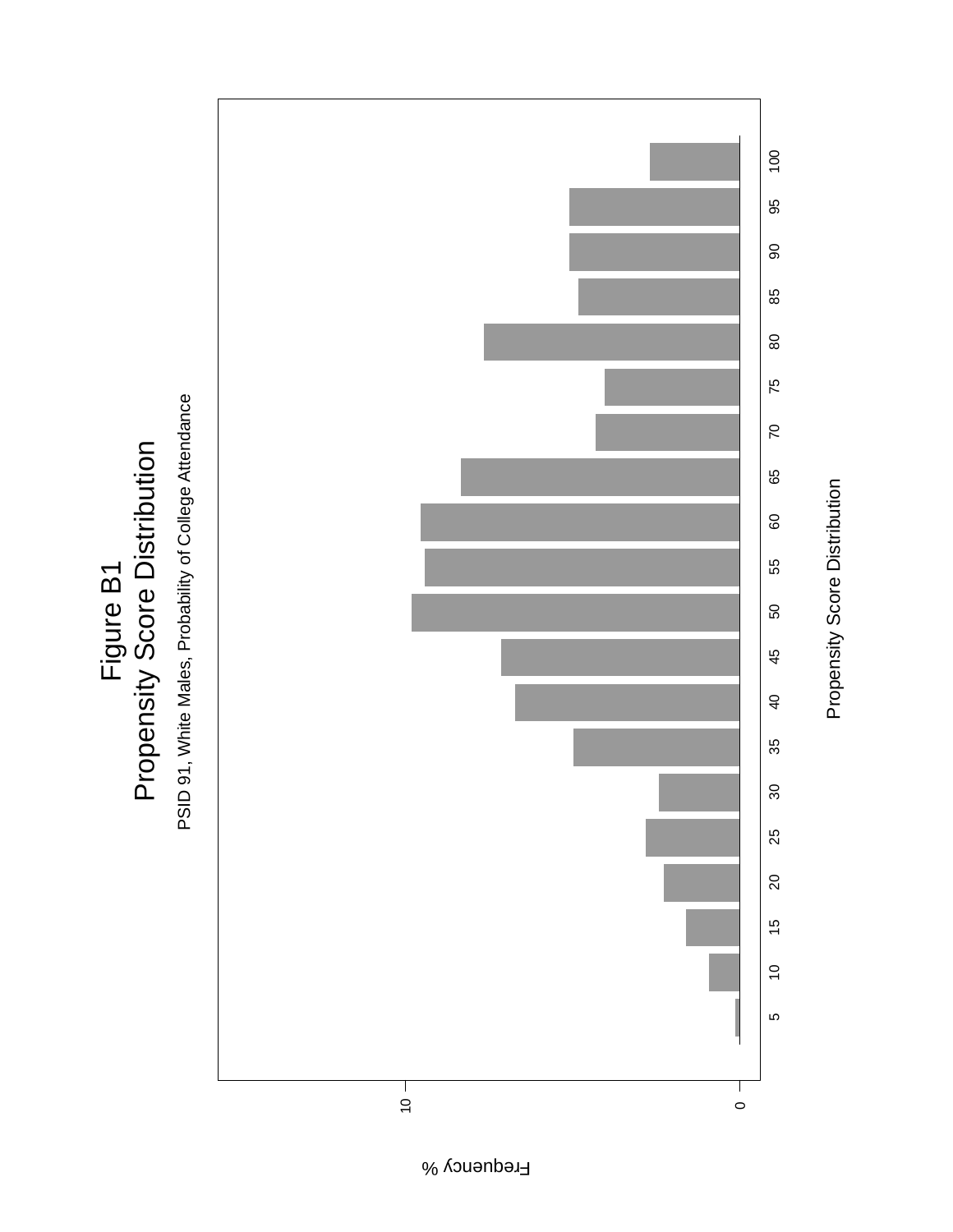# Monotonicity Test Figure B2

PSID91, White Males